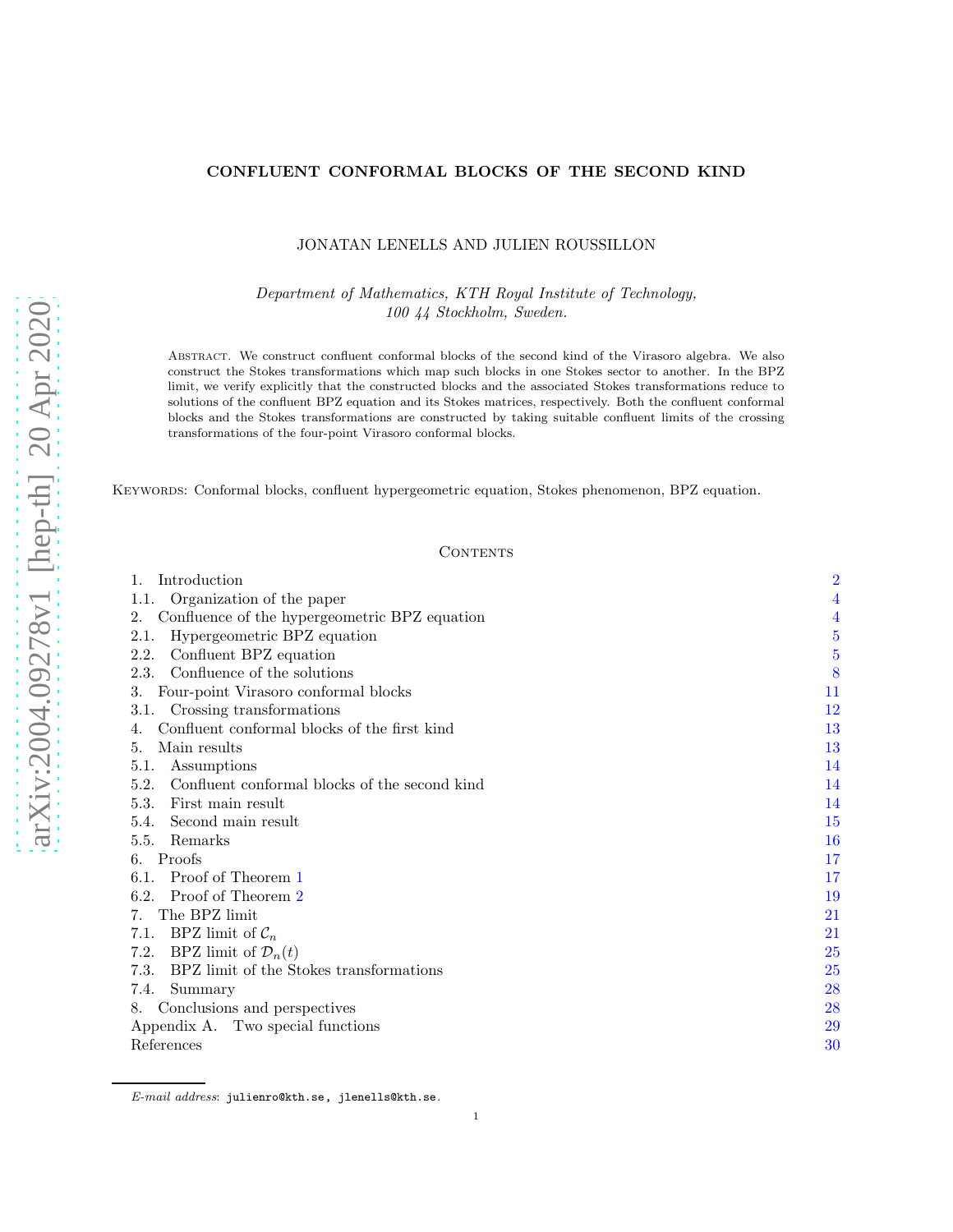#### <span id="page-1-1"></span>1. INTRODUCTION

<span id="page-1-0"></span>Virasoro conformal blocks [\[4\]](#page-29-1) are holomorphic building blocks of correlations functions in two-dimensional conformal field theories. The AGT correspondence [\[2](#page-29-2)] triggered the study of so-called irregular conformal blocks [\[3,](#page-29-3) [8](#page-29-4), [9](#page-29-5)]. Such blocks arise when singularities of the Virasoro conformal blocks merge, thus giving rise to irregular singularities. The present work studies one of the simplest classes of irregular conformal blocks, namely, the blocks that arise when two regular singularities of the four-point Virasoro conformal block merge into an irregular singularity of rank one.

In the so-called BPZ limit [\[4\]](#page-29-1), the four-point Virasoro conformal blocks degenerate to solutions of a hypergeometric equation with three regular singular points in the complex plane. Since the equation is second order, the solution space is two-dimensional. For each regular singularity, it is possible to choose a basis for the solution space which diagonalizes the corresponding monodromy matrix. More precisely, assuming without loss of generality that the three regular singularities are located at 0, 1, and  $\infty$ , there are vectors  $\mathbf{F}^p(z) = (F^p_+(z), F^p_-(z)), p = 0, 1, \infty$ , such that  $\{F^p_+, F^p_-\}$  forms a basis of solutions for each p and

$$
\boldsymbol{F}^{0}(e^{2i\pi}z) = M_{0}\boldsymbol{F}^{0}(z), \quad \boldsymbol{F}^{1}(1+e^{2i\pi}z) = M_{1}\boldsymbol{F}^{1}(1+z), \quad \boldsymbol{F}^{\infty}(e^{-2i\pi}z^{-1}) = M_{\infty}\boldsymbol{F}^{\infty}(z^{-1}), \tag{1.1}
$$

where the three monodromy matrices  $M_p$ ,  $p = 0, 1, \infty$ , are diagonal. The solutions  $F_{\pm}^p(z)$  can be expressed in terms of hypergeometric functions. The bases  $\mathbf{F}^p$ ,  $p = 0, 1, \infty$ , are known as the s-channel, t-channel, and u-channel degenerate conformal blocks, respectively, see e.g.  $[22]$ . In a similar way, the general (i.e. nondegenerate) s-channel, t-channel, and u-channel conformal blocks form infinite-dimensional bases for the space of four-point conformal blocks. The purpose of this paper is to describe what happens to these bases as the regular singular point at 1 tends to infinity and merges with the regular singular point at  $\infty$ to form an irregular singularity. In this limit, the hypergeometric equation degenerates into the confluent hypergeometric equation; we therefore call it the *confluent* limit and the resulting conformal blocks *confluent* conformal blocks.

In order to describe our results, it is convenient to first consider the hypergeometric case. The solutions  $F_{\pm}^{p}(z), p = 0, 1, \infty$ , of the hypergeometric BPZ equation are most easily constructed by means of the Frobenius method. To apply this method in the case of  $p = 0$  for example, one substitutes the ansatz  $z^{\alpha}(1 + a_1 z + a_2 z^2 + \cdots)$  into the equation and equates coefficients of powers of z. It follows that there are two possible values  $\alpha_{\pm}$  of  $\alpha$ , and that the associated power series coefficients  $a_j^{\pm}$  can be determined recursively ( $\alpha_{\pm}$  are the two solutions of the indicial equation and our assumptions on the parameters will be such that  $\alpha_+ \neq \alpha_-$ ). This yields two solutions  $F_{\pm}^0(z) = z^{\alpha_{\pm}}(1 + \sum_{j=1}^{\infty} a_j^{\pm} z^j)$ , which when combined into the vector  $\mathbf{F}^0 = (F_+^0(z), F_-^0(z))$  satisfy the desired relation in [\(1.1\)](#page-1-1) with the diagonal monodromy matrix  $M_0 = \text{diag}(e^{2i\pi\alpha_+}, e^{2i\pi\alpha_-})$ . We emphasize that this construction relies on the fact that the two power series  $\sum_{j=1}^{\infty} a_j^{\pm} z^j$  converge in a neighborhood of  $z = 0$ .

In the confluent limit, the hypergeometric equation degenerates into the confluent hypergeometric equation, which has a regular singular point at 0 and an irregular singular point at  $\infty$ . Since 0 is a regular singular point, a basis of solutions  $\mathbf{B}(t) = (B_+(t), B_-(t))$  which diagonalizes the monodromy matrix at 0 can be constructed with the help of the Frobenius method, as in the nonconfluent case. The solutions  $B_+(t)$ can be expressed in terms of the confluent hypergeometric function of the first kind (also known as Kummer's function) and we therefore call them *degenerate confluent conformal blocks of the first kind*.

Since the singular point at  $\infty$  is irregular, it is not possible to construct solutions near  $\infty$  in the same way. In fact, if one substitutes the ansatz  $t^{\alpha}e^{\beta t}(1+d_1t^{-1}+d_2t^{-2}+\cdots)$  into the confluent equation and equates coefficients of powers of t, one finds that there are two possible choices  $(\alpha_+, \beta_+)$  and  $(\alpha_-, \beta_-)$  of the parameters  $(\alpha, \beta)$ . Given one of these choices, the associated power series coefficients  $d_j^{\pm}$  can be computed recursively. But in contrast to the regular case, the two power series  $\sum_{j=1}^{\infty} d_j^{\pm} t^{-j}$ , in general, do not converge anywhere in the complex t-plane. Thus it is not possible to construct solutions in this way. The best one can do is to find solutions whose asymptotic behavior as  $t \to \infty$  is given by these power series, see e.g. [\[21\]](#page-29-7). These solutions can be expressed in terms of the confluent hypergeometric function of the second kind (also known as Tricomi's function) and we therefore call them degenerate confluent conformal blocks of the second *kind.* Since the asymptotic expansion of Tricomi's function is only valid in a certain sector  $a < \arg t < b$  of the complex t-plane, an infinite sequence of bases of solutions  $D_n(t)$ ,  $n \in \mathbb{Z}$ , are needed to cover all values of arg t. This is an example of the Stokes phenomenon. Thus each basis  $D_n(t)$  has the desired asymptotics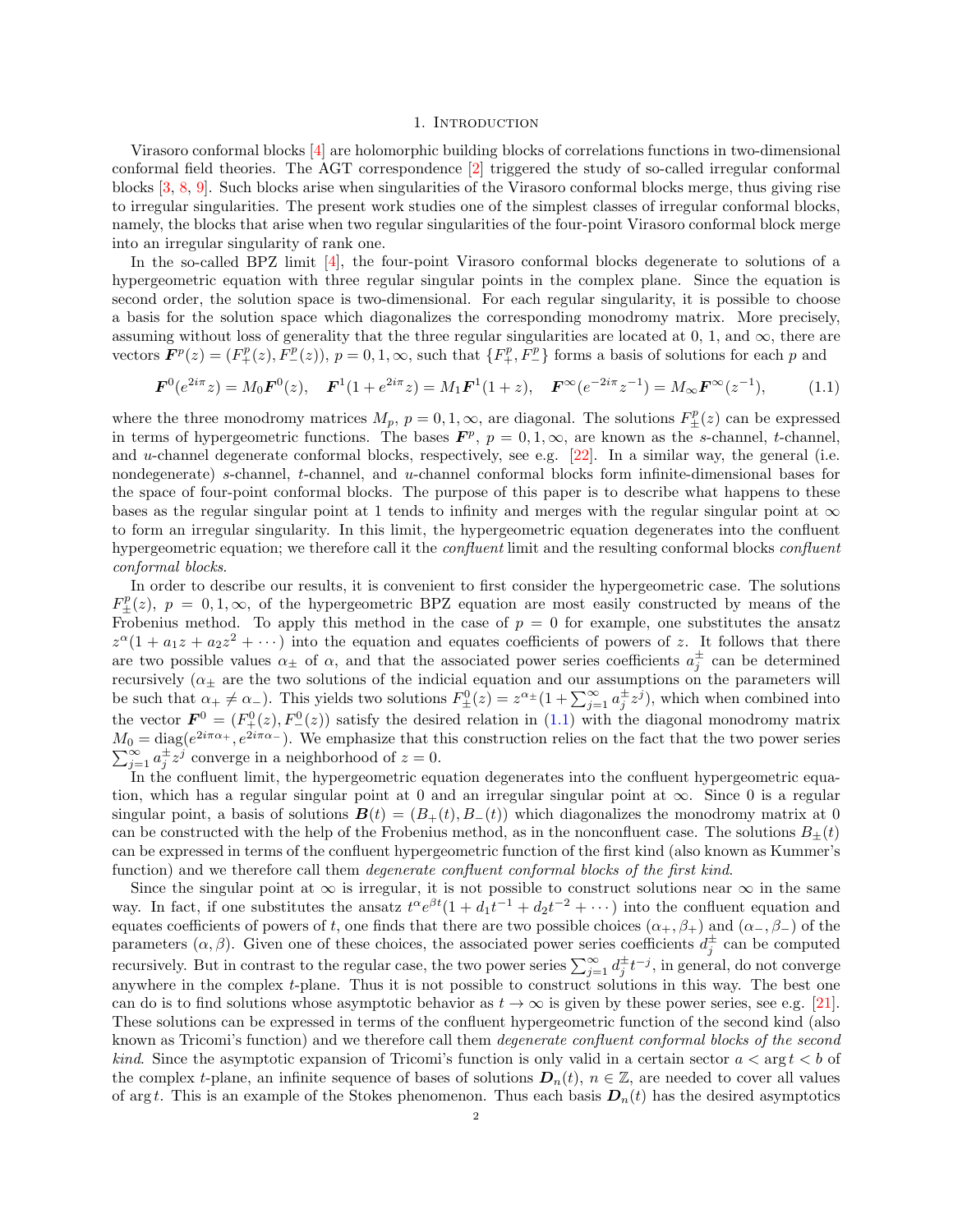only in a sector  $\Omega_n$  of the complex *t*-plane:

$$
\mathbf{D}_n(t) \sim \mathbf{D}_{\text{asymp}}(t), \qquad t \to \infty, \ t \in \Omega_n,
$$

where  $D_{\text{asym}}(t)$  denotes the formal asymptotic series

<span id="page-2-3"></span><span id="page-2-2"></span>
$$
\boldsymbol{D}_{\text{asymp}}(t) = \begin{pmatrix} t^{\alpha_+} e^{\beta_+ t} \sum_{j=1}^{\infty} d_j^+ t^{-j} \\ t^{\alpha_-} e^{\beta_- t} \sum_{j=1}^{\infty} d_j^- t^{-j} \end{pmatrix} . \tag{1.2}
$$

<span id="page-2-0"></span>With our conventions, the Stokes sectors  $\Omega_n$  are given by (see Figure [1\)](#page-2-0)

$$
\Omega_n = \left\{ -\frac{3\pi}{2} + \pi(n-1) < \arg t < \frac{\pi}{2} + \pi(n-1) \right\}, \qquad n \in \mathbb{Z}.\tag{1.3}
$$



FIGURE 1. The Stokes sectors  $\Omega_n$ ,  $n = 1, 2, 3$ , in the complex t-plane.

Of particular interest are the connection matrices  $C_n$  and the Stokes matrices  $S_n$  which, by definition, are the unique  $2 \times 2$  matrices such that

<span id="page-2-1"></span>
$$
\boldsymbol{D}_n(t) = C_n \boldsymbol{B}(t), \quad \boldsymbol{D}_{n+1}(t) = S_n \boldsymbol{D}_n(t), \qquad t \in \Omega_n, \ n \in \mathbb{Z}.
$$
 (1.4)

These matrices can be obtained by taking appropriate confluent limits of the connection matrices which relate the three bases  $\mathbf{F}^p(z)$  of the hypergeometric BPZ equation.

The goal of this paper is to show that the above description of the hypergeometric BPZ limit can be generalized to the setting of nondegenerate conformal blocks. Whereas the space of solutions of the confluent hypergeometric equation is two-dimensional, the space of confluent conformal blocks is infinite-dimensional. The infinite-dimensional analogs of the bases  $\mathbf{B}(t)$  and  $\mathbf{D}_n(t)$ ,  $n \in \mathbb{Z}$ , will be denoted by  $\mathcal{B}(t) \equiv \mathcal{B}(\theta_*, \sigma; \theta_0^t; t)$ and  $\mathcal{D}_n(t) \equiv \mathcal{D}_n\left(\frac{\theta_t}{\theta_*}; \nu; \theta_0; t\right)$ , respectively. Here  $\theta_0, \theta_t, \theta_*$  are parameters characterizing the conformal dimensions of the fields entering the correlation function, while  $\sigma$  and  $\nu$  are continuous indices labeling the infinite set of basis elements. Elements of the basis  $\mathcal{B}(t)$  will be called *confluent conformal blocks of the first kind*. Up to prefactors of the form  $t^{\alpha}e^{\beta t}$ , these blocks can be represented as power series in t which are conjectured to converge in the whole complex plane [\[9](#page-29-5), [12](#page-29-8), [13](#page-29-9)]. Elements of the bases  $\mathcal{D}_n(t)$  will be called *confluent* conformal blocks of the second kind. These blocks are characterized by the fact that they admit a particular asymptotic expansion  $\mathcal{D}_{\text{asymp}}\left(\theta_t, \nu; \theta_0; t\right) \equiv t^{\alpha} e^{\beta t} \sum_{j=1}^{\infty} d_j t^{-j}$  in the Stokes sectors  $\Omega_n$  as t approaches the irregular singularity. The power series part of this expansion is believed to diverge everywhere in the complex t-plane and no closed formula is known for its coefficients. The formalism of irregular vertex operators developed in [\[13](#page-29-9)] provides a recursive method to compute the coefficients of the series. A different but equivalent approach which relies on the computation of a term-by-term limit of the u-channel conformal blocks series expansion was proposed in [\[9](#page-29-5), [12](#page-29-8)].

In this paper, we will take a different approach to the construction of the confluent conformal blocks of the second kind  $\mathcal{D}_n(t)$ . As mentioned above, the infinite-dimensional analogs of the bases  $\mathbf{F}^p(z)$ ,  $p = 0, 1, \infty$ , are the s-channel, t-channel, and u-channel conformal blocks, which we denote by

$$
\mathcal{F}^0(z) \equiv \mathcal{F}\begin{pmatrix} \theta_1 & \theta_2 & \theta_3 \\ \theta_\infty & \theta_0 & \theta_3 \end{pmatrix}, \quad \mathcal{F}^1(z) \equiv \mathcal{F}\begin{pmatrix} \theta_\infty & \theta_2 \\ \theta_0 & \theta_1 & \theta_2 \end{pmatrix}, \quad \text{and} \quad \mathcal{F}^\infty(z) \equiv \mathcal{F}\begin{pmatrix} \theta_1 & \theta_2 & \theta_3 \\ \theta_0 & \theta_\infty & \theta_2 \end{pmatrix},
$$

respectively. These blocks are related by crossing transformations which can be viewed as infinite-dimensional analogs of the connection matrices for the hypergeometric BPZ equation. By taking appropriate confluent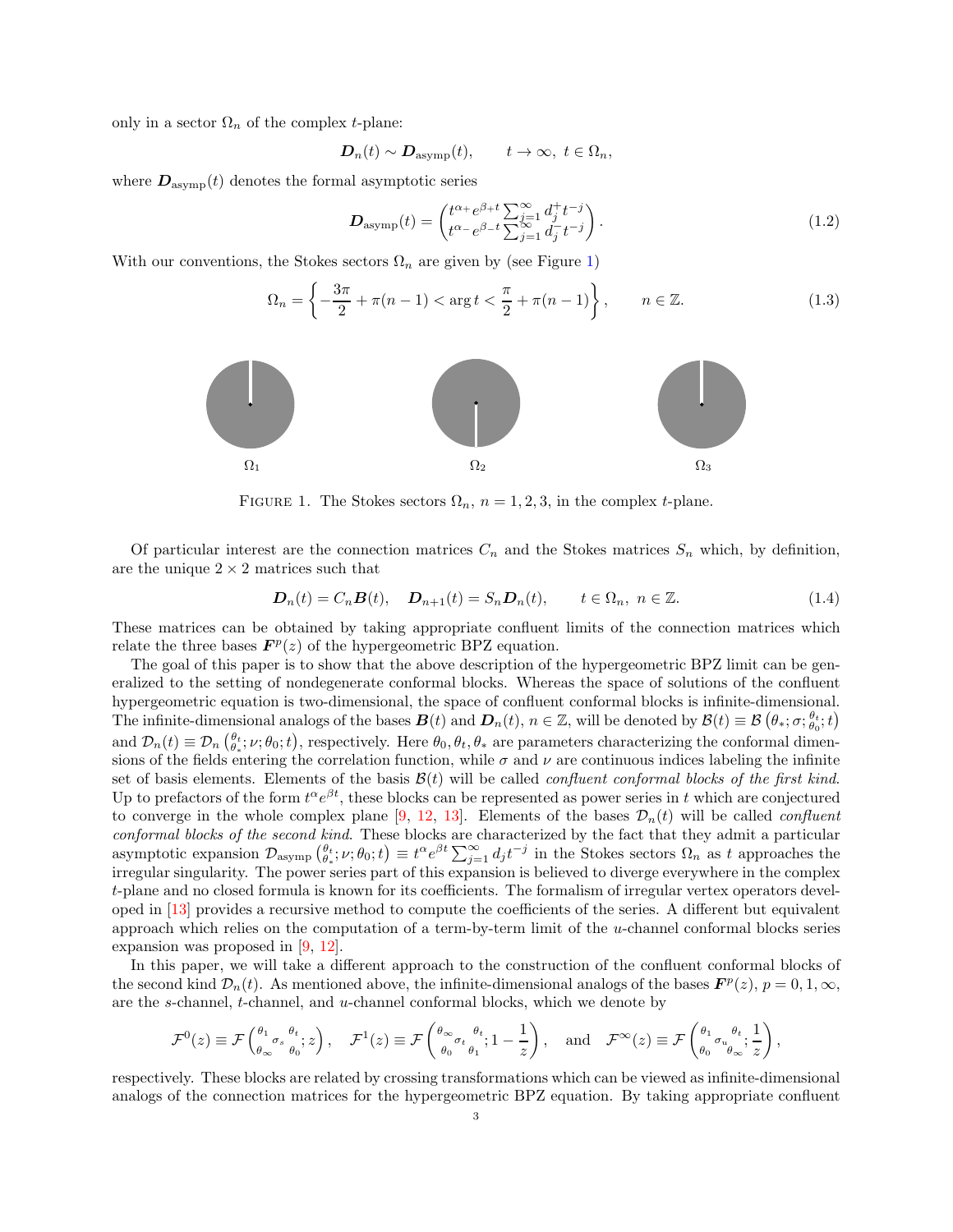limits of these transformations, we will show that the relations in [\(1.4\)](#page-2-1) admit the following generalizations in the context of nondegenerate conformal blocks:

<span id="page-3-2"></span>
$$
\mathcal{D}_n(t) = \mathcal{C}_n \mathcal{B}(t), \quad \mathcal{D}_{n+1}(t) = \mathcal{S}_n \mathcal{D}_n(t), \qquad t \in \Omega_n, \ n \in \mathbb{Z}, \tag{1.5}
$$

where  $S_n$  and  $C_n$  are integral operators. The first of these relations, established in Theorem [1,](#page-14-1) provides a construction of the confluent conformal blocks of the second kind. Abusing notation and denoting the kernel by the same symbol as the operator, this relation can be written in more detail as

$$
\mathcal{D}_n\left(\begin{matrix}\theta_t\\\theta_*\end{matrix};\nu_n;\theta_0;t\right)=\int_0^{+\infty}d\sigma_s\,\,\mathcal{C}_n\left[\begin{matrix}\theta_t\\ \theta_*\end{matrix};\begin{matrix}\nu_n\\\theta_0\end{matrix};\begin{matrix}\nu_n\\\sigma_s\end{matrix}\right]\mathcal{B}\left(\theta_*;\sigma_s;\begin{matrix}\theta_t\\\theta_0\end{matrix};t\right),\qquad t\in\Omega_n,\ n\in\mathbb{Z},
$$

where the integral kernel  $\mathcal{C}_n$  will be computed explicitly, see equation [\(5.5\)](#page-13-3). The second relation in [\(1.5\)](#page-3-2), established in Theorem [2,](#page-15-1) provides an infinite-dimensional generalization of the famous Stokes phenomenon. It describes how the confluent conformal blocks of the second kind in different Stokes sectors are related to each other. In more detail, this relation can be written as

$$
\mathcal{D}_{n+1}\left(\begin{matrix}\theta_t\\\theta_*\end{matrix};\nu_{n+1};\theta_0;t\right)=\int_{-\infty}^{+\infty}d\nu_n\,\,\mathcal{S}_n\left[\begin{matrix}\theta_t\\\theta_*\\\theta_0\end{matrix};\begin{matrix}\nu_{n+1}\\\nu_n\end{matrix}\right]\mathcal{D}_n\left(\begin{matrix}\theta_t\\\theta_*\\\nu_n\end{matrix};\mu_0;t\right),\qquad t\in\Omega_n\cap\Omega_{n+1},\ n\in\mathbb{Z},
$$

where the kernels  $S_n$  will be computed explicitly by taking suitable confluent limits of the Virasoro fusion kernel, see equation [\(5.9\)](#page-14-2). In analogy with the finite-dimensional case, we refer to these transformations as Stokes transformations and to the corresponding kernels  $S_n$  as Stokes kernels.

We will verify explicitly that the constructions of the connection and the Stokes transformations are consistent with the BPZ limit in the sense that  $(1.5)$  reduces to  $(1.4)$  in this limit and that the following diagram commutes:



In symbols, this diagram takes the following form:

$$
\mathcal{F}^{0}(z),\mathcal{F}^{1}(z),\mathcal{F}^{\infty}(z) \xrightarrow{\text{confluent limit}} \mathcal{B}(t),\ \mathcal{D}_{n}(t)
$$
\n
$$
\downarrow \text{BPZ limit} \qquad \qquad \downarrow \text{BPZ limit}
$$
\n
$$
\mathbf{F}^{0}(z),\mathbf{F}^{1}(z),\mathbf{F}^{\infty}(z) \xrightarrow{\text{confluent limit}} \mathcal{B}(t),\ \mathbf{D}_{n}(t)
$$

<span id="page-3-0"></span>1.1. Organization of the paper. The hypergeometric BPZ equation and its confluent limit are studied in Section [2.](#page-3-1) Section [3](#page-10-0) reviews some properties of four-point Virasoro conformal blocks. In Section [4,](#page-12-0) we recall previous results on confluent conformal blocks of the first kind. The statements of our main results are gathered in Section [5,](#page-12-1) with proofs postponed to Section [6.](#page-16-0) The BPZ limit is studied in Section [7](#page-20-0) and conclusions are drawn in Section [8.](#page-27-1) Finally, the appendix collects some results on two special functions which play a prominent role in the paper.

# 2. Confluence of the hypergeometric BPZ equation

<span id="page-3-1"></span>We consider the hypergeometric BPZ equation and its confluent limit. The parameter  $b$  will be used to parametrize the central charge  $c$  of the conformal field theory according to

<span id="page-3-3"></span>
$$
c = 1 + 6Q^2, \quad \text{where} \quad Q = b + b^{-1}.
$$
 (2.1)

In addition to b, the BPZ equation also depends on four conformal dimensions  $\Delta(\theta_0), \Delta(\theta_1), \Delta(\theta_\infty)$ , and  $\Delta(\theta_{\text{degen}})$ , which we parametrize with the help of three parameters  $\theta_0$ ,  $\theta_1$ ,  $\theta_{\infty}$  according to

$$
\Delta(x) = \frac{Q^2}{4} + x^2
$$
,  $\theta_{\text{degen}} = \frac{iQ}{2} + \frac{ib}{2}$ .

To begin with, we allow  $b, \theta_0, \theta_1, \theta_\infty$  to be any nonzero complex numbers such that  $\theta_1 \neq \theta_\infty$ ; later, in Section [2.3,](#page-7-0) we will assume that  $b > 0$  for simplicity.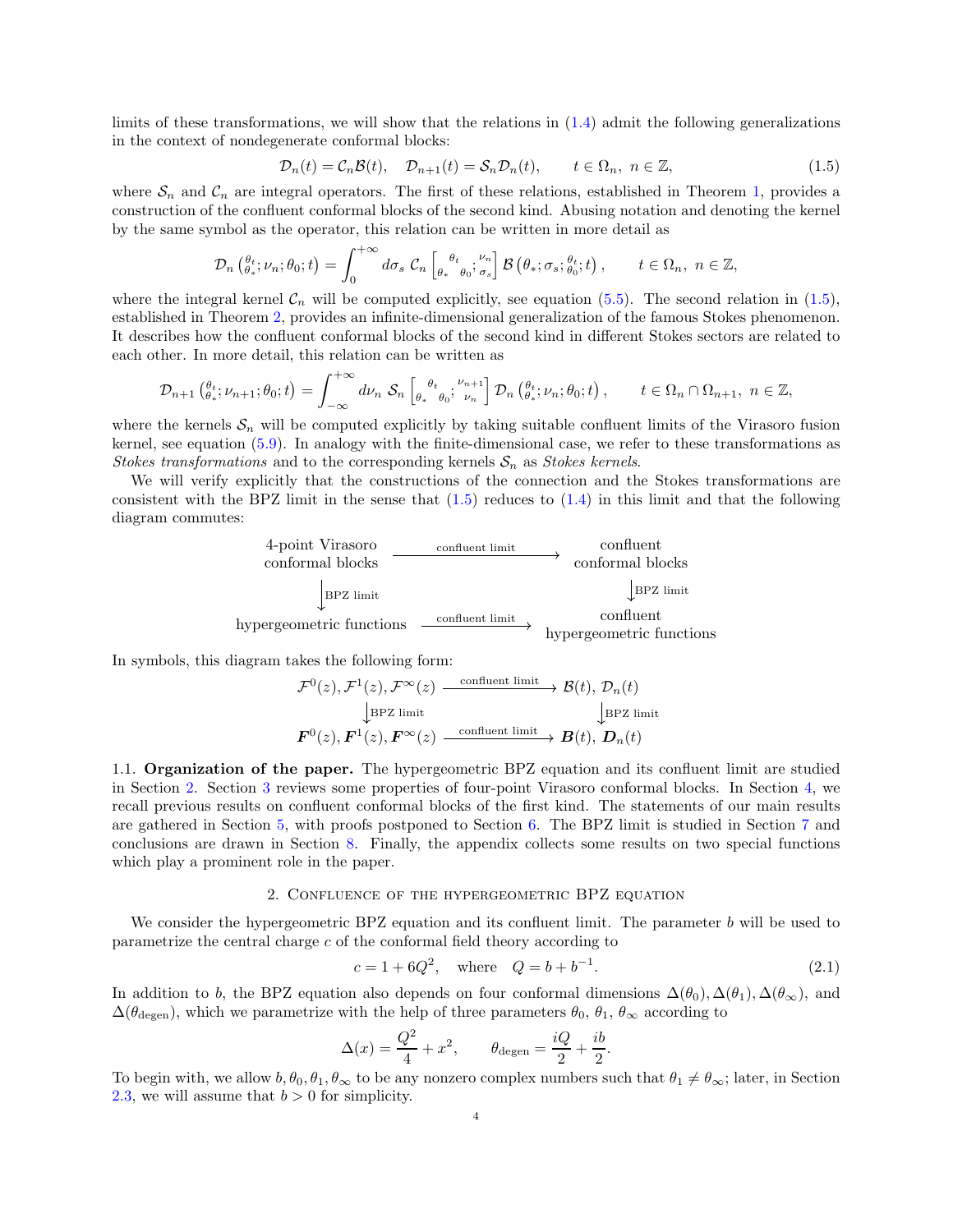# <span id="page-4-0"></span>2.1. Hypergeometric BPZ equation. The BPZ equation is given by

<span id="page-4-2"></span>
$$
\left(-\frac{1}{b^2}\partial_z^2 + \frac{2z - 1}{z(z - 1)}\partial_z - \frac{\Delta(\theta_0)}{z^2} - \frac{\Delta(\theta_1)}{(z - 1)^2} + \frac{\Delta(\theta_{\text{degen}}) + \Delta(\theta_0) + \Delta(\theta_1) - \Delta(\theta_{\infty})}{z(z - 1)}\right)F(z) = 0.
$$
 (2.2)

It has three regular singular points at  $z = 0, 1, \infty$ . Defining the functions  $F_{\pm}^{p}$ ,  $p = 0, 1, \infty$ , by

$$
\begin{split} F_{\pm}^{0}\left(z\right) & =z^{\frac{bQ}{2}\mp ib\theta_{0}}(1-z)^{\frac{bQ}{2}+ib\theta_{1}}{}_{2}F_{1}\left[\frac{\frac{1}{2}+ib(\mp\theta_{0}+\theta_{1}+\theta_{\infty}),\frac{1}{2}+ib(\mp\theta_{0}+\theta_{1}-\theta_{\infty})}_{1\mp 2ib\theta_{0}};z\right],\\ F_{\pm}^{1}\left(z\right) & =\left(1-\frac{1}{z}\right)^{\frac{bQ}{2}\pm ib\theta_{1}}{}_{z^{\frac{1}{2}+b^{2}-ib\theta_{\infty}}}{}_{2}F_{1}\left[\frac{\frac{1}{2}-ib(\theta_{0}\mp\theta_{1}-\theta_{\infty}),\frac{1}{2}+ib(\theta_{0}\pm\theta_{1}+\theta_{\infty})}_{1\pm 2ib\theta_{1}};1-\frac{1}{z}\right],\\ F_{\pm}^{\infty}\left(z\right) & =\left(\frac{1}{z}\right)^{-\frac{1}{2}-b^{2}\mp ib\theta_{\infty}}\left(1-\frac{1}{z}\right)^{\frac{bQ}{2}+ib\theta_{1}}{}_{2}F_{1}\left[\frac{\frac{1}{2}+ib(\theta_{0}+\theta_{1}\mp\theta_{\infty}),\frac{1}{2}-ib(\theta_{0}-\theta_{1}\pm\theta_{\infty})}_{1\mp 2ib\theta_{\infty}};\frac{1}{z}\right], \end{split}
$$

straightforward computations show that

<span id="page-4-6"></span><span id="page-4-4"></span>
$$
\boldsymbol{F}_{\pm}^{p}\left(z\right) = \begin{pmatrix} F_{+}^{p}\left(z\right) \\ F_{-}^{p}\left(z\right) \end{pmatrix} \tag{2.3}
$$

is a basis of solutions of [\(2.2\)](#page-4-2) that diagonalizes the monodromy operator at  $z = p$  for each  $p = 0, 1, \infty$ . In fact, it is easy to see that the monodromy relations [\(1.1\)](#page-1-1) hold with the diagonal monodromy matrices

$$
M_0 = \begin{pmatrix} e^{2\pi b\theta_0} & 0 \\ 0 & e^{-2\pi b\theta_0} \end{pmatrix}, \qquad M_1 = \begin{pmatrix} e^{-2\pi b\theta_1} & 0 \\ 0 & e^{2\pi b\theta_1} \end{pmatrix}, \qquad M_\infty = \begin{pmatrix} e^{2\pi b\theta_\infty} & 0 \\ 0 & e^{-2\pi b\theta_\infty} \end{pmatrix}.
$$

The bases  $\mathbf{F}^p(z)$  are related by the connection matrices  $C_{pq}$  defined by

<span id="page-4-5"></span>
$$
\boldsymbol{F}^{p}(z) = C_{pq} \boldsymbol{F}^{q}(z), \qquad p, q \in \{0, 1, \infty\}, \ 0 < \arg z < \pi. \tag{2.4}
$$

A computation using the connection formulae for the Gauss hypergeometric function shows that

$$
C_{\infty 0} = e^{\frac{i\pi b^2}{2}} \begin{pmatrix} \frac{e^{-\pi b(\theta_0 + \theta_{\infty})\Gamma(2ib\theta_0)\Gamma(1-2ib\theta_{\infty})}}{\Gamma(\frac{1}{2}+ib(\theta_0 + \theta_1 - \theta_{\infty})\Gamma(\frac{1}{2}-ib(-\theta_0 + \theta_1 + \theta_{\infty}))} & \frac{e^{\pi b(\theta_0 - \theta_{\infty})\Gamma(-2ib\theta_0)\Gamma(1-2ib\theta_{\infty})}}{\Gamma(\frac{1}{2}+ib(\theta_0 - \theta_1 + \theta_{\infty})\Gamma(\frac{1}{2}+ib(\theta_0 + \theta_1 + \theta_{\infty}))} & \frac{e^{\pi b(\theta_0 - \theta_{\infty})\Gamma(-2ib\theta_0)\Gamma(1-2ib\theta_{\infty})}}{e^{\pi b(\theta_0 + \theta_{\infty})\Gamma(-2ib\theta_0)\Gamma(-2ib\theta_0)\Gamma(-2ib\theta_{\infty})} & \frac{e^{\pi b(\theta_0 + \theta_{\infty})\Gamma(-2ib\theta_0)\Gamma(1+2ib\theta_{\infty})}}{\Gamma(\frac{1}{2}-ib(\theta_0 + \theta_1 - \theta_{\infty})\Gamma(\frac{1}{2}+ib(-\theta_0 + \theta_1 + \theta_{\infty}))} & \frac{e^{-\pi b\theta_1}\Gamma(1+2ib\theta_1)\Gamma(2ib\theta_0)}{\Gamma(\frac{1}{2}-ib(\theta_0 + \theta_1 - \theta_{\infty})\Gamma(\frac{1}{2}+ib(-\theta_0 + \theta_1 + \theta_{\infty}))} & \frac{e^{-\pi b\theta_1}\Gamma(1+2ib\theta_1)\Gamma(-2ib\theta_0)}{e^{\pi b\theta_1}\Gamma(1-2ib\theta_1)\Gamma(2ib\theta_0)} & \frac{e^{-\pi b\theta_1}\Gamma(1+2ib\theta_1)\Gamma(-2ib\theta_0)}{e^{\pi b\theta_1}\Gamma(-2ib\theta_0)\Gamma(-2ib\theta_0)} & \frac{e^{-\pi b\theta_1}\Gamma(1-2ib\theta_1)\Gamma(-2ib\theta_0)}{e^{\pi b\theta_1}\Gamma(-2ib\theta_0)\Gamma(\frac{1}{2}-ib(\theta_0 + \theta_1 + \theta_{\infty}))} & \frac{e^{-\pi b\theta_1}\Gamma(1-2ib\theta_1)\Gamma(-2ib\theta_
$$

# <span id="page-4-1"></span>2.2. Confluent BPZ equation. Let us write

<span id="page-4-9"></span><span id="page-4-8"></span><span id="page-4-7"></span>
$$
\theta_1 = \frac{\Lambda + \theta_*}{2}, \quad \theta_\infty = \frac{\Lambda - \theta_*}{2}, \quad z = \frac{t}{ib\Lambda},\tag{2.6}
$$

where  $\Lambda$  and  $\theta_*$  are new parameters and t is a new complex variable. We are interested in the confluent limit  $\Lambda \to \infty$  in which the two nonzero regular singular points of the BPZ equation [\(2.2\)](#page-4-2) merge at infinity. In this limit, equation  $(2.2)$  reduces to the confluent BPZ equation given by

<span id="page-4-3"></span>
$$
\left(\partial_t^2 - \frac{b^2}{t}\partial_t - \frac{1}{4} + \frac{b^2 \Delta(\theta_0)}{t^2} - \frac{ib\theta_*}{t}\right)G(t) = 0.
$$
\n(2.7)

This equation has a regular singular point at  $t = 0$  and an irregular singular point of rank one at  $t = \infty$ .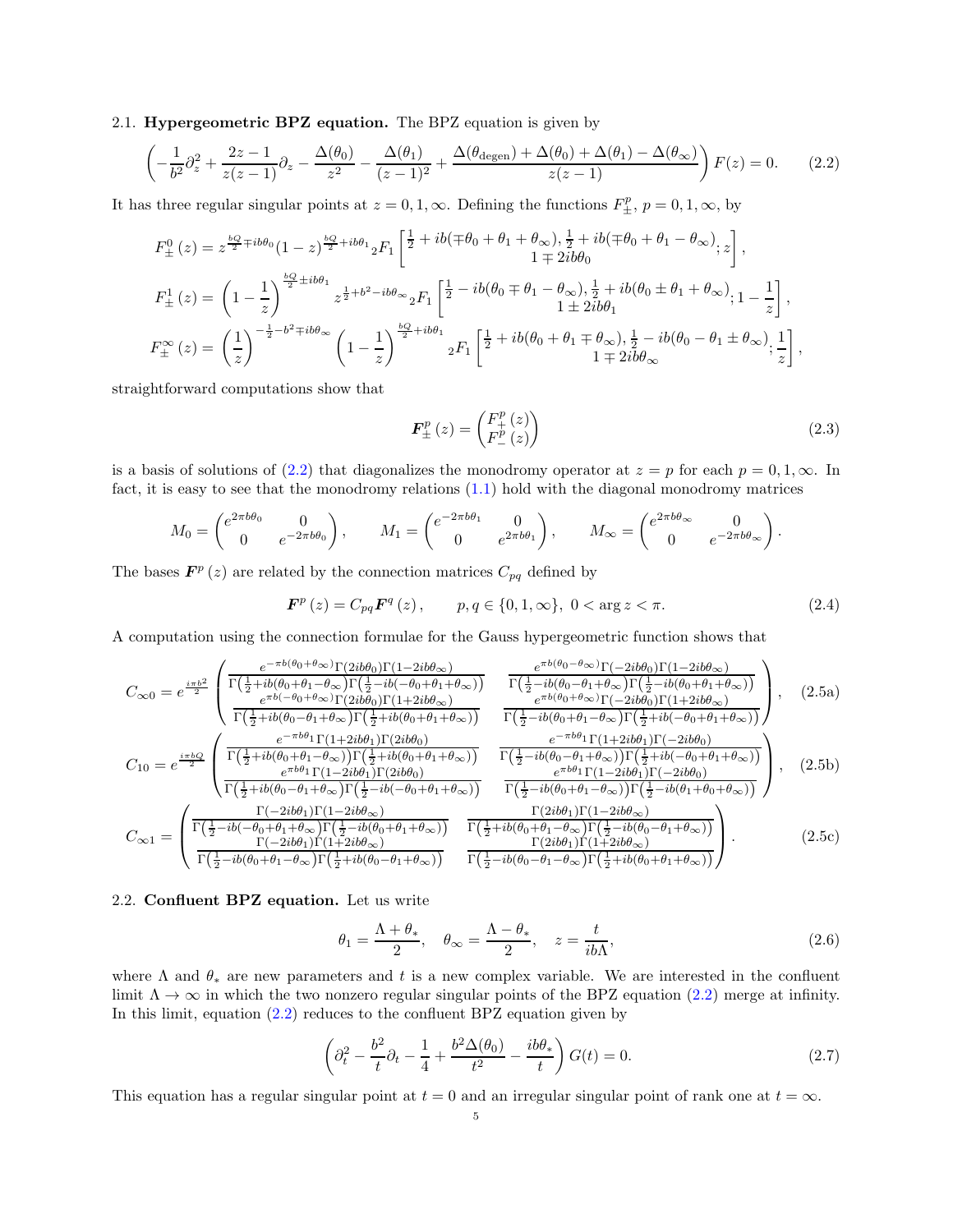2.2.1. Degenerate confluent conformal blocks of the first kind. A basis of solutions that diagonalizes the monodromy operator at  $t = 0$  is given by

<span id="page-5-2"></span>
$$
\boldsymbol{B}(t) = t^{\frac{b^2}{2}} \begin{pmatrix} M_{-ib\theta_*,-ib\theta_0}(t) \\ M_{-ib\theta_*,ib\theta_0}(t) \end{pmatrix},
$$
\n(2.8)

where  $M_{k,\mu}(t)$  is the Whittaker function of the first kind; it is defined in terms of the confluent hypergeometric function of the first kind  $_1F_1$  by

$$
M_{k,\mu}(t) = e^{-\frac{t}{2}}t^{\frac{1}{2}+\mu} {}_1F_1\left(\frac{\frac{1}{2}-k+\mu}{1+2\mu};t\right).
$$
\n(2.9)

2.2.2. Degenerate confluent conformal blocks of the second kind. The procedure described in the introduction (see  $(1.2)$ ) leads to the following formal asymptotic series which forms a formal basis of solutions of  $(2.7)$ diagonalizing the monodromy matrix at infinity:

<span id="page-5-5"></span>
$$
D_{\text{asymp}}(t) = t^{\frac{b^2}{2}} \begin{pmatrix} e^{-\frac{t}{2}t - ib\theta_*} \, {}_2F_0 \left( \frac{1}{2} - ib(\theta_0 - \theta_*), \frac{1}{2} + ib(\theta_0 + \theta_*); -\frac{1}{t} \right) \\ e^{\frac{t}{2}t^{ib\theta_*}} \, {}_2F_0 \left( \frac{1}{2} - ib(\theta_0 + \theta_*), \frac{1}{2} + ib(\theta_0 - \theta_*); \frac{1}{t} \right) \end{pmatrix} . \tag{2.10}
$$

Here  $_2F_0$  denotes the formal power series

$$
{}_2F_0(\alpha,\beta;z) = \sum_{n=0}^{\infty} (\alpha)_n (\beta)_n \frac{z^n}{n!},
$$

where the Pochhammer symbol  $(q)_n$  is defined by  $(q)_n = q(q+1)\cdots(q+n-1)$ .

Let  $\Omega_n$  be the Stokes sectors defined in [\(1.3\)](#page-2-3). The basis of solutions  $\mathbf{D}_n(t)$  of [\(2.7\)](#page-4-3) which asymptotes to  $D_{\text{asymp}}(t)$  as  $t \to \infty$  in the Stokes sector  $\Omega_n$  can be expressed in terms of the Whittaker function of the second kind  $W_{k,\mu}(t)$  defined by

$$
W_{k,\mu}(t) = e^{-\frac{t}{2}}t^{\mu+\frac{1}{2}}U\left(\mu - k + \frac{1}{2}, 1 + 2\mu, t\right),\tag{2.11}
$$

where  $U(a, b, z)$  is the confluent hypergeometric function of the second kind:

$$
U(a,b,z) = \frac{\Gamma(1-b)}{\Gamma(a+1-b)} {}_1F_1\left(\begin{matrix} a \\ b \end{matrix}; z\right) + \frac{\Gamma(b-1)}{\Gamma(a)} z^{1-b} {}_1F_1\left(\begin{matrix} a+1-b \\ 2-b \end{matrix}; z\right)
$$
(2.12)

More precisely, using the asymptotic expansion

$$
W_{k,\mu}(t) \sim e^{-\frac{t}{2}} t^k {}_2F_0\left(\frac{1}{2} + \mu - k, \frac{1}{2} - \mu - k, -\frac{1}{t}\right), \qquad |\arg t| < \frac{3\pi}{2},\tag{2.13}
$$

the bases  $\mathbf{D}_n(t)$  are found to be

<span id="page-5-0"></span>
$$
D_n(t) = t^{\frac{b^2}{2}} \begin{pmatrix} e^{2\pi b\theta_* \lfloor \frac{n-1}{2} \rfloor} W_{-ib\theta_*,-ib\theta_0} \left( e^{-2i\pi \lfloor \frac{n-1}{2} \rfloor} t \right) \\ e^{-2\pi b\theta_* \left( \lfloor \frac{n}{2} \rfloor - \frac{1}{2} \right)} W_{ib\theta_*,-ib\theta_0} \left( e^{-2i\pi \left( \lfloor \frac{n}{2} \rfloor - \frac{1}{2} \right)} t \right) \end{pmatrix}, \qquad t \in \Omega_n, \ n \in \mathbb{Z}, \tag{2.14}
$$

where  $|x|$  denotes the greatest integer less than or equal to x. It follows from [\(2.14\)](#page-5-0) that the bases  $D_n(t)$ satisfy the periodicity relation

<span id="page-5-1"></span>
$$
\boldsymbol{D}_{n+2}\left(te^{2i\pi}\right) = e^{i\pi b^2}e^{2\pi b\theta_*\sigma_3}\boldsymbol{D}_n(t), \qquad n \in \mathbb{Z},\tag{2.15}
$$

where  $\sigma_3 = \text{diag}(1, -1)$  denotes the third Pauli matrix.

2.2.3. Stokes matrices. The bases  $D_n(t)$  are connected by the Stokes matrices  $S_n$  which are defined by

<span id="page-5-3"></span>
$$
D_{n+1}(t) = S_n D_n(t), \qquad n \in \mathbb{Z}.
$$
\n(2.16)

Because of the periodicity relation  $(2.15)$ , there are only two independent Stokes matrices  $S_1$  and  $S_2$ . In fact, starting from the relation  $D_{n+3}(te^{2i\pi}) = S_{n+2}D_{n+2}(te^{2i\pi})$  and using [\(2.15\)](#page-5-1), we obtain

<span id="page-5-4"></span>
$$
S_{n+2} = e^{2\pi b\theta_*\sigma_3} S_n e^{-2\pi b\theta_*\sigma_3}.
$$
\n
$$
(2.17)
$$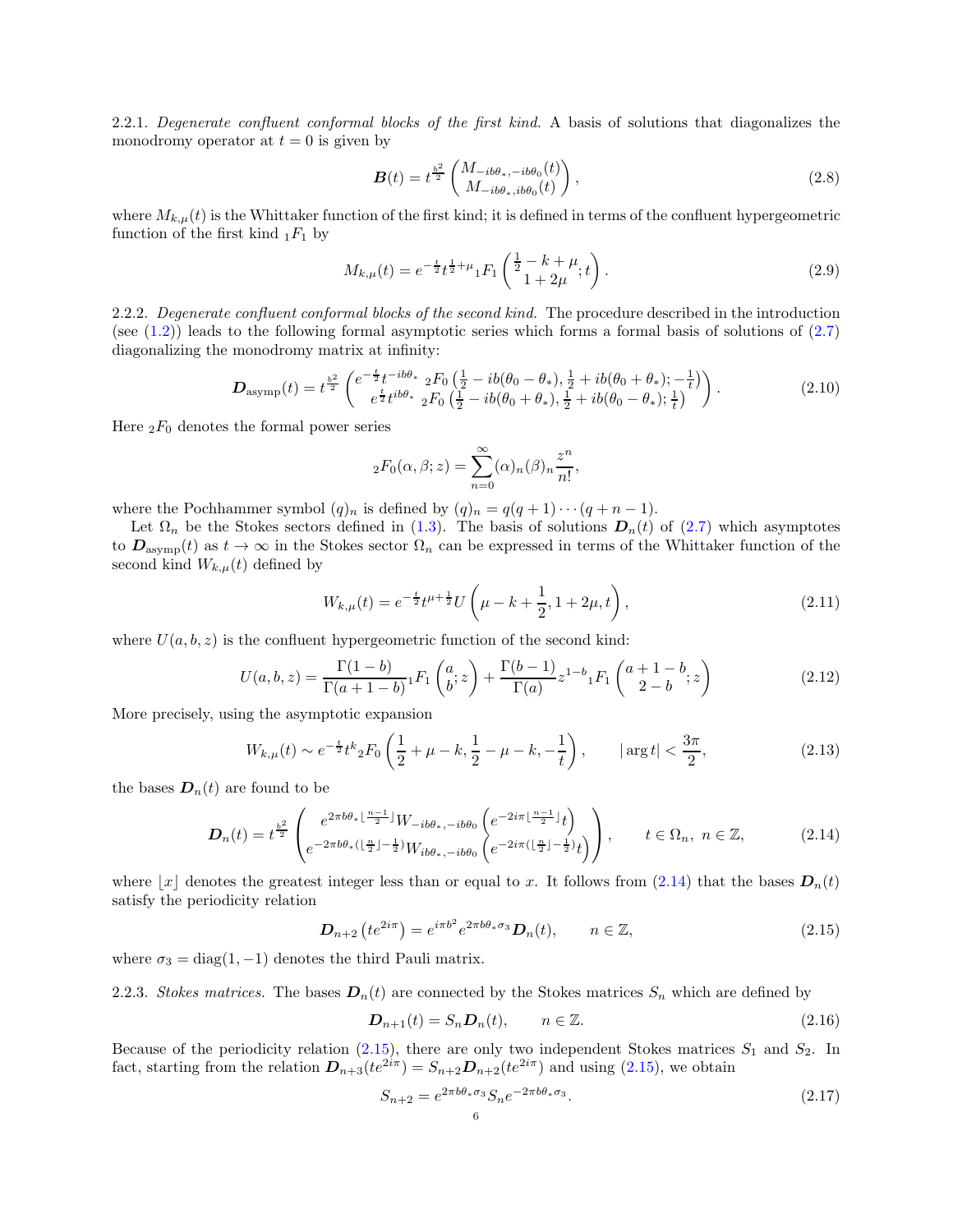Using the following analytic continuation formula for the Whittaker function of the second kind:

$$
(-1)^{m} W_{k,\mu}(ze^{2i\pi m}) = -\frac{e^{2i\pi k} \sin(2\pi m\mu) + \sin(\mu\pi(2m-2))}{\sin 2\pi \mu} W_{k,\mu}(z)
$$

$$
-\frac{2i\pi \sin(2\pi m\mu)e^{ik\pi}}{\sin(2\pi\mu)\Gamma(\frac{1}{2} + \mu - k)\Gamma(\frac{1}{2} - \mu - k)} W_{-k,\mu}(ze^{i\pi}),
$$
(2.18)

we infer that the Stokes matrices  $S_1$  and  $S_2$  are given by

<span id="page-6-0"></span>
$$
S_1 = \begin{pmatrix} 1 & 0 \\ -\frac{2i\pi}{\Gamma(\frac{1}{2} - ib(\theta_0 + \theta_*))\Gamma(\frac{1}{2} + ib(\theta_0 - \theta_*))} & 1 \end{pmatrix}, \qquad S_2 = \begin{pmatrix} 1 & -\frac{2i\pi e^{2\pi b\theta_*}}{\Gamma(\frac{1}{2} - ib(\theta_0 - \theta_*))\Gamma(\frac{1}{2} + ib(\theta_0 + \theta_*))} \\ 0 & 1 \end{pmatrix}.
$$
 (2.19)

2.2.4. Connection matrices. The bases  $\mathbf{B}(t)$  and  $\mathbf{D}_n(t)$  are related by the connection matrices  $C_n$  which are defined by

<span id="page-6-3"></span>
$$
\mathbf{D}_n(t) = C_n \mathbf{B}(t), \qquad t \in \Omega_n, \ n = 1, 2, \dots \tag{2.20}
$$

Here and in what follows we have restricted ourselves to positive values of  $n \in \mathbb{Z}$  for simplicity.

**Proposition 2.1.** The connection matrices  $C_n$  are given by

<span id="page-6-2"></span>
$$
C_n = \begin{pmatrix} K_{++}^{(n)}(\theta_*, \theta_0) & K_{++}^{(n)}(\theta_*, -\theta_0) \\ K_{-+}^{(n)}(\theta_*, \theta_0) & K_{-+}^{(n)}(\theta_*, -\theta_0) \end{pmatrix}, \qquad n = 1, 2, ...,
$$
 (2.21)

where

$$
K_{++}^{(n)}(\theta_*, \theta_0) = -e^{2i\pi \left(\frac{n}{2}\right) - \frac{1}{2}\left(-\frac{1}{2} + ib(\theta_0 - \theta_*)\right)} \csc(\pi b^2)
$$
  
\$\times \left(e^{(-1)^n i b Q \pi} \cosh(\pi b(\theta\_0 - \theta\_\*)) + \cosh(\pi b(\theta\_0 - \theta\_\* - ib))\right) \frac{\Gamma(2i b \theta\_0)}{\Gamma\left(\frac{1}{2} + ib(\theta\_0 + \theta\_\*)\right)},\$  

$$
K_{-+}^{(n)}(\theta_*, \theta_0) = e^{-2i\pi \left(\frac{n}{2}\right) - \frac{1}{2}\left(\frac{1}{2} - ib(\theta_0 + \theta_*)\right)} \frac{\Gamma(2i b \theta_0)}{\Gamma\left(\frac{1}{2} + ib(\theta_0 - \theta_*)\right)}.
$$
(2.22)

Proof. It is easy to verify that the first connection matrix is given by

<span id="page-6-5"></span><span id="page-6-1"></span>
$$
C_1 = \begin{pmatrix} \frac{\Gamma(2ib\theta_0)}{\Gamma(\frac{1}{2}+ib(\theta_0+\theta_*))} & \frac{\Gamma(-2ib\theta_0)}{\Gamma(\frac{1}{2}-ib(\theta_0-\theta_*))} \\ \frac{ie^{\pi b(\theta_0+\theta_*)}\Gamma(2ib\theta_0)}{\Gamma(\frac{1}{2}+ib(\theta_0-\theta_*))} & \frac{ie^{\pi b(\theta_*-\theta_0)}\Gamma(-2ib\theta_0)}{\Gamma(\frac{1}{2}-ib(\theta_0+\theta_*))} \end{pmatrix}.
$$
 (2.23)

Since

$$
C_n = \left(\prod_{k=1}^{n-1} S_{n-k}\right) C_1 = S_{n-1} S_{n-2} \cdots S_1 C_1, \qquad n = 2, 3, \dots,
$$
\n(2.24)

it follows from  $(2.19)$  and  $(2.23)$  that  $(2.21)$  holds for  $n = 1$  and  $n = 2$ . Moreover, by  $(2.20)$ , the connection matrices  $C_n$  satisfy the periodicity relation

<span id="page-6-4"></span>
$$
C_{n+2} = e^{i\pi b^2} e^{2\pi b\theta_* \sigma_3} C_n e^{-i\pi bQ} e^{-2\pi b\theta_0 \sigma_3}.
$$
\n(2.25)

Proceeding by induction, it is therefore sufficient to prove that

$$
C_{2j+1} = e^{i\pi j b^2} e^{2\pi bj\theta_* \sigma_3} C_1 e^{-i\pi jbQ} e^{-2\pi bj\theta_0 \sigma_3}, \qquad j = 1, 2, ..., \qquad (2.26)
$$

$$
C_{2j+2} = e^{i\pi j b^2} e^{2\pi bj \theta_* \sigma_3} C_2 e^{-i\pi jbQ} e^{-2\pi bj \theta_0 \sigma_3}, \qquad j = 1, 2, \dots,
$$

and direct computations show that the matrices defined in  $(2.21)$  obey these relations.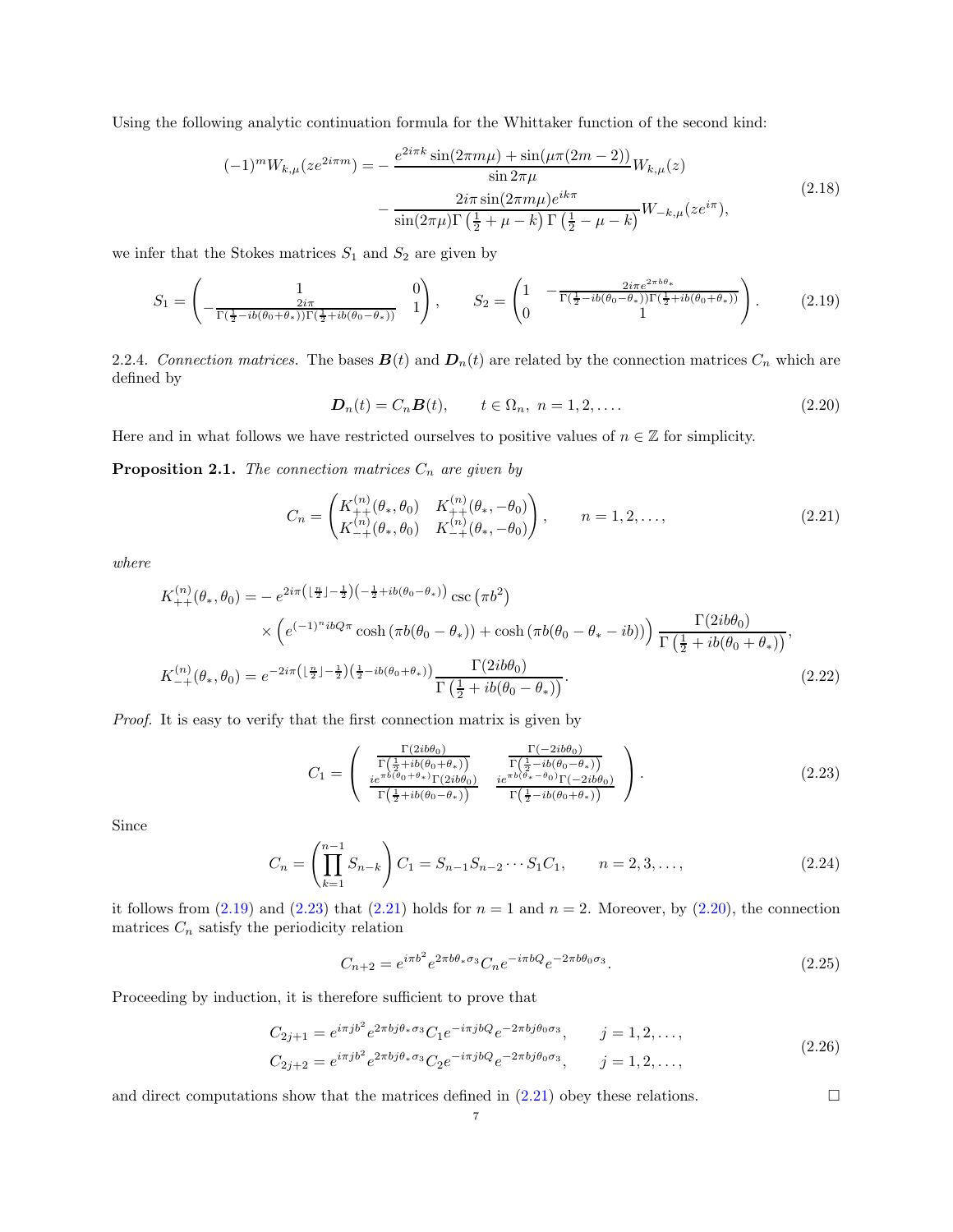<span id="page-7-0"></span>2.3. Confluence of the solutions. In this subsection, we explain how to obtain the solutions of the confluent BPZ equation  $(2.7)$  from the solutions of the hypergeometric BPZ equation  $(2.2)$  by taking an appropriate confluent limit. Let us first set  $\theta_1 = \frac{\Lambda + \theta_*}{2}$  and  $\theta_\infty = \frac{\Lambda - \theta_*}{2}$ . We introduce renormalized versions  $\tilde{F}^p(z,\Lambda)$  of the bases  $F^p(z)$  defined in [\(2.3\)](#page-4-4) as follows:

$$
\begin{cases}\n\tilde{F}^{0}(z,\Lambda) = N_{0}(\Lambda)F^{0}(z), \\
\tilde{F}^{1}(z,\Lambda) = N_{\infty}(\Lambda)F^{1}(z), \\
\tilde{F}^{\infty}(z,\Lambda) = N_{\infty}(\Lambda)F^{\infty}(z),\n\end{cases}\n\begin{cases}\nN_{0}(\Lambda) = \begin{pmatrix}\n(ib\Lambda)^{\frac{bQ}{2} - ib\theta_{0}} & 0 \\
0 & (ib\Lambda)^{\frac{bQ}{2} + ib\theta_{0}}\n\end{pmatrix}, \\
N_{\infty}(\Lambda) = \begin{pmatrix}\nQ_{+}(\Lambda) & 0 \\
0 & Q_{-}(\Lambda)\n\end{pmatrix},\n\end{cases}
$$
\n(2.27)

where

$$
Q_{\pm}(\Lambda) = e^{-\frac{i\pi bQ}{2}} e^{\pm \frac{\pi b}{2}(\theta_* + \Lambda)} (ib\Lambda)^{\frac{b}{2}(b \mp 2i\theta_*)}.
$$
 (2.28)

After performing the change of variables  $z = \frac{t}{ib\Lambda}$ , equation [\(2.2\)](#page-4-2) has three regular singular points at  $t = 0$ ,  $t = ib\Lambda$ , and  $t = \infty$ . The next proposition shows that the solution basis  $\mathbf{B}(t)$  of the confluent BPZ equation defined in [\(2.8\)](#page-5-2) is the confluent limit of the renormalized basis of solutions  $\tilde{F}^0(\frac{t}{ib\Lambda},\Lambda)$  of the hypergeometric BPZ equation.

Proposition 2.2. We have

<span id="page-7-1"></span>
$$
\lim_{|\Lambda| \to \infty} \tilde{F}^0 \left( \frac{t}{ib\Lambda}, \Lambda \right) = B(t). \tag{2.29}
$$

*Proof.* The renormalized function  $\tilde{F}^0\left(\frac{t}{ib\Lambda},\Lambda\right)$  explicitly reads

$$
\tilde{F}^0\left(\frac{t}{ib\Lambda},\Lambda\right) = \begin{pmatrix} \tilde{F}^0_+\left(\frac{t}{ib\Lambda},\Lambda\right) \\ \tilde{F}^0_-\left(\frac{t}{ib\Lambda},\Lambda\right) \end{pmatrix},\,
$$

where

$$
\tilde{F}_{\pm}^{0}\left(\frac{t}{ib\Lambda},\Lambda\right) = \left(1 - \frac{t}{ib\Lambda}\right)^{\frac{bQ}{2} + \frac{ib}{2}(\theta_{*} + \Lambda)} t^{\frac{bQ}{2} \mp ib\theta_{0}} {}_{2}F_{1}\left[\frac{1}{2} + ib(\theta_{*} \mp \theta_{0}), \frac{1}{2} + ib(\Lambda \mp \theta_{0}); \frac{t}{ib\Lambda}\right].
$$

Since

$$
\lim_{\beta \to \infty} {}_2F_1\left(\begin{matrix} \alpha, \beta \\ \gamma \end{matrix}; \frac{t}{\beta}\right) = {}_1F_1\left(\begin{matrix} \alpha \\ \gamma \end{matrix}; t\right),
$$

the limit  $(2.29)$  follows.

We next explain how to recover the solution bases  $D_n$  of the confluent BPZ equation adapted to the irregular singular point at  $\infty$ . Actually, the  $D_n$  can be obtained as the confluent limit in two different ways: either starting from  $\tilde{F}^{\infty}$  or from  $\tilde{F}^{1}$ . This is consistent with the fact that the two bases  $\tilde{F}^{\infty}$  and  $\tilde{F}^{1}$ diagonalize the monodromy matrices at the two singular points that merge at  $\infty$  in the confluent limit.

For the rest of this section we assume that  $b, \Lambda > 0$  for simplicity. Defining the renormalized connection matrices  $\tilde{C}_{pq}$  by the relation  $\tilde{F}^p = \tilde{C}_{pq}\tilde{F}^q$ , we have

<span id="page-7-4"></span>
$$
\tilde{C}_{10}(\Lambda) = N_{\infty}(\Lambda) C_{10} N_0^{-1}(\Lambda), \quad \tilde{C}_{\infty 1}(\Lambda) = N_{\infty}(\Lambda) C_{\infty 1} N_{\infty}^{-1}(\Lambda), \quad \tilde{C}_{\infty 0}(\Lambda) = N_{\infty}(\Lambda) C_{\infty 0} N_0^{-1}(\Lambda), \quad (2.30)
$$

where  $C_{\infty 0}$ ,  $C_{10}$ , and  $C_{\infty 1}$  are the connection matrices defined in [\(2.4\)](#page-4-5). The crucial point is that (2.4) holds for  $0 < \arg z < \pi$ . To access all the Stokes sectors  $\Omega_n$ , it is therefore convenient to write

<span id="page-7-3"></span>
$$
z = \frac{te^{-2i\pi(j-1)}}{ib\epsilon\Lambda},\tag{2.31}
$$

where  $j \ge 1$  is an integer and  $\epsilon = \pm 1$ . It is straightforward to show that  $0 < \arg z < \pi$  if and only if

<span id="page-7-2"></span>
$$
\frac{\epsilon \pi}{2} + 2\pi (j - 1) < \arg t < \frac{\pi}{2} (2 + \epsilon) + 2\pi (j - 1). \tag{2.32}
$$

<span id="page-7-5"></span>Decomposing the Stokes sector  $\Omega_n$  into the two halves  $\Omega_n^-$  and  $\Omega_n^+$  defined by

$$
\Omega_n^- = \left\{ -\frac{3\pi}{2} + \pi(n-1) < \arg t < -\frac{\pi}{2} + \pi(n-1) \right\},\n\Omega_n^+ = \left\{ -\frac{\pi}{2} + \pi(n-1) < \arg t < \frac{\pi}{2} + \pi(n-1) \right\},\n\tag{2.33}
$$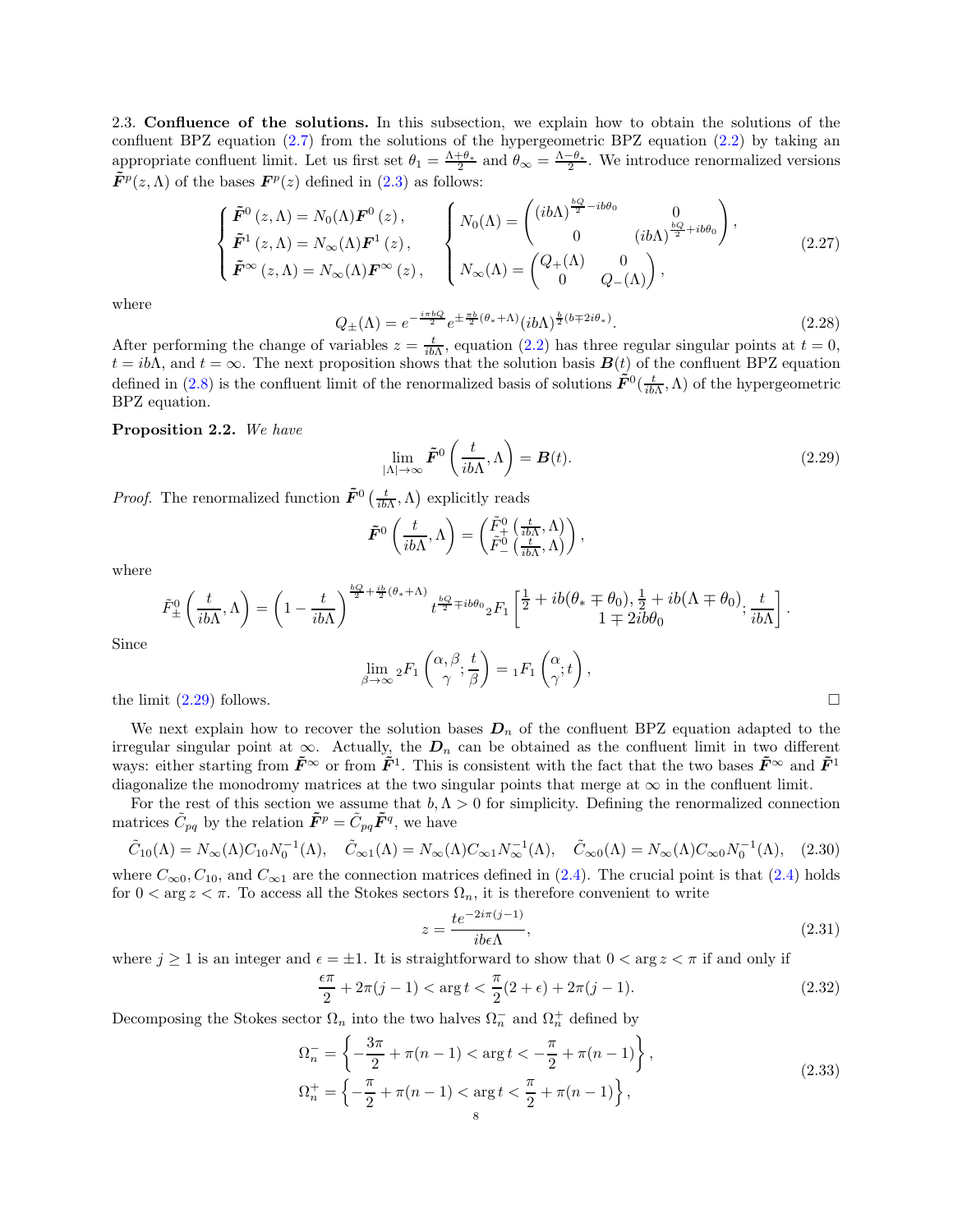we infer from  $(2.32)$  that  $0 < \arg z < \pi$  if and only if

<span id="page-8-7"></span><span id="page-8-4"></span><span id="page-8-1"></span><span id="page-8-0"></span>
$$
\begin{cases} t \in \Omega_{2j+1}^- = \Omega_{2j}^+, & \epsilon = +1, \\ t \in \Omega_{2j}^- = \Omega_{2j-1}^+, & \epsilon = -1. \end{cases}
$$
 (2.34)

Our next proposition utilizes [\(2.31\)](#page-7-3) and [\(2.34\)](#page-8-0) to construct the solution basis  $D_n(t)$  everywhere in  $\Omega_n$  from the renormalized solution bases  $\tilde{F}^{\infty}$  and  $\tilde{F}^{1}$ .

<span id="page-8-6"></span>**Proposition 2.3.** The following limits hold for any integer  $j \geq 1$ :

$$
\left(e^{i\pi b^2}e^{2\pi b\theta_*\sigma_3}\right)^{j-1}\lim_{\Lambda\to+\infty}\tilde{F}^{\infty}\left(\frac{te^{-2i\pi(j-1)}}{ib\epsilon\Lambda},\epsilon\Lambda\right)=\begin{cases}D_{2j+1}(t), & t\in\Omega_{2j+1}^-, \epsilon=+1,\\D_{2j}(t), & t\in\Omega_{2j}^-, \epsilon=-1,\end{cases}
$$
(2.35a)

$$
\left(e^{i\pi b^2}e^{2\pi b\theta_*\sigma_3}\right)^{j-1}\lim_{\Lambda\to+\infty}\tilde{F}^1\left(\frac{te^{-2i\pi(j-1)}}{ib\epsilon\Lambda},\epsilon\Lambda\right)=\begin{cases}D_{2j}(t), & t\in\Omega_{2j}^+,\ \epsilon=+1,\\D_{2j-1}(t), & t\in\Omega_{2j-1}^+,\ \epsilon=-1,\end{cases}
$$
(2.35b)

Proof. Let us first prove [\(2.35a\)](#page-8-1). We start from the connection formula

<span id="page-8-2"></span>
$$
\tilde{F}^{\infty}\left(\frac{te^{-2i\pi(j-1)}}{ib\epsilon\Lambda},\epsilon\Lambda\right) = \tilde{C}_{\infty 0}(\epsilon\Lambda)\tilde{F}^{0}\left(\frac{te^{-2i\pi(j-1)}}{ib\epsilon\Lambda},\epsilon\Lambda\right),\tag{2.36}
$$

where the renormalized connection matrix  $\tilde{C}_{\infty 0}$  is given by [\(2.30\)](#page-7-4). The renormalized basis  $\tilde{F}^0$  satisfies

$$
\tilde{F}^0\left(\frac{te^{-2i\pi(j-1)}}{i\epsilon b\Lambda},\epsilon\Lambda\right) = \left(e^{-i\pi bQ}e^{-2\pi b\theta_0\sigma_3}\right)^{j-1}\tilde{F}^0\left(\frac{t}{ib\epsilon\Lambda},\epsilon\Lambda\right).
$$

Thus the connection formula  $(2.36)$  can be rewritten as

$$
\begin{split} \left(e^{i\pi b^2}e^{2\pi b\theta_*\sigma_3}\right)^{j-1}\tilde{F}^{\infty}\left(\frac{te^{-2i\pi(j-1)}}{ib\epsilon\Lambda},\epsilon\Lambda\right) \\ & = \left(e^{i\pi b^2}e^{2\pi b\theta_*\sigma_3}\right)^{j-1}\tilde{C}_{\infty 0}(\epsilon\Lambda)\left(e^{-i\pi bQ}e^{-2\pi b\theta_0\sigma_3}\right)^{j-1}\tilde{F}^0\left(\frac{t}{ib\epsilon\Lambda},\epsilon\Lambda\right). \end{split}
$$

Letting  $\Lambda \to +\infty$  in this equation and using the limit [\(2.29\)](#page-7-1) of  $\tilde{F}^0(\frac{t}{ib\epsilon\Lambda}, \epsilon\Lambda)$ , we find

<span id="page-8-3"></span>
$$
\left(e^{i\pi b^{2}}e^{2\pi b\theta_{*}\sigma_{3}}\right)^{j-1} \lim_{\Lambda \to +\infty} \tilde{F}^{\infty}\left(\frac{te^{-2i\pi(j-1)}}{ib\epsilon\Lambda}, \epsilon\Lambda\right)
$$
\n
$$
= \left(e^{i\pi b^{2}}e^{2\pi b\theta_{*}\sigma_{3}}\right)^{j-1} \lim_{\Lambda \to +\infty} \left(\tilde{C}_{\infty 0}(\epsilon\Lambda)\right) \left(e^{-i\pi bQ}e^{-2\pi b\theta_{0}\sigma_{3}}\right)^{j-1} \mathbf{B}(t).
$$
\n(2.37)

It remains to compute the limit of  $\tilde{C}_{\infty 0}(\epsilon \Lambda)$ . This matrix can be explicitly written as

$$
\tilde{C}_{\infty 0}(\epsilon \Lambda) = \begin{pmatrix} L_{\infty 0}^{(++)}(\theta_*, \theta_0, \epsilon \Lambda) & L_{\infty 0}^{(++)}(\theta_*, -\theta_0, \epsilon \Lambda) \\ L_{\infty 0}^{(-+)}(\theta_*, \theta_0, \epsilon \Lambda) & L_{\infty 0}^{(-+)}(\theta_*, -\theta_0, \epsilon \Lambda) \end{pmatrix},
$$

where

$$
L_{\infty 0}^{(++)}(\theta_*, \theta_0, \epsilon \Lambda) = -ie^{\pi b(\theta_*-\theta_0)}(ib\epsilon \Lambda)^{-\frac{1}{2}+ib(\theta_0-\theta_*)} \frac{\Gamma(2ib\theta_0)}{\Gamma(\frac{1}{2}+ib(\theta_0+\theta_*))} \frac{\Gamma(1+ib\theta_*-ib\epsilon \Lambda)}{\Gamma(\frac{1}{2}+ib\theta_0-ib\epsilon \Lambda)},
$$
  

$$
L_{\infty 0}^{(-+)}(\theta_*, \theta_0, \epsilon \Lambda) = -ie^{-\pi b(\theta_*+\theta_0)}(ib\epsilon \Lambda)^{-\frac{1}{2}+ib(\theta_0+\theta_*)} \frac{\Gamma(2ib\theta_0)}{\Gamma(\frac{1}{2}+ib(\theta_0-\theta_*))} \frac{\Gamma(1-ib\theta_*+ib\epsilon \Lambda)}{\Gamma(\frac{1}{2}+ib\theta_0+ib\epsilon \Lambda)}.
$$

Using the asymptotic formula

<span id="page-8-5"></span>
$$
\Gamma(z+a) \sim \sqrt{2\pi} \ z^{z+a-\frac{1}{2}} \ e^{-z}, \qquad z \to \infty, \ z+a \in \mathbb{C} \setminus \mathbb{R}_{\leq 0}, \ |a| < |z|,
$$
\n
$$
(2.38)
$$

we obtain

$$
\lim_{\Lambda \to +\infty} L_{\infty 0}^{(++)}(\theta_*, \theta_0, \epsilon \Lambda) = -ie^{\pi b(\theta_*-\theta_0)}(ib\epsilon \Lambda)^{-\frac{1}{2}+ib(\theta_0-\theta_*)}(-ib\epsilon \Lambda)^{\frac{1}{2}-ib(\theta_0-\theta_*)} \frac{\Gamma(2ib\theta_0)}{\Gamma(\frac{1}{2}+ib(\theta_0+\theta_*))},\tag{2.39}
$$

$$
\lim_{\Lambda \to +\infty} L_{\infty 0}^{(-+)}(\theta_*, \theta_0, \epsilon \Lambda) = -ie^{-\pi b(\theta_* + \theta_0)} \frac{\Gamma(2ib\theta_0)}{\Gamma(\frac{1}{2} + ib(\theta_0 - \theta_*))}.
$$
\n(2.40)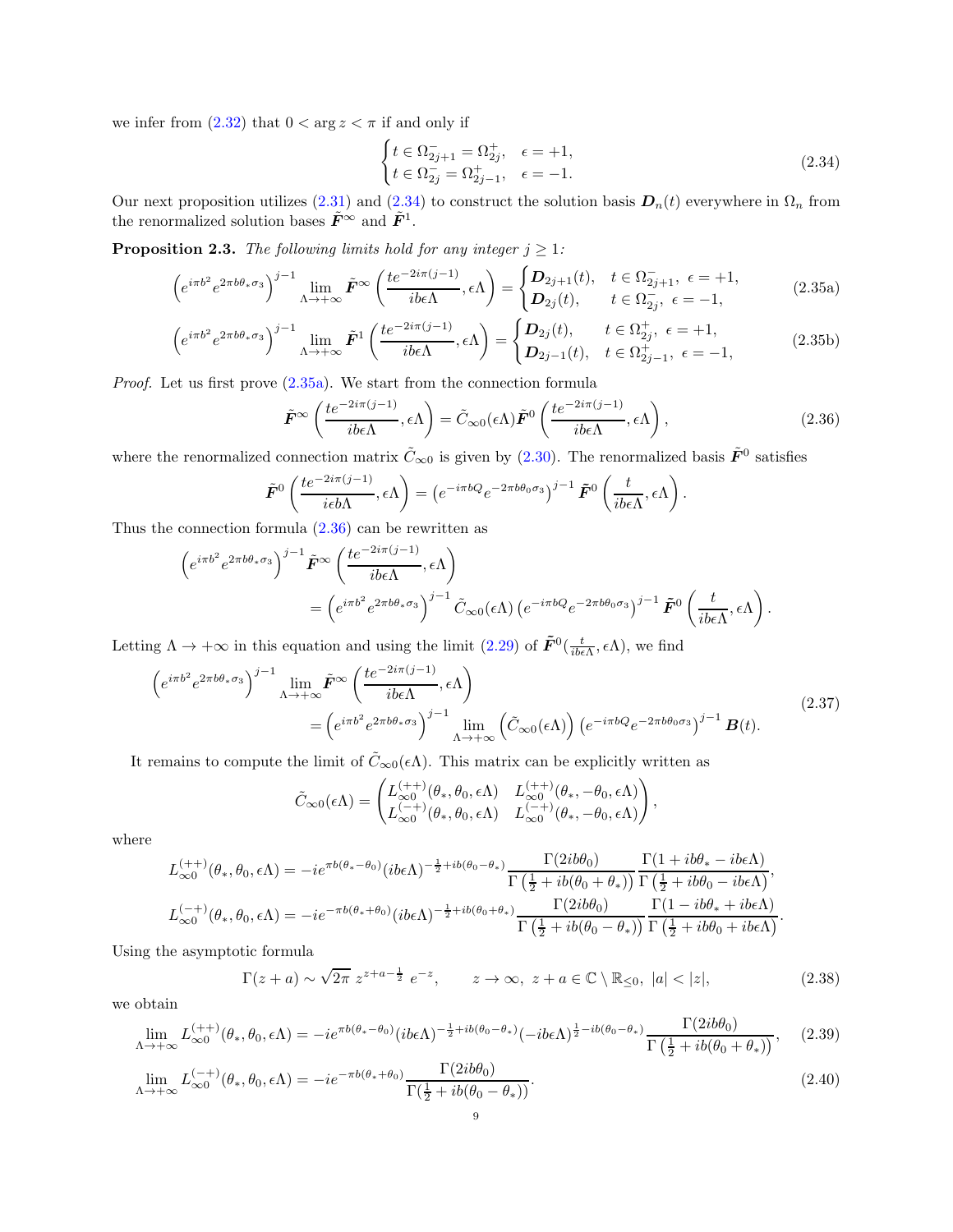Since  $(-ib\Lambda)^x = e^{-i\pi x} (ib\Lambda)^x$ , we infer that

$$
(ib\epsilon\Lambda)^{-\frac{1}{2}+ib(\theta_0-\theta_*)}(-ib\epsilon\Lambda)^{\frac{1}{2}-ib(\theta_0-\theta_*)} = \begin{cases} -ie^{\pi b(\theta_*-\theta_0)}, & \epsilon = +1, \\ ie^{-\pi b(\theta_*-\theta_0)}, & \epsilon = -1. \end{cases}
$$
(2.41)

Gathering the previous computations, it is straightforward to obtain the two limits

$$
\lim_{\Lambda \to +\infty} \tilde{C}_{\infty 0}(\epsilon \Lambda) = \begin{cases} C_3, & \epsilon = +1, \\ C_2, & \epsilon = -1, \end{cases}
$$
 (2.42)

where the connection matrices  $C_n$  of the confluent BPZ equation are defined in  $(2.21)$ . Moreover, the periodicity relation [\(2.25\)](#page-6-4) implies that

$$
\left(e^{i\pi b^2}e^{2\pi b\theta_*\sigma_3}\right)^{j-1}C_3\left(e^{-i\pi bQ}e^{-2\pi b\theta_0\sigma_3}\right)^{j-1} = C_{2j+1},
$$

$$
\left(e^{i\pi b^2}e^{2\pi b\theta_*\sigma_3}\right)^{j-1}C_2\left(e^{-i\pi bQ}e^{-2\pi b\theta_0\sigma_3}\right)^{j-1} = C_{2j},
$$

for any integer  $j \geq 1$ . Hence we have shown that

<span id="page-9-0"></span>
$$
\left(e^{i\pi b^2}e^{2\pi b\theta_*\sigma_3}\right)^{j-1}\lim_{\Lambda\to+\infty}\left(\tilde{C}_{\infty 0}(\epsilon\Lambda)\right)\left(e^{-i\pi bQ}e^{-2\pi b\theta_0\sigma_3}\right)^{j-1} = \begin{cases}C_{2j+1}, & \epsilon = +1,\\C_{2j}, & \epsilon = -1.\end{cases}
$$
(2.43)

Substituting  $(2.43)$  into  $(2.37)$ , we obtain

$$
\left(e^{i\pi b^2}e^{2\pi b\theta_*\sigma_3}\right)^{j-1}\lim_{\Lambda\to+\infty}\tilde{F}^{\infty}\left(\frac{te^{-2i\pi(j-1)}}{ib\epsilon\Lambda},\epsilon\Lambda\right)=\begin{cases}C_{2j+1}B(t), & \epsilon=+1, \ t\in\Omega_{2j+1}^-,\\C_{2j}B(t), & \epsilon=-1, \ t\in\Omega_{2j}^-. \end{cases}
$$
(2.44)

Since  $\mathbf{D}_n(t) = C_n \mathbf{B}(t)$  for  $t \in \Omega_n$  by [\(2.20\)](#page-6-3), the confluent limit [\(2.35a\)](#page-8-1) follows.

The proof of the second limit [\(2.35b\)](#page-8-4) involves a similar computation. Indeed, we have

$$
\left(e^{i\pi b^{2}}e^{2\pi b\theta_{*}\sigma_{3}}\right)^{j-1}\tilde{F}^{1}\left(\frac{te^{-2i\pi(j-1)}}{ib\epsilon\Lambda},\epsilon\Lambda\right) =\n= \left(e^{i\pi b^{2}}e^{2\pi b\theta_{*}\sigma_{3}}\right)^{j-1}\tilde{C}_{10}(\epsilon\Lambda)\left(e^{-i\pi bQ}e^{-2\pi b\theta_{0}\sigma_{3}}\right)^{j-1}\tilde{F}^{0}\left(\frac{t}{ib\epsilon\Lambda},\epsilon\Lambda\right).
$$
\n(2.45)

The renormalized connection matrix takes the form

$$
\tilde{C}_{10}(\epsilon \Lambda) = \begin{pmatrix} L_{10}^{(++)}(\theta_*, \theta_0, \epsilon \Lambda) & L_{10}^{(++)}(\theta_*, -\theta_0, \epsilon \Lambda) \\ L_{10}^{(-+)}(\theta_*, \theta_0, \epsilon \Lambda) & L_{10}^{(-+)}(\theta_*, -\theta_0, \epsilon \Lambda) \end{pmatrix},
$$

where

$$
L_{10}^{(++)}(\theta_*, \theta_0, \epsilon \Lambda) = (ib\Lambda \epsilon)^{-\frac{1}{2}+ib(\theta_0-\theta_*)} \frac{\Gamma(2ib\theta_0)}{\Gamma(\frac{1}{2}+ib(\theta_0+\theta_*))} \frac{\Gamma(1+ib\theta_*+ib\epsilon \Lambda)}{\Gamma(\frac{1}{2}+ib\theta_0+ib\epsilon \Lambda)},
$$
  

$$
L_{10}^{(-+)}(\theta_*, \theta_0, \epsilon \Lambda) = (ib\epsilon \Lambda)^{-\frac{1}{2}+ib(\theta_0+\theta_*)} \frac{\Gamma(2ib\theta_0)}{\Gamma(\frac{1}{2}+ib(\theta_0-\theta_*))} \frac{\Gamma(1-ib\theta_*-ib\epsilon \Lambda)}{\Gamma(\frac{1}{2}+ib\theta_0-ib\epsilon \Lambda)}.
$$

Using the asymptotics  $(2.38)$ , a direct computation shows that

$$
\lim_{\Lambda \to +\infty} \tilde{C}_{10}(\epsilon \Lambda) = \begin{cases} C_2, & \epsilon = +1, \\ C_1, & \epsilon = -1. \end{cases}
$$

Finally, observing that

$$
\left(e^{i\pi b^2}e^{2\pi b\theta_*\sigma_3}\right)^{j-1}C_2\left(e^{-i\pi bQ}e^{-2\pi b\theta_0\sigma_3}\right)^{j-1} = C_{2j},
$$

$$
\left(e^{i\pi b^2}e^{2\pi b\theta_*\sigma_3}\right)^{j-1}C_1\left(e^{-i\pi bQ}e^{-2\pi b\theta_0\sigma_3}\right)^{j-1} = C_{2j-1},
$$

for  $j = 1, 2, \ldots$ , equation  $(2.35b)$  follows.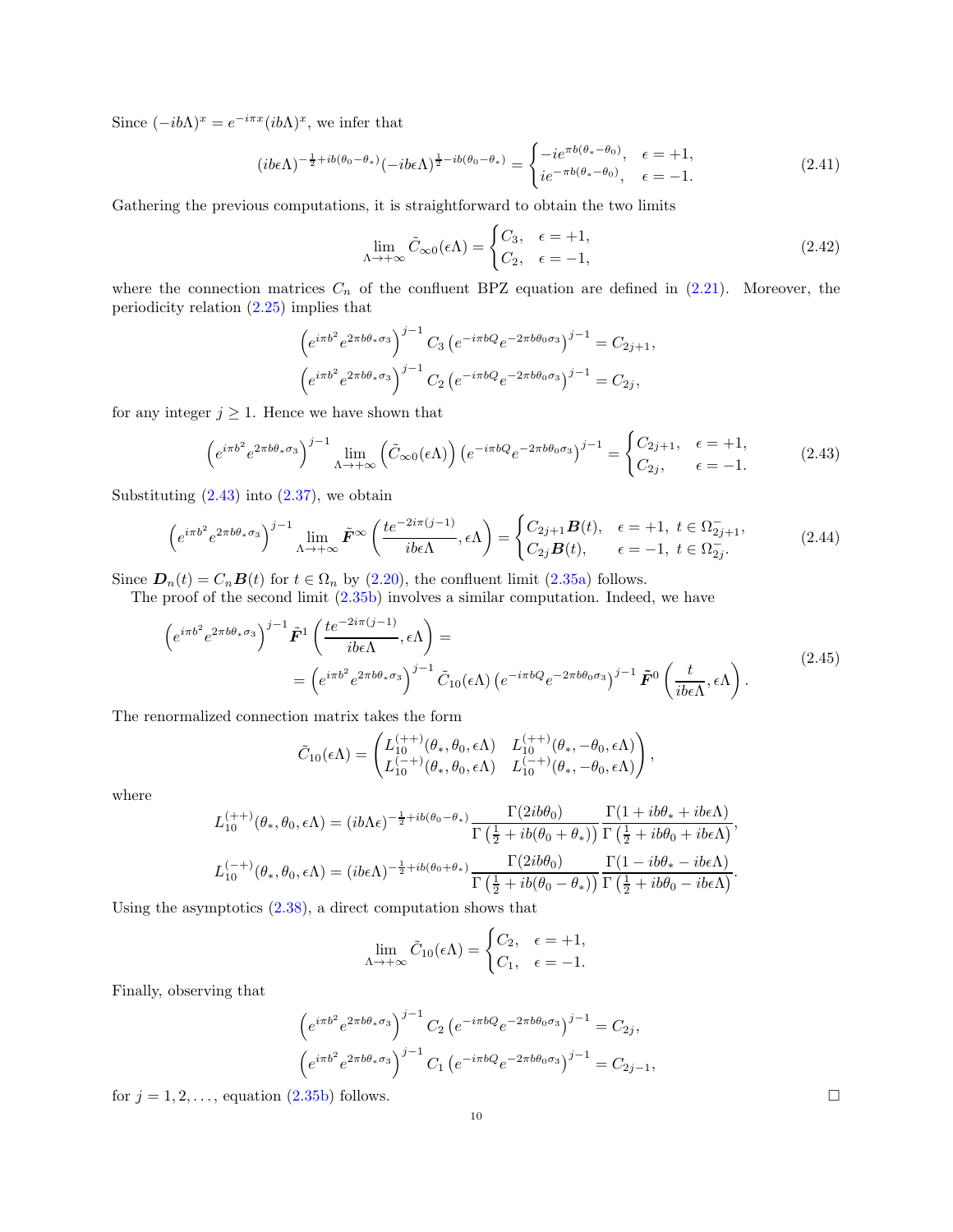Proposition [2.3](#page-8-6) can be used to determine the Stokes matrices  $S_n$  of the confluent BPZ equation defined by [\(2.16\)](#page-5-3). In fact, consider the connection formula between the renormalized solution bases  $\tilde{F}^{\infty}$  and  $\tilde{F}^{1}$ :

<span id="page-10-3"></span>
$$
\tilde{F}^{\infty}\left(\frac{te^{-2i\pi(j-1)}}{ib\epsilon\Lambda},\epsilon\Lambda\right) = \tilde{C}_{\infty 1}(\epsilon\Lambda)\tilde{F}^{1}\left(\frac{te^{-2i\pi(j-1)}}{ib\epsilon\Lambda},\epsilon\Lambda\right), \qquad \epsilon = \pm 1.
$$
\n(2.46)

Introducing the prefactors appearing in [\(2.35a\)](#page-8-1) and [\(2.35b\)](#page-8-4), this relation can be rewritten as

<span id="page-10-1"></span>
$$
\left(e^{i\pi b^{2}}e^{2\pi b\theta_{*}\sigma_{3}}\right)^{j-1}\tilde{F}^{\infty}\left(\frac{te^{-2i\pi(j-1)}}{ib\epsilon\Lambda},\epsilon\Lambda\right) = \left(e^{i\pi b^{2}}e^{2\pi b\theta_{*}\sigma_{3}}\right)^{j-1}\tilde{C}_{\infty 1}(\epsilon\Lambda)\left(e^{i\pi b^{2}}e^{2\pi b\theta_{*}\sigma_{3}}\right)^{-j+1} \times \left(e^{i\pi b^{2}}e^{2\pi b\theta_{*}\sigma_{3}}\right)^{j-1}\tilde{F}^{1}\left(\frac{te^{-2i\pi(j-1)}}{ib\epsilon\Lambda},\epsilon\Lambda\right),
$$
\n(2.47)

where

$$
\tilde{C}_{\infty 1}(\epsilon \Lambda) = \begin{pmatrix}\n\frac{\Gamma(1+ib(\theta_{*}-\epsilon \Lambda))\Gamma(-ib(\theta_{*}+\epsilon \Lambda))}{\Gamma(\frac{1}{2}+ib(\theta_{0}-\epsilon \Lambda))\Gamma(\frac{1}{2}-ib(\theta_{0}+\epsilon \Lambda))} & \frac{e^{\pi b(\theta_{*}+\epsilon \Lambda)}(ib\epsilon \Lambda)^{-2ib\theta_{*}}\Gamma(1+ib(\theta_{*}-\epsilon \Lambda))\Gamma(ib(\theta_{*}+\epsilon \Lambda))}{\Gamma(\frac{1}{2}+ib(\theta_{0}-\theta_{*}))\Gamma(\frac{1}{2}-ib(\theta_{0}+\epsilon \Lambda))\Gamma(1+ib(\epsilon \Lambda-\theta_{*}))} & \frac{e^{\pi b(\theta_{*}+\epsilon \Lambda)}(ib\epsilon \Lambda)^{-2ib\theta_{*}}\Gamma(1+ib(\theta_{*}-\epsilon \Lambda))\Gamma(ib(\theta_{*}+\epsilon \Lambda))}{\Gamma(\frac{1}{2}-ib(\theta_{0}-\theta_{*}))\Gamma(\frac{1}{2}+ib(\theta_{0}+\theta_{*}))} \\
\frac{E_{\infty 1}(\epsilon \Lambda)}{\Gamma(\frac{1}{2}-ib(\theta_{0}-\epsilon \Lambda))\Gamma(\frac{1}{2}+ib(\theta_{0}+\epsilon \Lambda))} & \frac{E_{\infty 1}(\epsilon \Lambda)^{-2ib\theta_{*}}\Gamma(1+ib(\epsilon \Lambda-\theta_{*}))}{\Gamma(\frac{1}{2}-ib(\theta_{0}-\epsilon \Lambda))\Gamma(\frac{1}{2}+ib(\theta_{0}+\epsilon \Lambda))} \\
\frac{E_{\infty 1}(\epsilon \Lambda)^{-2ib\theta_{*}}\Gamma(1+ib(\epsilon \Lambda-\theta_{*}))}{\Gamma(\frac{1}{2}-ib(\theta_{0}-\epsilon \Lambda))\Gamma(\frac{1}{2}+ib(\theta_{0}+\epsilon \Lambda))} & \frac{E_{\infty 1}(\epsilon \Lambda)^{-2ib\theta_{*}}\Gamma(1+ib(\epsilon \Lambda-\theta_{*}))}{\Gamma(\frac{1}{2}-ib(\theta_{0}-\epsilon \Lambda))\Gamma(\frac{1}{2}+ib(\theta_{0}+\epsilon \Lambda))} \\
\frac{E_{\infty 1}(\epsilon \Lambda)^{-2ib\theta_{*}}\Gamma(1+ib(\epsilon \Lambda-\theta_{*})}{\Gamma(\frac{1}{2}-ib(\theta_{0}-\epsilon \Lambda))\Gamma(\frac{1}{2}+ib(\theta_{0}+\epsilon \Lambda))} & \frac{E_{\infty 1}(\epsilon \Lambda)^{-2ib\theta_{*}}\Gamma(1+ib(\epsilon \Lambda-\theta_{*})
$$

Proposition [2.3](#page-8-6) implies that the confluent limit of the relation [\(2.47\)](#page-10-1) must lead to the formulas  $D_{2j+1}(t)$  =  $S_{2j}D_{2j}(t)$  and  $D_{2j}(t) = S_{2j-1}D_{2j-1}(t)$  for  $\epsilon = +1$  and  $\epsilon = -1$ , respectively. Let us verify this explicitly. As  $\Lambda \rightarrow +\infty$ , a direct computation utilizing [\(2.38\)](#page-8-5) yields

$$
\tilde{C}_{\infty 1}(\epsilon \Lambda) \sim \begin{pmatrix} 1 & -2i\pi\epsilon \ e^{\pi b\theta + (\epsilon+1)} e^{\pi b\Lambda(\epsilon-1)} \\ \frac{2i\pi\epsilon \ e^{-\pi b\theta + (\epsilon+1)} e^{-\pi b\Lambda(\epsilon+1)}}{\Gamma(\frac{1}{2} + ib(\theta_0 - \theta_*))\Gamma(\frac{1}{2} - ib(\theta_0 + \theta_*))} & 1 \end{pmatrix}, \qquad \epsilon = \pm 1. \tag{2.48}
$$

In each of the two cases  $\epsilon = \pm 1$ , one of the off-diagonal entries on the right-hand side of [\(2.48\)](#page-10-2) has exponential decay, and it is straightforward to obtain

<span id="page-10-2"></span>
$$
\lim_{\Lambda \to \infty} \tilde{C}_{\infty 1}(\epsilon \Lambda) = \begin{cases} S_2, & \epsilon = +1, \\ S_1, & \epsilon = -1, \end{cases}
$$
\n(2.49)

where  $S_1$  and  $S_2$  are given by [\(2.19\)](#page-6-0). Moreover, thanks to the periodicity relation [\(2.17\)](#page-5-4),

$$
\left(e^{i\pi b^{2}}e^{2\pi b\theta_{*}\sigma_{3}}\right)^{j-1}S_{2}\left(e^{i\pi b^{2}}e^{2\pi b\theta_{*}\sigma_{3}}\right)^{-j+1} = S_{2j},
$$
\n
$$
\left(e^{i\pi b^{2}}e^{2\pi b\theta_{*}\sigma_{3}}\right)^{j-1}S_{1}\left(e^{i\pi b^{2}}e^{2\pi b\theta_{*}\sigma_{3}}\right)^{-j+1} = S_{2j-1},
$$
\n(2.50)

for any integer  $j \geq 1$ . Recalling Propositions [2.3](#page-8-6) and noting that

$$
\Omega_{2j+1}^- = \Omega_{2j}^+ = \Omega_{2j+1} \cap \Omega_{2j}, \qquad \Omega_{2j}^- = \Omega_{2j-1}^+ = \Omega_{2j} \cap \Omega_{2j-1},
$$
\n(2.51)

it follows that the two relations

$$
D_{2j+1}(t) = S_{2j}D_{2j}(t), \t t \in \Omega_{2j+1} \cap \Omega_{2j},
$$
  
\n
$$
D_{2j}(t) = S_{2j-1}D_{2j-1}(t), \t t \in \Omega_{2j} \cap \Omega_{2j-1},
$$

<span id="page-10-0"></span>are recovered by taking the limit  $\Lambda \to +\infty$  of [\(2.46\)](#page-10-3) for  $\epsilon = +1$  and  $\epsilon = -1$ , respectively.

### 3. Four-point Virasoro conformal blocks

The remainder of this article will be devoted to generalizing the picture developed in Section [2](#page-3-1) to the case of generic four-point Virasoro conformal blocks. We start by recalling their main properties.

The (regular) 4-point conformal block is often represented in the literature by a trivalent graph encoding the expectation value of a composition of two primary vertex operators as follows:

$$
\frac{\theta_1}{\theta_\infty}\bigg|_{\sigma_s}\bigg|_{\theta_0}\bigg|_{\theta_0}\bigg(z\bigg)\equiv\mathcal{F}\left(\frac{\theta_1}{\theta_\infty}\sigma_s\frac{\theta_t}{\theta_0};z\right):=\langle\Delta(\theta_\infty)|V_{\Delta(\theta_\infty),\Delta(\sigma_s)}^{\Delta(\theta_1)}(1)V_{\Delta(\sigma_s),\Delta(\theta_0)}^{\Delta(\theta_t)}(z)|\Delta(\theta_0)\rangle.
$$

It depends on the Virasoro central charge c, five conformal dimensions  $\Delta(x) = \frac{c-1}{24} + x^2$  attached to the edges labeling highest weight modules, and the anharmonic ratio t of four points on  $\mathbb{CP}^1$ . The vertices of the graph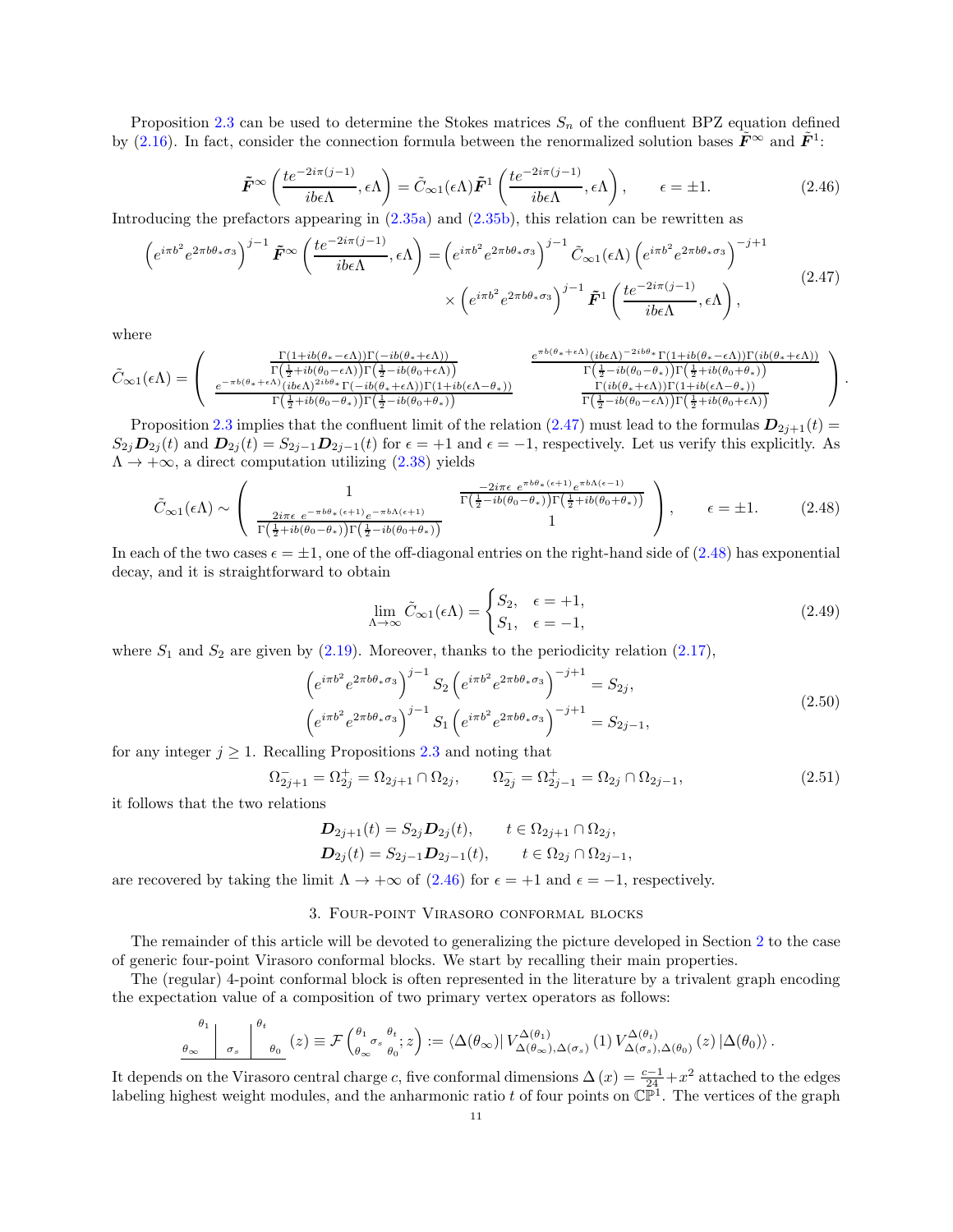represent chiral vertex operators [\[18\]](#page-29-10). The series representation for conformal blocks was made explicit by the discovery of the AGT relation [\[2](#page-29-2)] between two-dimensional conformal field theories and four-dimensional supersymmetric gauge theories. Denoting by  $\mathbb{Y}$  the set of Young diagrams, the 4-point conformal block is expressed as [\[1,](#page-29-11) [14\]](#page-29-12)

<span id="page-11-1"></span>
$$
\mathcal{F}\left(\begin{matrix}\n\theta_1 & \theta_1 \\
\theta_\infty & \theta_0\n\end{matrix}; z\right) = z^{\Delta(\sigma_s) - \Delta(\theta_0) - \Delta(\theta_t)} \left(1 - z\right)^{2\left(\theta_t - \frac{iQ}{2}\right)\left(\theta_1 - \frac{iQ}{2}\right)} \sum_{\lambda, \mu \in \mathbb{Y}} \mathcal{F}_{\lambda, \mu} \left(\begin{matrix}\n\theta_1 & \theta_1 \\
\theta_\infty & \theta_0\n\end{matrix}; z^{|\lambda| + |\mu|},\n\tag{3.1}
$$

where  $|\lambda|$  denotes the number of boxes in the diagram  $\lambda \in \mathbb{Y}$ . In order to write the coefficients  $\mathcal{F}_{\lambda,\mu}$ explicitly, let  $a_\lambda(\Box)$  and  $l_\lambda(\Box)$  denote the arm-length and leg-length of the box  $\Box$  in  $\lambda$ . Moreover, for  $\theta \in \mathbb{C}$ and  $\lambda, \mu \in \mathbb{Y}$ , introduce the Nekrasov functions  $Z_{\lambda,\mu}(\theta)$  by

<span id="page-11-3"></span>
$$
Z_{\lambda,\mu}(\theta) = \prod_{\square \in \lambda} \left( i b^{-1} \left( a_{\lambda}(\square) + \frac{1}{2} \right) - i b \left( l_{\mu}(\square) + \frac{1}{2} \right) + \theta \right) \times \prod_{\square \in \mu} \left( i b^{-1} \left( a_{\mu}(\square) + \frac{1}{2} \right) - i b \left( l_{\lambda}(\square) + \frac{1}{2} \right) - \theta \right).
$$
 (3.2)

The expansion coefficients  $\mathcal{F}_{\lambda,\mu}$  can then be expressed as

$$
\mathcal{F}_{\lambda,\mu} \begin{pmatrix} \theta_1 & \theta_t \\ \theta_\infty & \theta_0 \end{pmatrix} = \frac{\prod_{\epsilon=\pm} Z_{\emptyset,\lambda} \left(\epsilon \theta_0 - \theta_t - \sigma_s\right) Z_{\emptyset,\mu} \left(\epsilon \theta_0 - \theta_t + \sigma_s\right) Z_{\lambda,\emptyset} \left(\epsilon \theta_\infty + \theta_1 + \sigma_s\right) Z_{\mu,\emptyset} \left(\epsilon \theta_\infty + \theta_1 - \sigma_s\right)}{Z_{\lambda,\lambda} \left(-\frac{iQ}{2}\right) Z_{\mu,\mu} \left(-\frac{iQ}{2}\right) Z_{\lambda,\mu} \left(-\frac{iQ}{2} + 2\sigma_s\right) Z_{\mu,\lambda} \left(-\frac{iQ}{2} - 2\sigma_s\right)}.
$$

The series in  $(3.1)$  is believed to be convergent inside the unit disk  $|z| < 1$ . Another hypothesis is that the only singularities of the conformal blocks as a function of z are branch points at  $0, 1, \infty$  [\[11](#page-29-13), [24\]](#page-29-14). Under this assumption, conformal blocks are naturally defined for  $z \in \mathbb{C} \setminus ((-\infty,0] \cup [1,\infty))$ . Moreover, the conformal blocks are believed to be analytic in the external dimensions  $\theta_p$ ,  $p = 0, t, 1, \infty$ , and meromorphic in the internal momentum  $\sigma$ , with the only possible poles located at  $\pm \sigma_s^{(m,n)} = -\frac{i}{2}(mb + nb^{-1})$  for  $m, n \in \mathbb{Z}_{>0}$ , where b appears in the parametrisation  $(2.1)$  of the Liouville central charge. The analytic continuation of the conformal blocks around the singular point  $z = 0$  can be found from the expansion [\(3.1\)](#page-11-1):

<span id="page-11-4"></span>
$$
\mathcal{F}\begin{pmatrix} \theta_1 & \theta_1 \\ \theta_\infty & \theta_0 \end{pmatrix}; ze^{\pm 2i\pi} \Big) = e^{\pm 2i\pi (\Delta(\sigma_s) - \Delta(\theta_0) - \Delta(\theta_t))} \mathcal{F}\begin{pmatrix} \theta_1 & \theta_1 \\ \theta_\infty & \theta_0 \end{pmatrix}; z \Big).
$$
 (3.3)

<span id="page-11-0"></span>3.1. Crossing transformations. The linear span of conformal blocks forms an infinite-dimensional representation of  $\Gamma(\Sigma_{0,4}) = \text{PSL}_2(\mathbb{Z})$ , the mapping class group of the four-puncture Riemann sphere. It is generated by the braiding B and fusion F moves, such that  $F^2 = (BF)^3 = 1$ . The three ways of splitting four points on  $\mathbb{CP}^1$  into two pairs define the s-, t-, and u-channel bases for the space of conformal blocks. The cross-ratio argument of conformal blocks in these channels are chosen from  $\{z, \frac{z}{z-1}\}, \{1-z, \frac{z-1}{z}\},$  and  $\{\frac{1}{z}, \frac{1}{1-z}\}\$ , respectively. The braiding move B acts on the s-channel conformal blocks as follows:

$$
\mathcal{F}\begin{pmatrix} \theta_1 & \theta_1 \\ \theta_\infty & \theta_0 \end{pmatrix} = e^{\pm i\pi (\Delta(\sigma_s) - \Delta(\theta_0) - \Delta(\theta_t))} (1-z)^{-2\Delta(\theta_t)} \mathcal{F}\begin{pmatrix} \theta_\infty & \theta_t \\ \theta_1 & \theta_0 \end{pmatrix} \frac{z}{z-1}, \quad \text{Im } z \geq 0.
$$

On the other hand, the fusion move  $F$  is represented by the integral transform

$$
\mathcal{F}\begin{pmatrix} \theta_1 & \theta_t \\ \theta_\infty & \theta_0 \end{pmatrix} = \int_{\mathbb{R}_+} d\sigma_t \ F\begin{bmatrix} \theta_1 & \theta_t & \sigma_s \\ \theta_\infty & \theta_0 & \sigma_t \end{bmatrix} \mathcal{F}\begin{pmatrix} \theta_0 & \theta_t \\ \theta_\infty & \theta_1 \end{pmatrix} \tag{3.4}
$$

The kernel of this transformation, called the Virasoro fusion kernel, has been related to Racah-Wigner coefficients for a continuous series of representations of  $\mathcal{U}_q(sl_2)$ , and can be expressed as [\[16,](#page-29-15) [17\]](#page-29-16)

$$
F\begin{bmatrix} \theta_1 & \theta_t & \sigma_s \\ \theta_\infty & \theta_0 & \sigma_t \end{bmatrix} = \prod_{\epsilon,\epsilon'= \pm 1} \frac{g_b\left(\epsilon\theta_1 + \theta_t + \epsilon'\sigma_t\right)g_b\left(\epsilon\theta_0 - \theta_\infty + \epsilon'\sigma_t\right)}{g_b\left(\epsilon\theta_0 + \theta_t + \epsilon'\sigma_s\right)g_b\left(\epsilon\theta_1 - \theta_\infty + \epsilon'\sigma_s\right)} \prod_{\epsilon=\pm 1} \frac{g_b\left(\frac{iQ}{2} + 2\epsilon\sigma_s\right)}{g_b\left(-\frac{iQ}{2} + 2\epsilon\sigma_t\right)} \times \int_{\mathsf{F}} dx \prod_{\epsilon=\pm 1} \frac{s_b\left(x + \epsilon\theta_1\right)s_b\left(x + \epsilon\theta_0 + \theta_\infty + \theta_t\right)}{s_b\left(x + \frac{iQ}{2} + \theta_\infty + \epsilon\sigma_s\right)s_b\left(x + \frac{iQ}{2} + \theta_t + \epsilon\sigma_t\right)},\tag{3.5}
$$

<span id="page-11-2"></span>where the special functions  $g_b(x)$  and  $s_b(x)$  are defined in the appendix. For  $0 < b \le 1$ , the integrand in [\(3.5\)](#page-11-2) has eight vertical semi-infinite sequences of poles, four of them increasing and the other four decreasing; the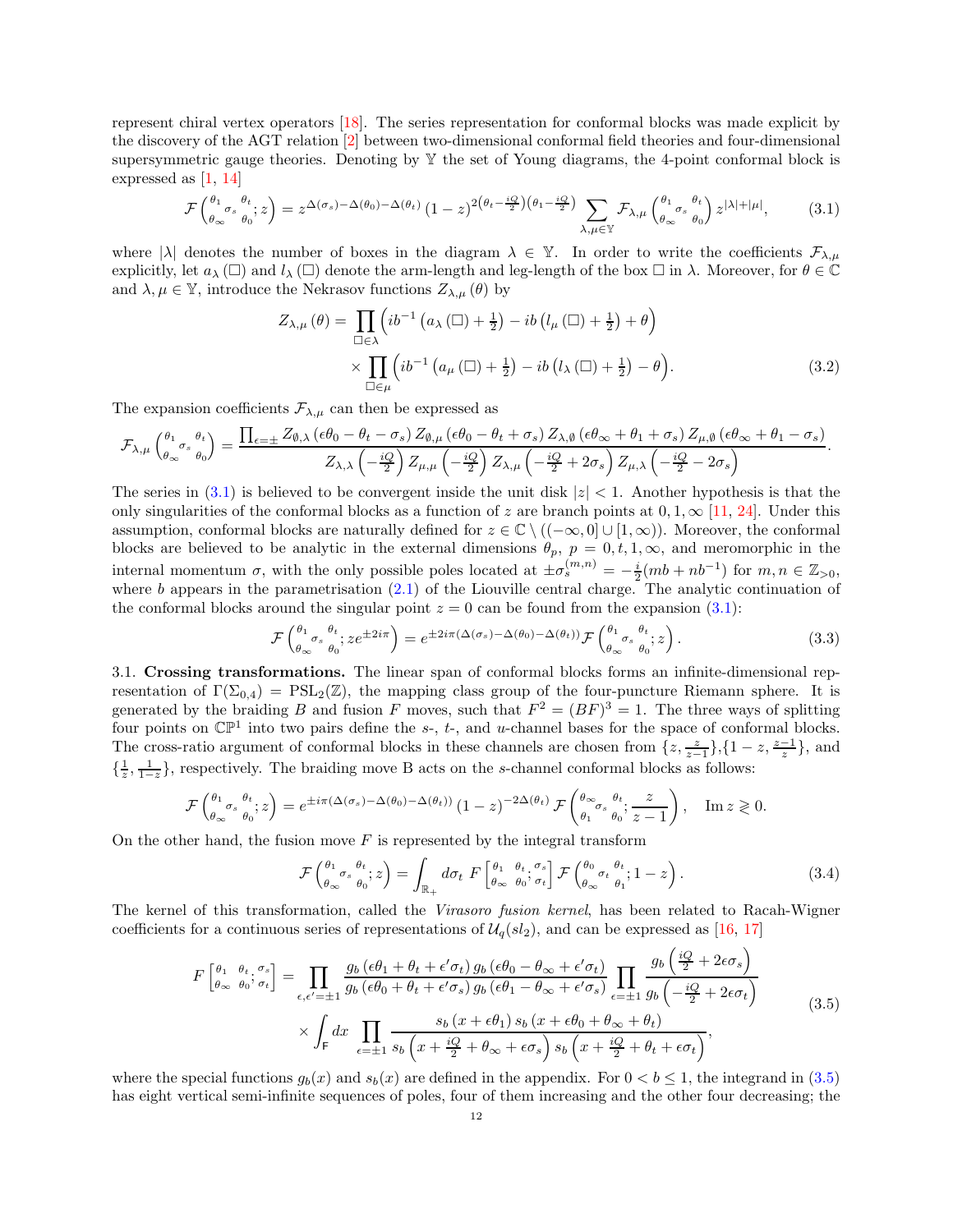contour of integration F runs from  $-\infty$  to  $+\infty$ , separating the upper and lower sequences of poles. When the conformal dimensions are real and positive (which is Liouville's spectrum), the contour of integration lies in the strip Im  $x \in ]-\frac{iQ}{2},0[$ . More generally, the fusion kernel  $(3.5)$  can be extended to a meromorphic function of all of its parameters provided that  $c \in \mathbb{C} \setminus \mathbb{R}_{\leq 1}$ , which corresponds to  $b \notin i\mathbb{R}$ .

Finally, further crossing transformations can be obtained by composing braiding and fusion moves. Let us fix  $0 < \arg z < \pi$ . The first two crossing transformations of interest are

$$
\mathcal{F}\begin{pmatrix} \theta_1 & \theta_t \\ \theta_0 & \theta_\infty \end{pmatrix} = \int_0^{+\infty} d\sigma_s \ e^{i\pi(\Delta(\theta_0) + \Delta(\theta_\infty) - \Delta(\sigma_s) - \Delta(\sigma_u))} F\begin{bmatrix} \theta_0 & \theta_t & \sigma_u \\ \theta_1 & \theta_\infty & \sigma_s \end{bmatrix} z^{2\Delta(\theta_t)} \mathcal{F}\begin{pmatrix} \theta_1 & \sigma_s & \theta_t \\ \theta_\infty & \theta_0 & \sigma_s \end{pmatrix}, \tag{3.6a}
$$

$$
\mathcal{F}\begin{pmatrix} \theta_{\infty} & \theta_t \\ \theta_0 & \theta_1 \end{pmatrix} = \int_0^{+\infty} d\sigma_s \ e^{i\pi(\Delta(\sigma_t) - \Delta(\theta_1) - \Delta(\theta_t))} F\begin{bmatrix} \theta_0 & \theta_t \\ \theta_{\infty} & \theta_1 \end{bmatrix} z^{2\Delta(\theta_t)} \mathcal{F}\begin{pmatrix} \theta_1 & \theta_t \\ \theta_{\infty} & \theta_0 \end{pmatrix} z \tag{3.6b}
$$

Such transformations can be seen as infinite-dimensional analogs of the connection formulas for the BPZ equation given by the connection matrices [\(2.5a\)](#page-4-6) and [\(2.5b\)](#page-4-7), respectively. In Section [2,](#page-3-1) a suitable confluent limit of these matrices allowed us to recover the solutions of the confluent BPZ equation normalized at  $t = \infty$ in any Stokes sector. We will adopt a similar approach to construct the confluent conformal blocks of the second kind in any Stokes sector. The last crossing transformation that we will use is

<span id="page-12-9"></span><span id="page-12-7"></span><span id="page-12-6"></span><span id="page-12-5"></span>
$$
\mathcal{F}\begin{pmatrix} \theta_1 & \theta_t & 1 \\ \theta_0 & \theta_\infty & z \end{pmatrix} = \int_0^{+\infty} d\sigma_t \ F\begin{bmatrix} \theta_1 & \theta_t & \sigma_u \\ \theta_0 & \theta_\infty & \sigma_t \end{bmatrix} \mathcal{F}\begin{pmatrix} \theta_\infty & \theta_t \\ \theta_0 & \theta_1 & z \end{pmatrix}.
$$
 (3.7)

This is the analog of the connection formula for the BPZ equation given by the connection matrix [\(2.5c\)](#page-4-8). In Section [2,](#page-3-1) we recovered the Stokes matrices of the confluent BPZ equation by taking appropriate confluent limits of this connection matrix. We will use a similar approach to find the Stokes transformations acting on the confluent conformal blocks of the second kind.

# 4. Confluent conformal blocks of the first kind

<span id="page-12-0"></span>The confluent conformal blocks of the first kind emerge as limits of the s-channel Virasoro conformal blocks. This confluent limit is analogous to the confluence of the hypergeometric function  ${}_2F_1$  to  ${}_1F_1$ . Utilizing the change of variables  $(2.6)$ , the confluent conformal blocks of the first kind  $\mathcal{B}(t)$  can be expressed as [\[12\]](#page-29-8)

<span id="page-12-2"></span>
$$
\mathcal{B}(t) \equiv \mathcal{B}\left(\theta_*; \sigma_s; \frac{\theta_t}{\theta_0}; t\right) = \lim_{\Lambda \to \infty} \mathcal{N}_0(\Lambda) \; \mathcal{F}\left(\frac{\frac{\Lambda + \theta_*}{2}}{2} \sigma_s \frac{\theta_t}{\theta_0}; \frac{t}{ib\Lambda}\right),\tag{4.1}
$$

where

<span id="page-12-4"></span>
$$
\mathcal{N}_0(\Lambda) = (ib\Lambda)^{-\Delta(\theta_0) - \Delta(\theta_t) + \Delta(\sigma_s)}.
$$
\n(4.2)

Equation  $(4.1)$  is an infinite-dimensional generalization of equation  $(2.29)$ . The power series expansion of  $\mathcal{B}(t)$  can be found by substituting the series representation [\(3.1\)](#page-11-1) for F into [\(4.1\)](#page-12-2) and computing the limit termwise. The result reads [\[12\]](#page-29-8)

$$
\mathcal{B}\left(\theta_{*};\sigma_{s};\theta_{0}^{t};t\right)=t^{\Delta(\sigma_{s})-\Delta(\theta_{0})-\Delta(\theta_{t})}e^{-\frac{t}{ib}\left(\theta_{t}-\frac{iQ}{2}\right)}\sum_{\lambda,\mu\in\mathbb{Y}}\mathcal{B}_{\lambda,\mu}\left(\theta_{*};\sigma_{s};\theta_{0}^{t}\right)\left(\frac{t}{ib}\right)^{|\lambda|+|\mu|},\tag{4.3}
$$

<span id="page-12-3"></span>where the coefficients  $\mathcal{B}_{\lambda,\mu}$  are given by

$$
\mathcal{B}_{\lambda,\mu}\left(\theta_{*};\sigma_{s};\frac{\theta_{t}}{\theta_{0}}\right)=\frac{Z_{\lambda,\emptyset}\left(\theta_{*}+\sigma_{s}\right)Z_{\mu,\emptyset}\left(\theta_{*}-\sigma_{s}\right)\prod_{\epsilon=\pm}Z_{\emptyset,\lambda}\left(\epsilon\theta_{0}-\theta_{t}-\sigma_{s}\right)Z_{\emptyset,\mu}\left(\epsilon\theta_{0}-\theta_{t}+\sigma_{s}\right)}{Z_{\lambda,\lambda}\left(-\frac{iQ}{2}\right)Z_{\mu,\mu}\left(-\frac{iQ}{2}\right)Z_{\lambda,\mu}\left(-\frac{iQ}{2}+2\sigma_{s}\right)Z_{\mu,\lambda}\left(-\frac{iQ}{2}-2\sigma_{s}\right)},
$$

with  $Z_{\lambda,\mu}(\theta)$  defined by [\(3.2\)](#page-11-3). It follows from the series representation [\(4.3\)](#page-12-3) that B diagonalizes the monodromy operator at  $t = 0$ :

<span id="page-12-8"></span>
$$
\mathcal{B}\left(\theta_{*};\sigma_{s};\theta_{t};te^{-2ik\pi}\right)=e^{-2i\pi k\left(\Delta\left(\sigma_{s}\right)-\Delta\left(\theta_{0}\right)-\Delta\left(\theta_{t}\right)\right)}\mathcal{B}\left(\theta_{*};\sigma_{s};\theta_{t};t\right),\qquad k\in\mathbb{Z}.\tag{4.4}
$$

#### 5. Main results

<span id="page-12-1"></span>Before stating our two main results, Theorem [1](#page-14-1) and Theorem [2,](#page-15-1) we need to make some assumptions and define the confluent conformal blocks of the second kind.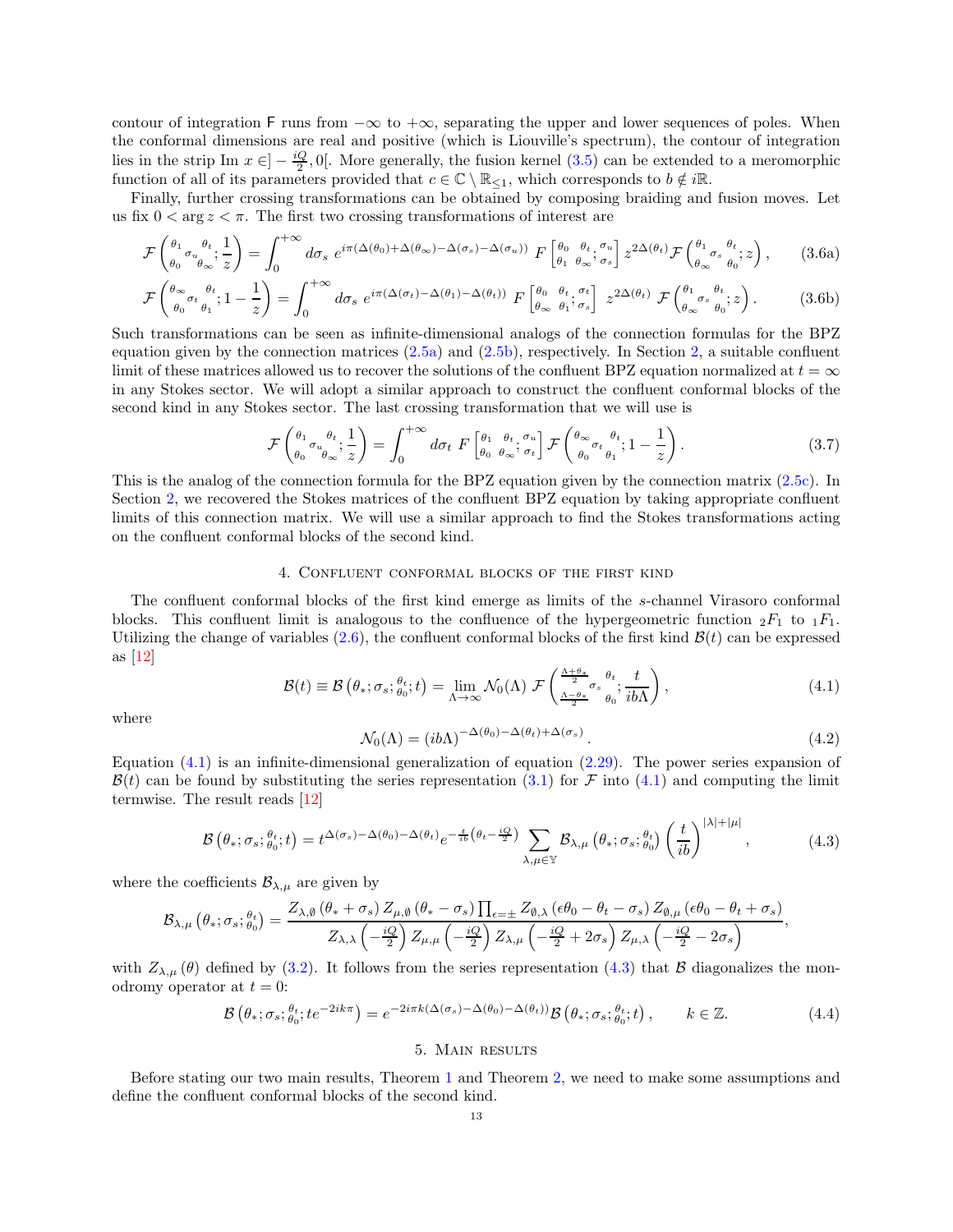<span id="page-13-0"></span>5.1. Assumptions. In the remainder of this article, we make the following two assumptions.

<span id="page-13-4"></span>**Assumption 5.1** (Analyticity of  $\mathcal{B}(t)$ ). We assume that the sum over  $\lambda, \mu \in \mathbb{Y}$  in [\(4.3\)](#page-12-3) converges and defines an entire function of t, which is furthermore analytic in the parameters  $\theta_0, \theta_t, \theta_*$ , and meromorphic in  $\sigma_s$  except for possible poles located at  $\sigma = \pm \sigma_s^{(m,n)}$  for  $m, n \in \mathbb{Z}_{>0}$ , where  $\sigma_s^{(m,n)} = -\frac{i}{2}(mb + nb^{-1})$ .

<span id="page-13-5"></span>Assumption 5.2 (Restrictions on the parameters). We assume that

$$
0 < b < 1, \quad \theta_0 \ge 0, \quad \theta_* \in \mathbb{R}.\tag{5.1}
$$

Assumption [5.1](#page-13-4) is believed to be true [\[12](#page-29-8)]. Assumption [5.2](#page-13-5) is made primarily for simplicity; we expect all our results to admit analytic continuations to more general values of the parameters, such as  $b \in \mathbb{C} \setminus i\mathbb{R}$  and  $(\theta_0, \theta_*) \in \mathbb{C}^2$ .

<span id="page-13-1"></span>5.2. Confluent conformal blocks of the second kind. Recall that Proposition [2.3](#page-8-6) provides a construction of the solution bases  $D_n(t)$  of the confluent BPZ equation in any Stokes sector  $t \in \Omega_n$  from suitable confluent limits of the renormalized solutions bases  $\tilde{F}^{\infty}(t)$  and  $\tilde{F}^{1}(t)$  of the hypergeometric BPZ equation. We will define the confluent conformal blocks of the second kind by generalizing Proposition [2.3](#page-8-6) to the nondegenerate case. First, we define the renormalized four-point conformal blocks  $\tilde{\mathcal{F}}^0$ ,  $\tilde{\mathcal{F}}^1$ , and  $\tilde{\mathcal{F}}^{\infty}$  by

<span id="page-13-6"></span>
$$
\begin{cases}\n\tilde{\mathcal{F}}^{0}\left(z,\Lambda,\sigma_{s}\right) = \mathcal{N}_{0}(\Lambda) \mathcal{F}\left(\frac{\Lambda+\theta_{*}}{2}\sigma_{s}\frac{\theta_{t}}{\theta_{0}};z\right), \\
\tilde{\mathcal{F}}^{1}\left(z,\Lambda,\nu\right) = z^{-2\Delta(\theta_{t})}\mathcal{N}_{\infty}\left(\Lambda,\nu\right)\mathcal{F}\left(\frac{\frac{\Lambda-\theta_{*}}{2}}{\theta_{0}}\frac{\theta_{t}}{2};1-\frac{1}{z}\right), \\
\tilde{\mathcal{F}}^{\infty}\left(z,\Lambda,\nu\right) = z^{-2\Delta(\theta_{t})}\mathcal{N}_{\infty}\left(\Lambda,\nu\right)\mathcal{F}\left(\frac{\frac{\Lambda+\theta_{*}}{2}}{\theta_{0}}\frac{\theta_{t}}{2};\frac{1}{z}\right),\n\end{cases
$$
\n
$$
(5.2)
$$

where the normalization factor  $\mathcal{N}_0$  is given by [\(4.2\)](#page-12-4) and the normalization factor  $\mathcal{N}_{\infty}$  is defined by

<span id="page-13-9"></span><span id="page-13-8"></span><span id="page-13-7"></span>
$$
\mathcal{N}_{\infty}(\Lambda,\nu) = e^{i\pi \left(\Delta(\theta_t) + \frac{\theta_*^2}{4} - \nu^2 + \Lambda\left(\frac{\theta_*}{2} + \nu\right)\right)} (i b \Lambda)^{\frac{\theta_*^2}{2} - 2\nu^2}.
$$
\n(5.3)

We can now define the confluent conformal blocks of the second kind.

Definition 5.3 (Confluent conformal blocks of the second kind). The confluent conformal blocks of the second kind  $\mathcal{D}_n(\theta^t_i; \nu; \theta_0; t)$  are defined by the following confluent limits for any integer  $j \geq 1$ :

$$
e^{2i\pi(j-1)\left(\frac{\theta_{*}^{2}}{2}-2\nu^{2}\right)}\lim_{\Lambda\to+\infty}\tilde{\mathcal{F}}^{\infty}\left(\frac{te^{-2i\pi(j-1)}}{ib\epsilon\Lambda},\epsilon\Lambda,\nu\right)=\begin{cases}\mathcal{D}_{2j+1}\left(\theta_{*};\nu;\theta_{0};t\right), & t\in\Omega_{2j+1}^{-},\ \epsilon=+1,\\\mathcal{D}_{2j}\left(\theta_{*};\nu;\theta_{0};t\right), & t\in\Omega_{2j}^{-},\ \epsilon=-1,\end{cases}
$$
(5.4a)

$$
e^{2i\pi(j-1)\left(\frac{\theta_{z}^{2}}{2}-2\nu^{2}\right)}\lim_{\Lambda\to+\infty}\tilde{\mathcal{F}}^{1}\left(\frac{te^{-2i\pi(j-1)}}{ib\epsilon\Lambda},\epsilon\Lambda,\nu\right)=\begin{cases}\mathcal{D}_{2j}\left(\theta_{t};\nu;\theta_{0};t\right), & t\in\Omega_{2j}^{+},\ \epsilon=+1,\\\mathcal{D}_{2j-1}\left(\theta_{t};\nu;\theta_{0};t\right), & t\in\Omega_{2j-1}^{+},\ \epsilon=-1,\end{cases}
$$
(5.4b)

where the "half" Stokes sectors  $\Omega_n^{\pm}$  are defined in [\(2.33\)](#page-7-5) and the renormalized conformal blocks  $\tilde{\mathcal{F}}^{\infty}$  and  $\tilde{\mathcal{F}}^1$ are defined in [\(5.2\)](#page-13-6).

<span id="page-13-2"></span>5.3. First main result. Our first main result provides an explicit integral representation for the confluent conformal blocks of the second kind  $\mathcal{D}_n$  in terms of  $\mathcal{B}$ .

<span id="page-13-3"></span>Let  $g_b(z)$  and  $s_b(z)$  be the special functions defined in the appendix. We define the kernel  $\mathcal{C}_n$  for any integer  $n \geq 1$  by

$$
\mathcal{C}_n \left[ \begin{matrix} \theta_t & \nu \\ \theta_* & \theta_0 \end{matrix} \right] = P^{(n)} \left[ \begin{matrix} \theta_t & \nu \\ \theta_* & \theta_0 \end{matrix} \right] \int_{\mathsf{C}} dx \ I^{(n)} \left[ \begin{matrix} x & \theta_t & \nu \\ \theta_* & \theta_0 \end{matrix} \right],\tag{5.5}
$$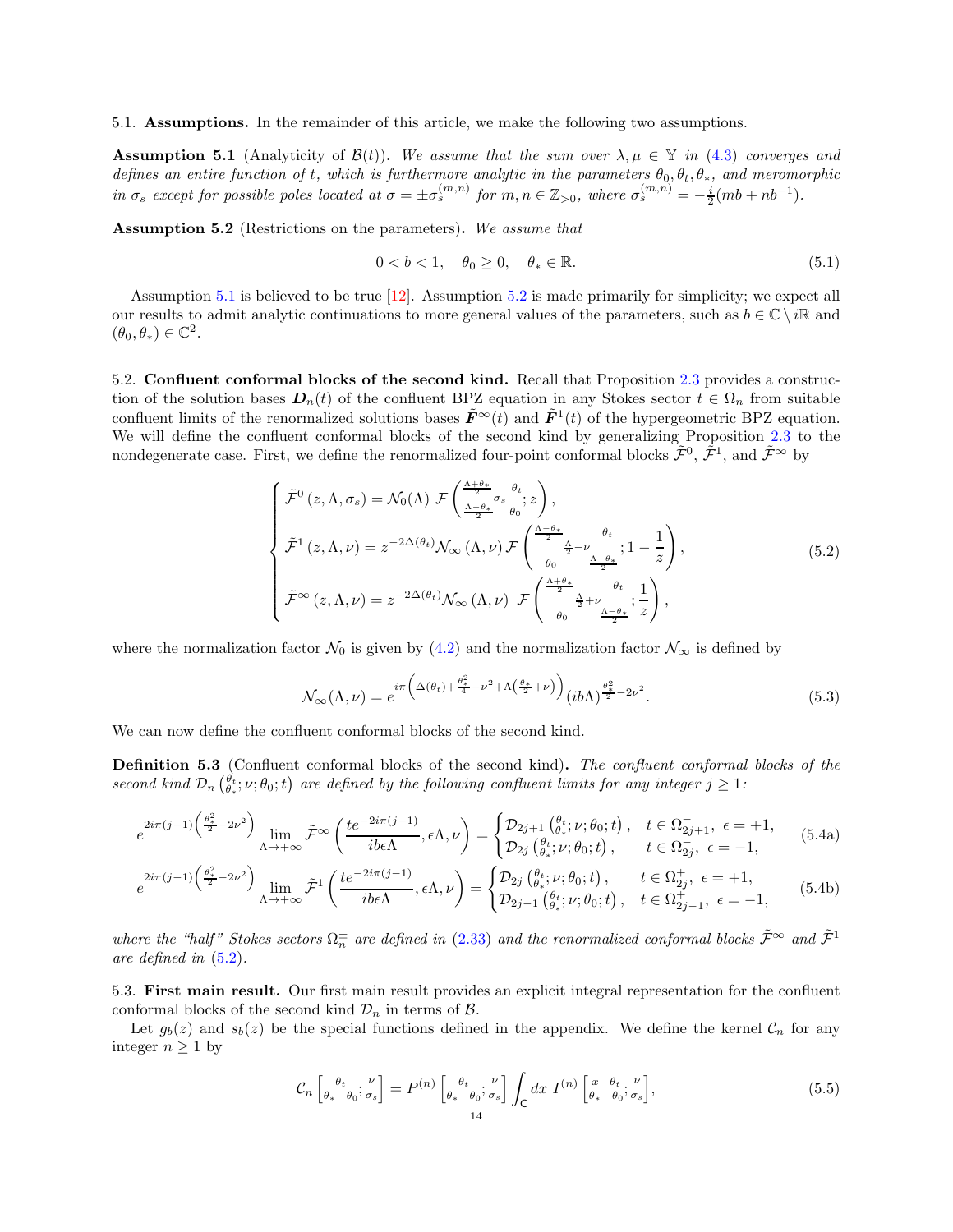<span id="page-14-6"></span>where the prefactor  $P^{(n)}$  is defined by<sup>[1](#page-14-3)</sup>

$$
P^{(n)}\left[\begin{matrix}\n\theta_t & \nu \\
\theta_* & \theta_0\n\end{matrix}; \begin{matrix}\nu \\
\sigma_s\n\end{matrix}\right] = \left(e^{2i\pi\left(\left[\frac{n}{2}\right] - \frac{1}{2}\right)}b\right)^{\Delta(\theta_0) + \Delta(\theta_t) - \Delta(\sigma_s) + \frac{\theta_s^2}{2} - 2\nu^2} \times \prod_{\epsilon=\pm} \frac{g_b\left(\epsilon\sigma_s - \theta_*\right)g_b\left(\epsilon\sigma_s - \theta_0 - \theta_t\right)g_b\left(\epsilon\sigma_s + \theta_0 - \theta_t\right)}{g_b\left(-\frac{iQ}{2} + 2\epsilon\sigma_s\right)g_b\left(\nu - \frac{\theta_*}{2} + \epsilon\theta_0\right)g_b\left(-\theta_t + \epsilon(\nu + \frac{\theta_*}{2})\right)},\tag{5.6}
$$

and the integrand  $I^{(n)}$  is given by

<span id="page-14-4"></span>
$$
I^{(n)}\begin{bmatrix} x & \theta_t & \nu \\ \theta_* & \theta_0 & \sigma_s \end{bmatrix} = e^{(-1)^{n+1}i\pi x \left(\frac{iQ}{2} + \frac{\theta_*}{2} + \theta_t + \nu\right)} \frac{s_b\left(x + \frac{\theta_*}{2} + \nu - \theta_t\right)}{s_b\left(x + \frac{iQ}{2}\right)} \prod_{\epsilon = \pm} \frac{s_b\left(x + \epsilon\theta_0 + \nu - \frac{\theta_*}{2}\right)}{s_b\left(x + \frac{iQ}{2} + \nu - \frac{\theta_*}{2} - \theta_t + \epsilon\sigma_s\right)}.
$$
(5.7)

The integration contour C in  $(5.5)$  is defined as follows. In view of  $(A.9)$ , the numerator in  $(5.7)$  has three decreasing semi-infinite sequences of poles, while the denominator has three increasing semi-infinite sequences of zeros. The contour C in [\(5.5\)](#page-13-3) is any curve from  $-\infty$  and  $+\infty$  which separates the increasing from the decreasing sequences. For example, if  $(\theta_t, \sigma_s, \nu) \in \mathbb{R}^3$ , Assumption [\(5.2\)](#page-13-5) implies that the decreasing sequences start at points on the horizontal line Im  $x = -\frac{iQ}{2}$ , whereas the increasing sequences start at points on the real axis Im  $x = 0$ . Thus, in this case the contour C can be any horizontal line in the strip Im  $x \in ]-\frac{iQ}{2}, 0[$ . More generally, the function [\(5.5\)](#page-13-3) extends to a meromorphic function of  $(\theta_0, \theta_t, \theta_*, \nu, \sigma_s)$  provided that  $b \notin i\mathbb{R}$ .

The following theorem is our first main result. It describes how the confluent conformal blocks of the second kind  $\mathcal{D}_n$  can be constructed from  $\mathcal{B}$ .

<span id="page-14-1"></span>**Theorem 1** (Construction of the confluent conformal blocks of the second kind). Let  $\Omega_n$  denote the Stokes sectors defined in [\(1.3\)](#page-2-3). The confluent conformal blocks of the second kind  $\mathcal{D}_n$  admit the following integral representations:

$$
\mathcal{D}_n\left(\theta_*^t; \nu; \theta_0; t\right) = \int_0^{+\infty} d\sigma_s \; \mathcal{C}_n\left[\left.\begin{matrix} \theta_t & \nu \\ \theta_* & \theta_0 \end{matrix}; \sigma_s \right] \mathcal{B}\left(\theta_*; \sigma_s; \theta_0^t; t\right), \qquad t \in \Omega_n, \ n = 1, 2, \dots \tag{5.8}
$$

<span id="page-14-5"></span>The proof of Theorem [1](#page-14-1) consists of computing suitable confluent limits of the crossing transformations [\(3.6\)](#page-12-5) and is presented in Section [6.1.](#page-16-1) The representation [\(5.8\)](#page-14-5) is an infinite-dimensional analog of the connection formulas [\(2.20\)](#page-6-3) relating the bases of solutions  $D_n(t)$  and  $B(t)$  of the confluent BPZ equation.

<span id="page-14-0"></span>5.4. Second main result. We define the Stokes kernel  $S_n$  for any integer  $n \geq 1$  by

$$
\mathcal{S}_n \left[ \begin{matrix} \theta_t & \mu_{n+1} \\ \theta_s & \theta_0 \end{matrix} \right] = \mathcal{P}_n \left[ \begin{matrix} \theta_t & \mu_{n+1} \\ \theta_s & \theta_0 \end{matrix} \right] \int_{S} dx \ \mathcal{I}_n \left[ \begin{matrix} x & \theta_t & \mu_{n+1} \\ \theta_s & \theta_0 \end{matrix} \right], \tag{5.9}
$$

<span id="page-14-2"></span>where the prefactor  $\mathcal{P}_n$  is defined by

$$
\mathcal{P}_{n}\left[\begin{matrix}\n\theta_{t} & \mu_{n+1} \\
\theta_{*} & \theta_{0}\n\end{matrix}\right] = e^{i\pi(-1)^{n+1}\left(\nu_{n}\theta_{0} + \nu_{n+1}\theta_{t} + \frac{iQ}{2}(\theta_{*} + \nu_{n+1} - \nu_{n}) + \frac{\theta_{*}}{2}(\theta_{0} - \theta_{t})\right)}\left(e^{i\pi(n-1)}b\right)^{2\nu_{n}^{2} - 2\nu_{n+1}^{2}}
$$
\n
$$
\times e^{i\pi\left(\frac{Q^{2}}{4} - \frac{iQ}{2}(\theta_{0} - \theta_{t}) - \frac{\theta_{*}}{2}(\nu_{n} - \nu_{n+1} - \frac{\theta_{*}}{2}) - \theta_{0}\theta_{t} - \frac{\nu_{n+1}^{2} + \nu_{n}^{2}}{2}\right)}
$$
\n
$$
\times \prod_{\epsilon=\pm 1} \frac{g_{b}\left(-\theta_{0} + \epsilon(\nu_{n} - \frac{\theta_{*}}{2})\right)g_{b}\left(-\theta_{t} + \epsilon(\nu_{n} + \frac{\theta_{*}}{2})\right)}{g_{b}\left(-\theta_{t} + \epsilon(\nu_{n+1} + \frac{\theta_{*}}{2})\right)},
$$
\n(5.10)

the integrand  $\mathcal{I}_n$  is given by

$$
\mathcal{I}_{n}\left[\begin{matrix} x & \theta_{t} & \mu_{n+1} \\ \theta_{*} & \theta_{0} & \nu_{n} \end{matrix}\right] = e^{i\pi x \left((-1)^{n+1}(\nu_{n}-\nu_{n+1})-iQ\right)} \times \frac{s_{b}\left(x+(-1)^{n}\theta_{*}\right)s_{b}\left(x+\theta_{0}-\theta_{t}\right)}{s_{b}\left(x+\frac{iQ}{2}+(-1)^{n+1}(\nu_{n}-\frac{\theta_{*}}{2})-\theta_{t}\right)s_{b}\left(x+\frac{iQ}{2}+\theta_{0}+(-1)^{n}(\frac{\theta_{*}}{2}+\nu_{n+1})\right)},
$$
(5.11)

<span id="page-14-3"></span><sup>1</sup>Here and in what follows complex powers are defined on the universal cover of  $\mathbb{C} \setminus \{0\}$ , i.e.,

<span id="page-14-7"></span> $(e^{2i\pi(\lfloor \frac{n}{2} \rfloor - \frac{1}{2})}b)^{\alpha} = b^{\alpha}e^{2i\pi \alpha(\lfloor \frac{n}{2} \rfloor - \frac{1}{2})}.$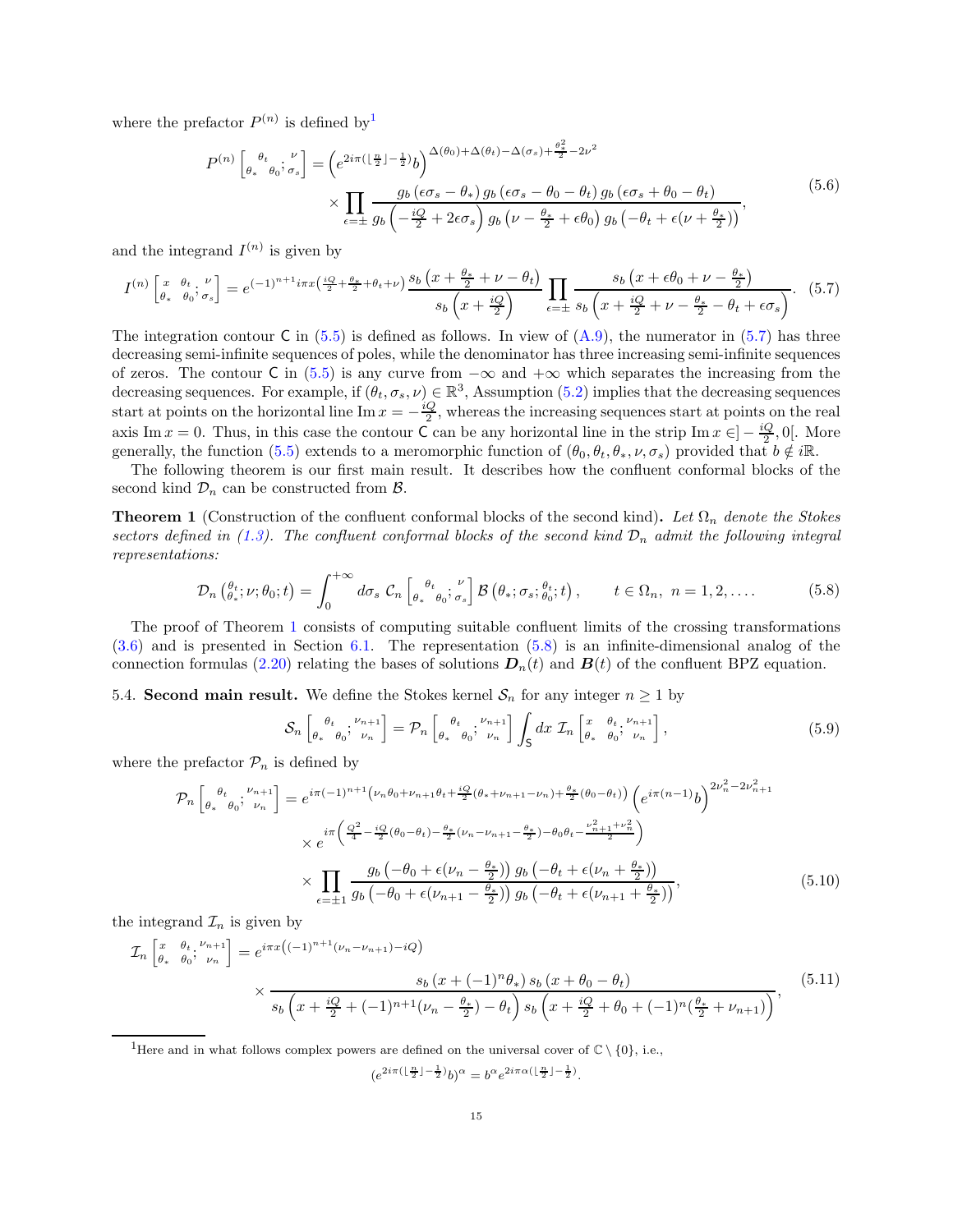and the integration contour S is such that it separates the two increasing sequences of poles of the integrand from the two decreasing ones. If  $(\nu_n, \nu_{n+1}, \theta_t) \in \mathbb{R}^3$ , then Assumption [5.2](#page-13-5) implies that the integrand  $\mathcal{I}_n$  has two increasing sequences of poles starting from points on the line  $\text{Im } x = 0$ , and two decreasing sequences of poles starting from points on the line Im  $x = -\frac{iQ}{2}$ . Therefore, in this case the contour of integration S can be chosen to be any curve in the strip  $\text{Im } x \in ]-\frac{iQ}{2},0[$  going from  $-\infty$  to  $+\infty$ . More generally, the Stokes kernel  $S_n$  can be extended to a meromorphic function of  $\theta_*, \theta_t, \theta_0, \nu_{n+1}, \nu_n$  provided that  $b \notin i\mathbb{R}$ .

The next theorem, which is our second main result, describes how the confluent conformal blocks in different Stokes sectors are related.

<span id="page-15-1"></span>**Theorem 2** (Stokes transformations). For any integer  $n \geq 1$ , the confluent conformal blocks of the second kind in the two overlapping Stokes sectors  $\Omega_n$  and  $\Omega_{n+1}$  are related by

$$
\mathcal{D}_{n+1}\left(\begin{matrix}\theta_t, \nu_{n+1}; \theta_0; t\end{matrix}\right) = \int_{-\infty}^{+\infty} d\nu_n \; \mathcal{S}_n\left[\begin{matrix}\theta_t, \mu_{n+1} \\ \theta_* & \theta_0\end{matrix}; \begin{matrix}\nu_{n+1} \\ \nu_n\end{matrix}\right] \mathcal{D}_n\left(\begin{matrix}\theta_t, \nu_n; \theta_0; t\end{matrix}\right), \qquad t \in \Omega_n \cap \Omega_{n+1}.\tag{5.12}
$$

<span id="page-15-2"></span>The proof of Theorem [2](#page-15-1) consists of taking suitable confluent limits of the crossing transformation [\(3.7\)](#page-12-6) and is presented in Section [6.2.](#page-18-0) The Stokes transformations [\(5.12\)](#page-15-2) are infinite-dimensional analogs of the equations [\(2.16\)](#page-5-3) that relate the solutions  $D_n(t)$  of the confluent BPZ equation in different Stokes sectors.

<span id="page-15-0"></span>5.5. **Remarks.** We conclude this section with some remarks on the definition [\(5.4\)](#page-13-7) of  $\mathcal{D}_n$ . We observed in Section [2](#page-3-1) that the solution basis  $D_n(t)$  given in [\(2.14\)](#page-5-0) of the confluent BPZ equation asymptotes to the series  $D_{\text{asymp}}(t)$  given in  $(2.10)$  as t approaches  $\infty$  in the Stokes sector  $\Omega_n$ . Similarly, the confluent conformal blocks of the second kind  $\mathcal{D}_n(t)$  are expected to admit a particular asymptotic expansion  $\mathcal{D}_{\text{asvmp}}(t)$  in  $\Omega_n$ . We believe that the expansion  $\mathcal{D}_{\text{asymp}}$  coincides with the one given in [\[12,](#page-29-8) Eq. (1.7)]<sup>[2](#page-15-3)</sup>:

<span id="page-15-6"></span><span id="page-15-4"></span>
$$
\mathcal{D}_{\text{asymp}}\left(\theta_{\ast}^{t};\nu;\theta_{0};t\right) = t^{\frac{\theta_{\ast}^{2}}{2}-2\nu^{2}}e^{\left(\frac{\theta_{\ast}}{2}+\nu\right)\frac{t}{ib}}\left(1+\sum_{k=1}^{\infty}\hat{\mathcal{D}}_{k}\left(\theta_{\ast}^{t};\nu;\theta_{0}\right)\left(\frac{t}{ib}\right)^{-n}\right),\tag{5.13}
$$

where the first two coefficients are given by

$$
\hat{\mathcal{D}}_{1} \left( \begin{matrix} \theta_{t} \\ \theta_{*} \end{matrix}; \nu; \theta_{0} \right) = 4\nu^{3} - \left( 2\Delta(\theta_{0}) + 2\Delta(\theta_{t}) + \theta_{*}^{2} \right) \nu + \left( \Delta(\theta_{t}) - \Delta(\theta_{0}) \right) \theta_{*}, \n\hat{\mathcal{D}}_{2} \left( \begin{matrix} \theta_{t} \\ \theta_{*} \end{matrix}; \nu; \theta_{0} \right) = \frac{1}{2} \hat{\mathcal{D}}_{1}^{2} \left( \begin{matrix} \theta_{t} \\ \theta_{*} \end{matrix}; \nu; \theta_{0} \right) + 3\nu \hat{\mathcal{D}}_{1} \left( \begin{matrix} \theta_{t} \\ \theta_{*} \end{matrix}; \nu; \theta_{0} \right) - 2\nu^{4} + \left( \Delta(\theta_{t}) - \Delta(\theta_{0}) \right) \theta_{*} \nu \n+ \frac{1}{8} \left( 4\Delta(\theta_{0}) - \theta_{*}^{2} \right) \left( 4\Delta(\theta_{t}) - \theta_{*}^{2} \right) + \frac{c-1}{12} \left( \theta_{*}^{2} - 4\nu^{2} \right).
$$
\n(5.14)

The leading asymptotics of the series in  $(5.13)$  was found in  $[9]$  by computing a confluent limit of the first terms in the series expansion of the u-channel four-point Virasoro conformal blocks. This recipe was extended to higher orders in [\[12\]](#page-29-8). The left-hand side of  $(5.4a)$  for  $j = 1$  and  $\epsilon = +1$  is similar to the right-hand side of [\[12,](#page-29-8) Eq. (1.7)]. However, here we take the confluent limit of the crossing transformation [\(3.6a\)](#page-12-7) rather than of the series expansion of the u-channel conformal blocks.

The framework of irregular vertex operators developed in [\[13](#page-29-9)] provides a different but equivalent approach to the construction of  $\mathcal{D}_{\text{asymp}}(t)$ . The series in [\(5.13\)](#page-15-4) is expected to diverge everywhere in the complex plane of  $t$  and no closed formula is known for its coefficients.

Two observations suggest that the confluent conformal blocks of the second kind  $\mathcal{D}_n(t)$  defined in [\(5.4\)](#page-13-7) asymptote to  $\mathcal{D}_{\text{asymp}}(t)$  as  $t \to \infty$  in the Stokes sector  $\Omega_n$ . First, using [\(4.4\)](#page-12-8), we observe that

$$
\mathcal{C}_n\left[\begin{matrix}\theta_t & \nu \\ \theta_* & \theta_0 \end{matrix}; \frac{\nu}{\sigma_s}\right] e^{2i\pi \left(\frac{\theta_*^2}{2} - 2\nu^2\right)} e^{-2i\pi (\Delta(\sigma_s) - \Delta(\theta_0) - \Delta(\theta_t))} = \mathcal{C}_{n+2} \left[\begin{matrix}\theta_t & \nu \\ \theta_* & \theta_0 \end{matrix}; \frac{\nu}{\sigma_s}\right].
$$

It follows from this relation that the  $\mathcal{D}_n(t)$  satisfy the periodicity relation

<span id="page-15-5"></span>
$$
\mathcal{D}_n\left(\theta_t^*; \nu; \theta_0; t e^{-2i\pi}\right) = e^{-2i\pi \left(\frac{\theta_*^2}{2} - 2\nu^2\right)} \mathcal{D}_{n+2}\left(\theta_t^*; \nu; \theta_0; t\right) \tag{5.15}
$$

and the phase in [\(5.15\)](#page-15-5) corresponds to the formal monodromy of the asymptotic expansion [\(5.13\)](#page-15-4).

<span id="page-15-3"></span><sup>2</sup>Equation [\(5.13\)](#page-15-4) is equivalent to [\[12,](#page-29-8) Eq. 1.7] under the rescaling  $t \to \frac{t}{ib}$ .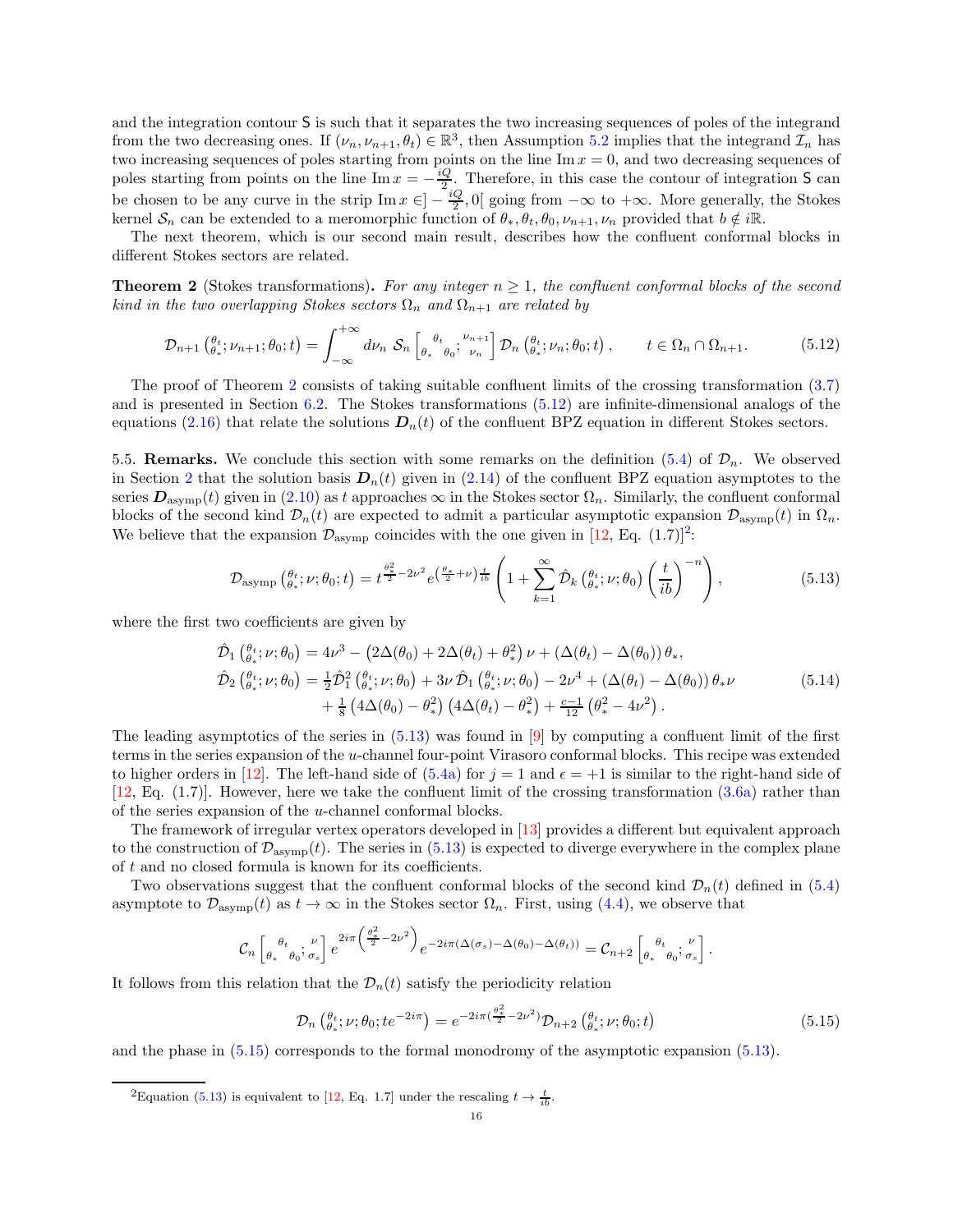Second, comparison of the first few terms of  $\mathcal{D}_{\text{asymp}}$  given by [\(5.14\)](#page-15-6) with the ones of  $\mathcal{D}_{\text{asymp}}(t)$  given by [\(2.10\)](#page-5-5) suggests that the following BPZ limit holds:

$$
\lim_{\theta_t \to \frac{i b}{2} + \frac{i Q}{2}} \begin{pmatrix} \lim_{\nu \to -\frac{\theta_*}{2} - \frac{i b}{2}} \mathcal{D}_{\text{asymp}} \left( \frac{\theta_t}{\theta_*}; \nu; \theta_0; t \right) \\ \lim_{\nu \to -\frac{\theta_*}{2} + \frac{i b}{2}} \mathcal{D}_{\text{asymp}} \left( \frac{\theta_t}{\theta_*}; \nu; \theta_0; t \right) \end{pmatrix} = \mathbf{D}_{\text{asymp}}(t). \tag{5.16}
$$

Moreover, we will show in Proposition [7.3](#page-24-2) that  $\mathcal{D}_n(t)$  tends to the solution  $\mathbf{D}_n(t)$  of the confluent BPZ equation in the BPZ limit. Also, we know from Section [2](#page-3-1) that  $D_n(t)$  asymptotes to  $D_{\text{asymp}}(t)$  as  $t \to \infty$  in  $\Omega_n$ . We can summarize these observations as follows:

$$
\mathcal{D}_n(t) \qquad \qquad \mathcal{D}_{\text{asymp}}(t)
$$
\n
$$
\downarrow \text{BPZ limit} \qquad \qquad \downarrow \text{BPZ limit}
$$
\n
$$
\mathcal{D}_n(t) \xrightarrow{\text{asymptotic expansion}} \mathcal{D}_{\text{asymp}}(t)
$$

This diagram suggests that the confluent conformal blocks of the second kind  $\mathcal{D}_n(t)$  asymptote to  $\mathcal{D}_{\text{asymp}}$  as t approaches  $\infty$  in the Stokes sector  $\Omega_n$ .

# 6. Proofs

<span id="page-16-0"></span>We will establish Theorem [1](#page-14-1) and Theorem [2](#page-15-1) by computing suitable confluent limits of the crossing transformations  $(3.6)$  and  $(3.7)$ , respectively.

<span id="page-16-1"></span>6.1. Proof of Theorem [1.](#page-14-1) The proof of Theorem [1](#page-14-1) is achieved by computing confluent limits of the crossing transformations  $(3.6a)$  and  $(3.6b)$ . Let us first consider  $(3.6a)$ . Introducing appropriate normalization factors and recalling the definitions [\(5.2\)](#page-13-6) of  $\tilde{\mathcal{F}}^{\infty}$  and  $\tilde{\mathcal{F}}^{0}$ , we can write [\(3.6a\)](#page-12-7) as

$$
\tilde{\mathcal{F}}^{\infty}\left(\frac{te^{-2i\pi(j-1)}}{ib\epsilon\Lambda},\epsilon\Lambda,\nu\right) = \int_0^{+\infty} d\sigma_s \frac{\mathcal{N}_{\infty}(\epsilon\Lambda,\nu)}{\mathcal{N}_0(\epsilon\Lambda)} e^{i\pi\left(\Delta(\theta_0) + \Delta\left(\frac{\epsilon\Lambda - \theta_*}{2}\right) - \Delta(\sigma_s) - \Delta\left(\frac{\epsilon\Lambda}{2} + \nu\right)\right)} \times F\left[\frac{\theta_0}{\frac{\epsilon\Lambda + \theta_*}{2},\frac{\epsilon\Lambda - \theta_*}{2}}; \frac{\frac{\epsilon\Lambda}{2} + \nu}{\sigma_s}\right] \tilde{\mathcal{F}}^0\left(\frac{te^{-2i\pi(j-1)}}{ib\epsilon\Lambda},\epsilon\Lambda,\sigma_s\right).
$$

Since  $i\epsilon = e^{\frac{i\pi\epsilon}{2}}$  for  $\epsilon = \pm 1$ , the factors in the first line of the integrand take the explicit form

$$
\frac{\mathcal{N}_{\infty}(\epsilon \Lambda, \nu)}{\mathcal{N}_{0}(\epsilon \Lambda)} e^{i\pi \left(\Delta(\theta_{0}) + \Delta(\frac{\epsilon \Lambda - \theta_{*}}{2}) - \Delta(\sigma_{s}) - \Delta(\frac{\epsilon \Lambda}{2} + \nu)\right)} \n= e^{2i\pi \left(\frac{1}{2} + \frac{\epsilon}{4}\right) \left(\Delta(\theta_{0}) + \Delta(\theta_{t}) - \Delta(\sigma_{s}) + \frac{\theta_{*}^{2}}{2} - 2\nu^{2}\right)} (b\Lambda)^{\Delta(\theta_{0}) + \Delta(\theta_{t}) - \Delta(\sigma_{s}) + \frac{\theta_{*}^{2}}{2} - 2\nu^{2}}.
$$
\n(6.1)

Moreover, thanks to [\(3.3\)](#page-11-4), the renormalized conformal blocks  $\tilde{\mathcal{F}}^0$  satisfies

<span id="page-16-2"></span>
$$
\tilde{\mathcal{F}}^0\left(\frac{te^{-2i\pi(j-1)}}{ib\epsilon\Lambda},\epsilon\Lambda,\sigma_s\right) = e^{-2i\pi(j-1)(\Delta(\sigma_s)-\Delta(\theta_0)-\Delta(\theta_t))}\tilde{\mathcal{F}}^0\left(\frac{t}{ib\epsilon\Lambda},\epsilon\Lambda,\sigma_s\right) \tag{6.2}
$$

On the other hand, using the confluent limit  $(4.1)$  of the s-channel conformal blocks, we obtain

$$
e^{2i\pi(j-1)\left(\frac{\theta_{*}^{2}}{2}-2\nu^{2}\right)}\lim_{\Lambda\to+\infty}\tilde{\mathcal{F}}^{\infty}\left(\frac{te^{-2i\pi(j-1)}}{ib\epsilon\Lambda},\epsilon\Lambda,\nu\right)=\int_{0}^{+\infty}d\sigma_{s}\left(e^{2i\pi\left(j-\frac{1}{2}+\frac{\epsilon}{4}\right)}b\Lambda\right)^{\Delta(\theta_{0})+\Delta(\theta_{t})-\Delta(\sigma_{s})+\frac{\theta_{*}^{2}}{2}-2\nu^{2}}\times\lim_{\Lambda\to+\infty}F\left[\frac{\theta_{0}}{\frac{\epsilon\Lambda+\theta_{*}}{2},\frac{\epsilon\Lambda-\theta_{*}}{2}};\frac{\epsilon\Lambda}{\sigma_{s}}\right]}\mathcal{B}\left(\theta_{*};\sigma_{s};\frac{\theta_{t}}{\theta_{0}};t\right).
$$
(6.3)

The limit of the Virasoro fusion kernel  $F$  remains to be computed. The conformal blocks are symmetric under any sign changes of the parameters, so the Virasoro fusion kernel also has this symmetry. Thus,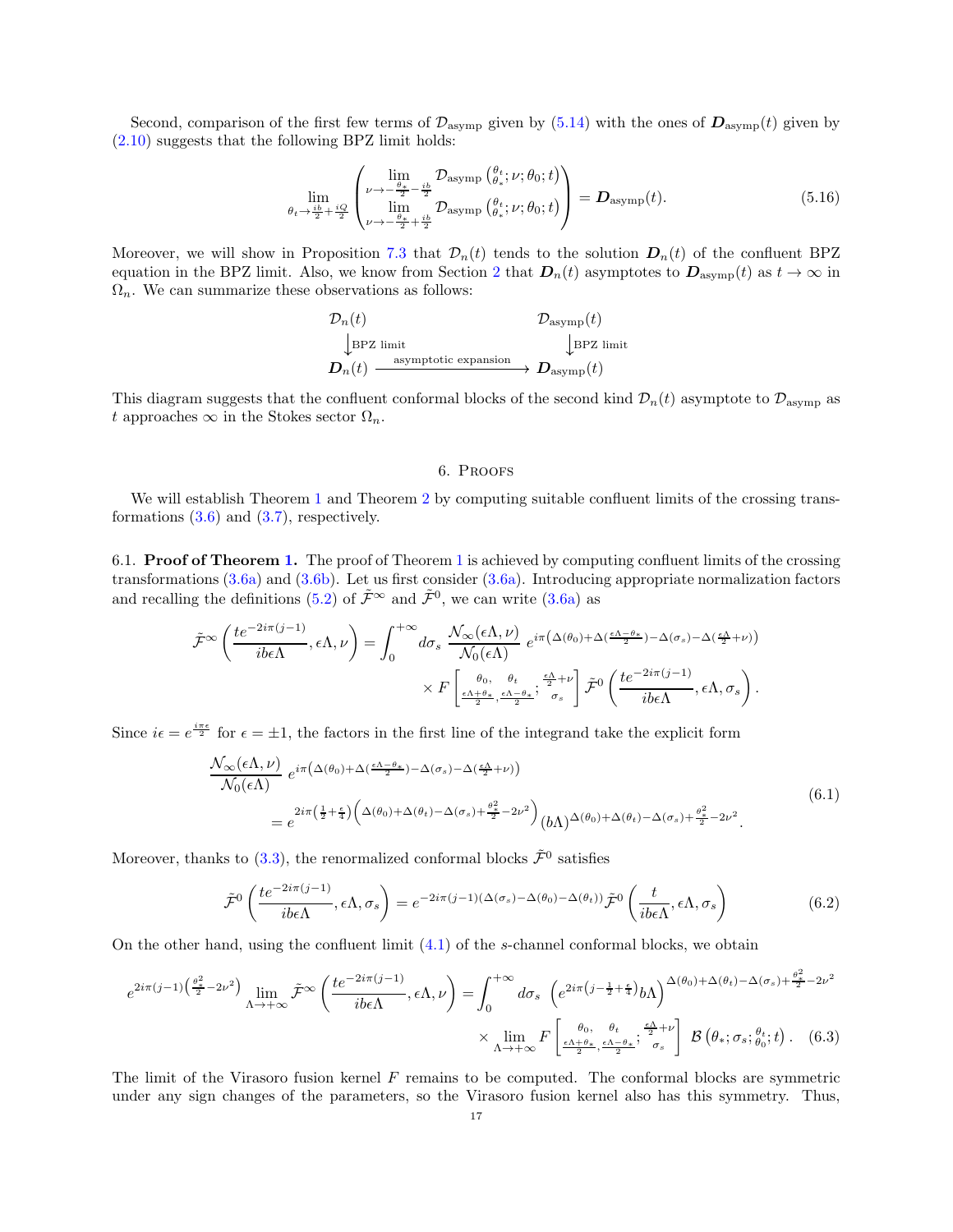replacing  $\theta_t$  by  $-\theta_t$  in [\(3.5\)](#page-11-2) and shifting the contour by  $x \to x + \nu - \frac{\theta_*}{2}$ , we have

$$
F\left[\frac{\theta_{0},-\theta_{t}}{\frac{\epsilon\Lambda+\theta_{*}}{2},\frac{\epsilon\Lambda-\theta_{*}}{2}};\frac{\frac{\epsilon\Lambda}{2}+\nu}{\sigma_{s}}\right] = \prod_{k=\pm 1} \frac{g_{b}\left(\frac{iQ}{2}+k(\epsilon\Lambda+2\nu)\right)g_{b}\left(-\epsilon\Lambda+k\sigma_{s}\right)}{g_{b}\left(-\epsilon\Lambda-\frac{\theta_{*}}{2}-\nu+k\theta_{0}\right)g_{b}\left(-\theta_{t}+k(\epsilon\Lambda+\nu-\frac{\theta_{*}}{2})\right)} \times \prod_{k=\pm 1} \frac{g_{b}\left(k\sigma_{s}-\theta_{*}\right)g_{b}\left(k\sigma_{s}-\theta_{0}-\theta_{t}\right)g_{b}\left(k\sigma_{s}+\theta_{0}-\theta_{t}\right)}{g_{b}\left(-\frac{iQ}{2}+2k\sigma_{s}\right)g_{b}\left(\nu-\frac{\theta_{*}}{2}+k\theta_{0}\right)g_{b}\left(-\theta_{t}+k(\nu+\frac{\theta_{*}}{2})\right)} \times \int_{\mathsf{F}} dx \frac{s_{b}\left(x-\theta_{t}+\nu-\frac{\theta_{*}}{2}+\epsilon\Lambda\right)}{s_{b}\left(x+\frac{iQ}{2}+2\nu+\epsilon\Lambda\right)} \frac{s_{b}\left(x+\frac{\theta_{*}}{2}+\nu-\theta_{t}\right)}{s_{b}\left(x+\frac{iQ}{2}\right)} \prod_{k=\pm 1} \frac{s_{b}\left(x+k\theta_{0}+\nu-\frac{\theta_{*}}{2}\right)}{s_{b}\left(x+\frac{iQ}{2}+\nu-\frac{\theta_{*}}{2}-\theta_{t}+k\sigma_{s}\right)}.
$$

Using [\(A.7\)](#page-28-2), it is straightforward to compute the asymptotics of the first line as  $\Lambda \to +\infty$ :

$$
\prod_{k=\pm 1} \frac{g_b\left(\frac{iQ}{2} + k(\epsilon \Lambda + 2\nu)\right)g_b(-\epsilon \Lambda + k\sigma_s)}{g_b(-\epsilon \Lambda - \frac{\theta_s}{2} - \nu + k\theta_0)g_b(-\theta_t + k(\epsilon \Lambda + \nu - \frac{\theta_s}{2}))} \sim e^{\epsilon \frac{i\pi}{2} \left(\Delta(\sigma_s) - \Delta(\theta_0) - \frac{\theta_s^2}{4} - \nu^2 + \theta_s \theta_t - \nu(\theta_s + 2\theta_t + 2iQ)\right)} \times e^{-i\pi \Lambda \left(\frac{iQ}{2} + \frac{\theta_s}{2} + \theta_t + \nu\right)} \Lambda^{-\left(\Delta(\theta_0) + \Delta(\theta_t) - \Delta(\sigma_s) + \frac{\theta_s^2}{2} - 2\nu^2\right)}.
$$
\n
$$
(6.4)
$$

Moreover, the asymptotic formula [\(A.11\)](#page-28-3) for  $s_b$  yields, as  $\Lambda \to +\infty$ ,

$$
\frac{s_b\left(x-\theta_t+\nu-\frac{\theta_*}{2}+\epsilon\Lambda\right)}{s_b\left(x+\frac{iQ}{2}+2\nu+\epsilon\Lambda\right)} \sim e^{\epsilon\frac{i\pi}{2}\left(-\Delta(\theta_t)-\frac{\theta_*^2}{4}+3\nu^2-\theta_*\theta_t+\nu(\theta_*+2\theta_t+2iQ)\right)} \times e^{\epsilon i\pi x\left(\frac{iQ}{2}+\frac{\theta_*}{2}+\theta_t+\nu\right)}e^{i\pi\Lambda\left(\frac{iQ}{2}+\frac{\theta_*}{2}+\theta_t+\nu\right)}.
$$
\n
$$
(6.5)
$$

Multiplication of the preceding two equations produces a factor

$$
\left(e^{\epsilon\frac{i\pi}{2}}\Lambda\right)^{-\left(\Delta(\theta_0)+\Delta(\theta_t)-\Delta(\sigma_s)+\frac{\theta_{*}^2}{2}-2\nu^2\right)}e^{\epsilon i\pi x\left(\frac{iQ}{2}+\frac{\theta_{*}}{2}+\theta_t+\nu\right)}.
$$

The first part of this factor cancels part of the integrand in [\(6.3\)](#page-16-2), and the second part yields the phase in the integrand of the confluent fusion kernel [\(5.5\)](#page-13-3). Finally, the two families of confluent fusion kernels  $C_{2j+1}$ and  $\mathcal{C}_{2j}$  are obtained after gathering the phases and taking  $\epsilon = +1$  and  $\epsilon = -1$ , respectively. To summarize, we have shown that

$$
e^{2i\pi(j-1)\left(\frac{\theta_{*}^{2}}{2}-2\nu^{2}\right)}\lim_{\Lambda\to+\infty}\tilde{\mathcal{F}}^{\infty}\left(\frac{te^{-2i\pi(j-1)}}{ib\epsilon\Lambda},\epsilon\Lambda,\nu\right)
$$
  
=
$$
\begin{cases} \int_{0}^{+\infty}d\sigma_{s} \ C_{2j+1}\left[\begin{matrix} \theta_{t} & \nu \\ \theta_{*} & \theta_{0}; \sigma_{s}\end{matrix}\right]\mathcal{B}\left(\theta_{*};\sigma_{s};\frac{\theta_{t}}{\theta_{0}};t\right), & t\in\Omega^{-}_{2j+1}, \ \epsilon=+1, \\ \int_{0}^{+\infty}d\sigma_{s} \ C_{2j}\left[\begin{matrix} \theta_{t} & \nu \\ \theta_{*} & \theta_{0}; \sigma_{s}\end{matrix}\right]\mathcal{B}\left(\theta_{*};\sigma_{s};\frac{\theta_{t}}{\theta_{0}};t\right), & t\in\Omega^{-}_{2j}, \ \epsilon=-1. \end{cases}
$$

Recalling the definition [\(5.4\)](#page-13-7) of  $\mathcal{D}_n$ , this concludes the proof of Theorem [1](#page-14-1) in the case when  $t \in \bigcup_{n=1}^{\infty} \Omega_n^-$ .

The proof when  $t \in \bigcup_{n=1}^{\infty} \Omega_n^+$  is rather similar and consists of computing the confluent limit of the crossing transformation  $(3.6b)$ . Introducing the relevant normalization factors,  $(3.6b)$  becomes

$$
\tilde{\mathcal{F}}^1\left(\frac{te^{-2i\pi(j-1)}}{ib\epsilon\Lambda},\epsilon\Lambda,\nu\right) = \int_0^{+\infty} d\sigma_s \frac{\mathcal{N}_{\infty}(\epsilon\Lambda,\nu)}{\mathcal{N}_0(\epsilon\Lambda)} e^{i\pi\left(\Delta\left(\frac{\epsilon\Lambda}{2}-\nu\right)-\Delta\left(\frac{\epsilon\Lambda+\theta*}{2}\right)-\Delta(\theta_t)\right)} \times F\left[\frac{\theta_0,\theta_t}{\frac{\epsilon\Lambda-\theta*}{2},\frac{\epsilon\Lambda+\theta*}{2}};\frac{\frac{\epsilon\Lambda}{2}-\nu}{\sigma_s}\right]\tilde{\mathcal{F}}^0\left(\frac{te^{-2i\pi(j-1)}}{ib\epsilon\Lambda},\epsilon\Lambda,\sigma_s\right).
$$

The factors in the first line of the integrand take the form

$$
\frac{\mathcal{N}_{\infty}(\epsilon \Lambda, \nu)}{\mathcal{N}_{0}(\epsilon \Lambda)} e^{i\pi \left(\Delta\left(\frac{\epsilon \Lambda}{2} - \nu\right) - \Delta\left(\frac{\epsilon \Lambda + \theta_{*}}{2}\right) - \Delta(\theta_{t})\right)} = \left(e^{\frac{i\pi\epsilon}{2}} b\Lambda\right)^{\Delta(\theta_{0}) + \Delta(\theta_{t}) - \Delta(\sigma_{s}) + \frac{\theta_{*}^{2}}{2} - 2\nu^{2}}.
$$
\n(6.6)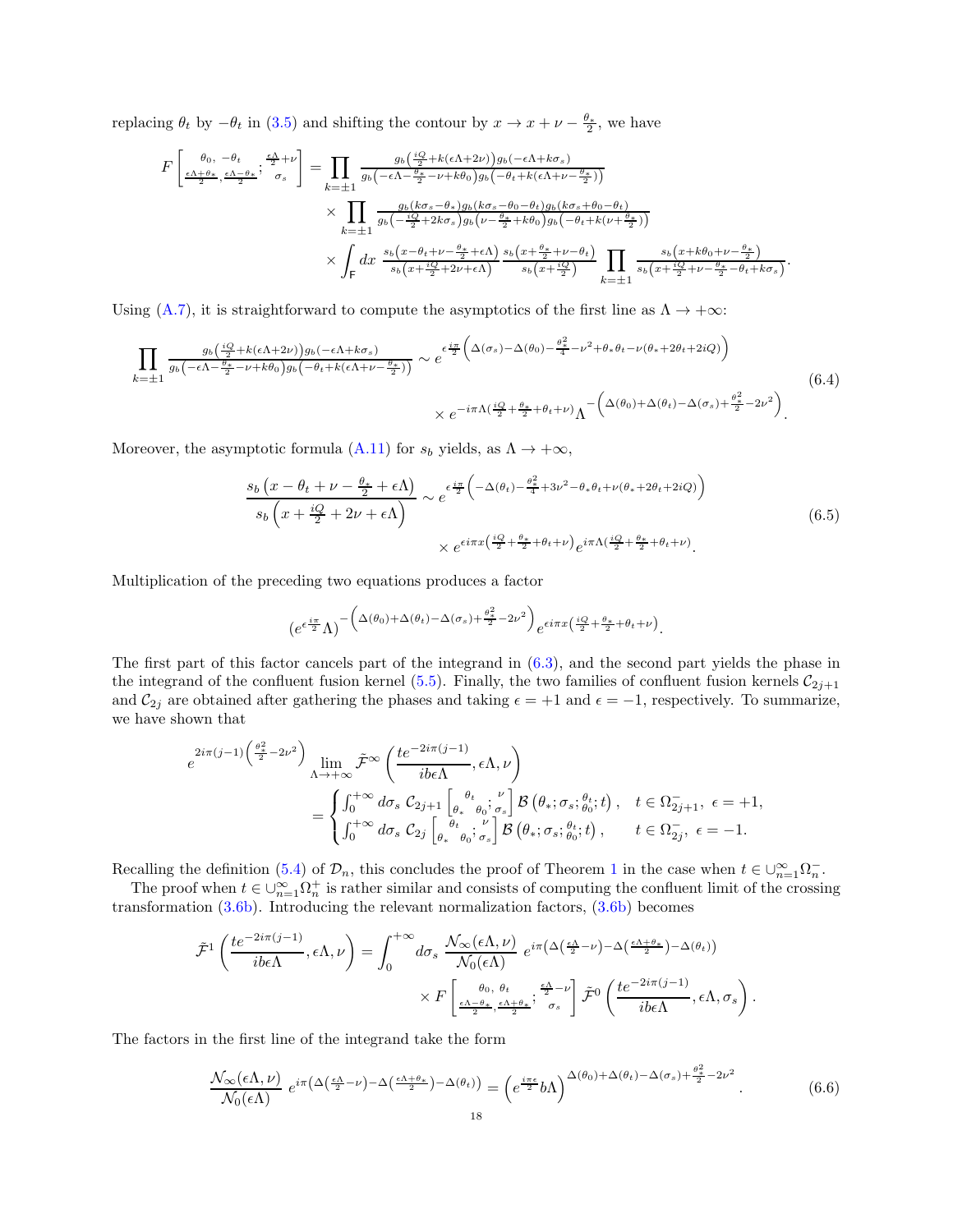Using the analytic continuation  $(3.3)$  and the confluent limit  $(4.1)$ , we obtain

$$
e^{2i\pi(j-1)\left(\frac{\theta_{*}^{2}}{2}-2\nu^{2}\right)}\lim_{\Lambda\to+\infty}\tilde{\mathcal{F}}^{\infty}\left(\frac{te^{-2i\pi(j-1)}}{ib\epsilon\Lambda},\epsilon\Lambda\right) = \int_{0}^{+\infty}d\sigma_{s}\left(e^{2i\pi\left(j-1+\frac{\epsilon}{4}\right)}b\Lambda\right)^{\Delta(\theta_{0})+\Delta(\theta_{t})-\Delta(\sigma_{s})+\frac{\theta_{*}^{2}}{2}-2\nu^{2}}\times\lim_{\Lambda\to+\infty}F\left[\lim_{\frac{\epsilon\Lambda-\theta_{*}}{2},\frac{\epsilon\Lambda}{2},\frac{\epsilon\Lambda}{2},\frac{\epsilon\Lambda}{2}}\right]\mathcal{B}\left(\theta_{*};\sigma_{s};\frac{\theta_{t}}{\theta_{0}};t\right).
$$
(6.7)

Performing a contour shift  $x \to x + \nu - \frac{\theta_*}{2}$  and using the even symmetry of the bottom left parameter of the Virasoro fusion kernel, we find from  $(3.5)$  that

<span id="page-18-1"></span>
$$
F\left[\frac{\theta_{0},-\theta_{t}}{2},\frac{\epsilon\Lambda-\theta_{*}}{2},\frac{\epsilon\Lambda-\nu}{2}\right] = \prod_{k=\pm 1} \frac{g_{b}\left(\frac{iQ}{2}+k(\epsilon\Lambda-2\nu)\right)g_{b}(\epsilon\Lambda+k\sigma_{s})}{g_{b}(\epsilon\Lambda-\frac{\theta_{*}}{2}-\nu+k\theta_{0})g_{b}(-\theta_{t}+k(-\epsilon\Lambda+\nu-\frac{\theta_{*}}{2}))}
$$

$$
\times \prod_{k=\pm 1} \frac{g_{b}(k\sigma_{s}-\theta_{*})g_{b}(k\sigma_{s}-\theta_{0}-\theta_{t})g_{b}(k\sigma_{s}+\theta_{0}-\theta_{t})}{g_{b}(-\frac{iQ}{2}+2k\sigma_{s})g_{b}(\nu-\frac{\theta_{*}}{2}+k\theta_{0})g_{b}(-\theta_{t}+k(\nu+\frac{\theta_{*}}{2}))}
$$

$$
\times \int_{\mathsf{F}} dx \frac{s_{b}(x-\theta_{t}+\nu-\frac{\theta_{*}}{2}-\epsilon\Lambda)}{s_{b}(x+\frac{iQ}{2}+2\nu-\epsilon\Lambda)} \frac{s_{b}(x+\frac{\theta_{*}}{2}+\nu-\theta_{t})}{s_{b}(x+\frac{iQ}{2})} \prod_{k=\pm 1} \frac{s_{b}(x+k\theta_{0}+\nu-\frac{\theta_{*}}{2})}{s_{b}(x+\frac{iQ}{2}+\nu-\frac{\theta_{*}}{2}-\theta_{t}+k\sigma_{s})}.
$$

Using [\(A.7\)](#page-28-2), the first line has the following asymptotics as  $\Lambda \to +\infty$ :

$$
\prod_{k=\pm 1} \frac{g_b\left(\frac{iQ}{2} + k(\epsilon \Lambda - 2\nu)\right)g_b(\epsilon \Lambda + k\sigma_s)}{g_b\left(\epsilon \Lambda - \frac{\theta_*}{2} - \nu + k\theta_0\right)g_b\left(-\theta_t + k(-\epsilon \Lambda + \nu - \frac{\theta_*}{2})\right)} \sim e^{\epsilon \frac{i\pi}{2} \left(\Delta(\theta_0) - \Delta(\sigma_s) + \frac{\theta_*^2}{4} + \nu^2 + 2iQ\nu + 2\theta_t\nu - \theta_*\theta_t + \theta_*\nu\right)} \times e^{-i\pi\Lambda\left(\theta_t + \nu + \frac{\theta_*}{2} + \frac{iQ}{2}\right)} \Lambda^{-\left(\Delta(\theta_0) + \Delta(\theta_t) - \Delta(\sigma_s) + \frac{\theta_*^2}{2} - 2\nu^2\right)}
$$
\n
$$
(6.8)
$$

and using [\(A.11\)](#page-28-3) we find, as  $\Lambda \to +\infty$ ,

$$
\frac{s_b\left(x-\theta_t+\nu-\frac{\theta_*}{2}-\epsilon\Lambda\right)}{s_b\left(x+\frac{iQ}{2}+2\nu-\epsilon\Lambda\right)} \sim e^{\epsilon\frac{i\pi}{2}\left(\Delta(\theta_t)+\frac{\theta_*^2}{4}-3\nu^2-2iQ\nu-2\theta_t\nu+\theta_*\theta_t-\theta_*\nu\right)}e^{-\epsilon i\pi x\left(\frac{iQ}{2}+\frac{\theta_*}{2}+\theta_t+\nu\right)} \times e^{i\pi\Lambda\left(\theta_t+\nu+\frac{\theta_*}{2}+\frac{iQ}{2}\right)}.
$$
\n
$$
(6.9)
$$

The multiplication of the preceding two equations produces a factor

$$
\left(e^{-\epsilon \frac{i\pi}{2}}\Lambda\right)^{-\left(\Delta(\theta_0)+\Delta(\theta_t)-\Delta(\sigma_s)+\frac{\theta_*^2}{2}-2\nu^2\right)}e^{-i\pi x\epsilon\left(\frac{iQ}{2}+\frac{\theta_*}{2}+\theta_t+\nu\right)}.
$$

Substitution into [\(6.7\)](#page-18-1) leads to the family of confluent fusion kernels  $C_{2j}$  and  $C_{2j-1}$  for  $\epsilon = +1$  and  $\epsilon = -1$ , respectively. This proves [\(5.8\)](#page-14-5) also for  $t \in \bigcup_{n=1}^{\infty} \Omega_n^+$  and concludes the proof of Theorem [1.](#page-14-1)

<span id="page-18-0"></span>6.2. Proof of Theorem [2.](#page-15-1) Theorem [2](#page-15-1) will be established by computing an appropriate confluent limit of the crossing transformation  $(3.7)$  relating the  $u$ - and t-channel conformal blocks. The cases of odd and even n will be considered separately.

<span id="page-18-3"></span>6.2.1. Derivation of the Stokes transformations for  $n = 2j - 1$ . The integrand in [\(3.7\)](#page-12-6) is an even function of  $\sigma_t$  and the Virasoro fusion kernel F is an even function of  $\theta_t$ . Thus, performing the change of variables

$$
\sigma_t = -\frac{\Lambda}{2} - \nu_{2j-1},\tag{6.10}
$$

and using the symmetry  $\theta_t \to -\theta_t$  of the Virasoro fusion kernel, we can write [\(3.7\)](#page-12-6) as

<span id="page-18-2"></span>
$$
\mathcal{F}\begin{pmatrix} \theta_1 & \theta_t \\ \theta_0 & \theta_\infty \end{pmatrix} = \int_{-\frac{\Lambda}{2}}^{+\infty} d\nu_{2j-1} F\begin{bmatrix} \theta_1 & -\theta_t \\ \theta_0 & \theta_\infty \end{bmatrix} \begin{pmatrix} \sigma_u \\ -\frac{\Lambda}{2} - \nu_{2j-1} \end{pmatrix} \mathcal{F}\begin{pmatrix} \theta_\infty & \theta_t \\ -\frac{\Lambda}{2} - \nu_{2j-1} \end{pmatrix} . \tag{6.11}
$$

Introducing appropriate normalization factors, letting

$$
\theta_1 = \frac{-\Lambda + \theta_*}{2}, \quad \theta_\infty = \frac{-\Lambda - \theta_*}{2}, \quad z = -\frac{te^{-2i\pi(j-1)}}{ib\Lambda}, \quad \sigma_u = -\frac{\Lambda}{2} + \nu_{2j},
$$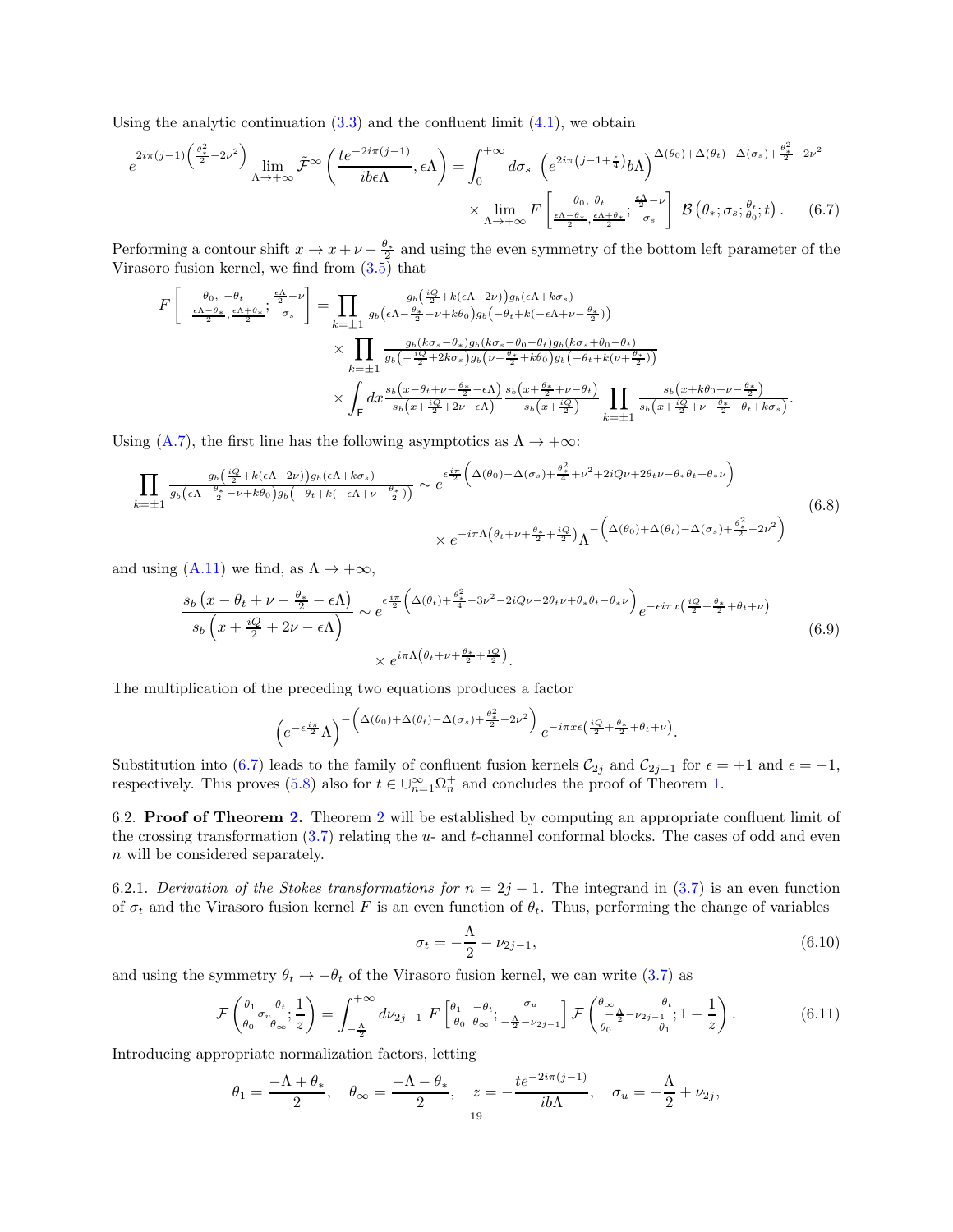recalling the definitions [\(5.2\)](#page-13-6) of  $\tilde{\mathcal{F}}^{\infty}$  and  $\tilde{\mathcal{F}}^{0}$ , and taking the limit  $\Lambda \to +\infty$ , we can write [\(6.11\)](#page-18-2) as

$$
\lim_{\Lambda \to +\infty} e^{2i\pi (j-1)\left(\frac{\theta_x^2}{2} - 2\nu_{2j}^2\right)} \tilde{\mathcal{F}}^{\infty}\left(-\frac{te^{-2i\pi (j-1)}}{ib\Lambda}, -\Lambda, \nu_{2j}\right) = \lim_{\Lambda \to +\infty} \int_{-\Lambda/2}^{+\infty} d\nu_{2j-1} e^{4i\pi (j-1)\left(\nu_{2j-1}^2 - \nu_{2j}^2\right)} \times \frac{\mathcal{N}_{\infty}(-\Lambda, \nu_{2j})}{\mathcal{N}_{\infty}(-\Lambda, \nu_{2j-1})} F\left[\frac{-\Lambda + \theta_x}{\theta_0} - \theta_t, -\frac{\Lambda}{2} + \nu_{2j}\right] e^{2i\pi (j-1)\left(\frac{\theta_x^2}{2} - 2\nu_{2j-1}^2\right)} \tilde{\mathcal{F}}^1\left(-\frac{te^{-2i\pi (j-1)}}{ib\Lambda}, -\Lambda, \nu_{2j-1}\right).
$$

Using the limits [\(5.4a\)](#page-13-8) and [\(5.4b\)](#page-13-9) for  $\epsilon = -1$ , we obtain

$$
\mathcal{D}_{2j}(\theta_{*}; \nu_{2j}; \theta_{0}; t) = \int_{-\infty}^{+\infty} d\nu_{2j-1} e^{4i\pi (j - \frac{3}{4})(\nu_{2j-1}^{2} - \nu_{2j}^{2})} e^{-i\pi \Lambda(\nu_{2j} - \nu_{2j-1})} (-ib\Lambda)^{2\nu_{2j-1}^{2} - 2\nu_{2j}^{2}}
$$

$$
\times \lim_{\Lambda \to +\infty} F\left[\frac{-\Lambda + \theta_{*}}{\theta_{0}} - \frac{\theta_{t}}{2} - \frac{\Lambda}{2} + \nu_{2j}}{-\frac{\Lambda}{2} - \nu_{2j-1}} \right] \mathcal{D}_{2j-1}(\theta_{*}; \nu_{2j-1}; \theta_{0}; t).
$$

Deforming the contour of integration  $F$  in the expression  $(3.5)$  for the Virasoro fusion kernel by shifting  $x \to x - \frac{\Lambda + \theta_*}{2}$ , we obtain

$$
F\left[\frac{\frac{-\Lambda+\theta_{*}}{2}-\theta_{t}}{\theta_{0}};\frac{-\frac{\Lambda}{2}+\nu_{2j}}{\frac{\Lambda}{2}-\nu_{2j-1}}\right] = X_{1}(\Lambda)\prod_{\epsilon=\pm 1}\frac{g_{b}\left(-\theta_{0}+\epsilon(\nu_{2j-1}-\frac{\theta_{*}}{2})\right)g_{b}\left(-\theta_{t}+\epsilon(\nu_{2j-1}+\frac{\theta_{*}}{2})\right)}{g_{b}\left(-\theta_{0}+\epsilon(\nu_{2j}-\frac{\theta_{*}}{2})\right)g_{b}\left(-\theta_{t}+\epsilon(\nu_{2j}+\frac{\theta_{*}}{2})\right)} \times \int_{\mathsf{F}} dx X_{2}(x,\Lambda)\frac{s_{b}(x-\theta_{*})s_{b}(x+\theta_{0}-\theta_{t})}{s_{b}\left(x+\frac{iQ}{2}+\nu_{2j-1}-\frac{\theta_{*}}{2}-\theta_{t}\right)s_{b}\left(x+\frac{iQ}{2}+\theta_{0}-\nu_{2j}-\frac{\theta_{*}}{2}\right)},
$$

where

$$
X_1(\Lambda) = \prod_{\epsilon=\pm} \frac{g_b(\frac{iQ}{2} + \epsilon(-\Lambda + 2\nu_{2j}))g_b(-\theta_0 + \epsilon(\Lambda + \frac{\theta_*}{2} + \nu_{2j-1}))g_b(-\theta_t + \epsilon(\Lambda + \nu_{2j-1} - \frac{\theta_*}{2}))}{g_b(-\frac{iQ}{2} + \epsilon(\Lambda + 2\nu_{2j-1}))g_b(-\theta_0 + \epsilon(-\Lambda + \nu_{2j} + \frac{\theta_*}{2}))g_b(-\theta_t + \epsilon(-\Lambda - \frac{\theta_*}{2} + \nu_{2j})))},
$$
  
\n
$$
X_2(x, \Lambda) = \frac{s_b(x-\Lambda)s_b(x+\theta_0 - \theta_* - \theta_t - \Lambda)}{s_b(x + \frac{iQ}{2} - \nu_{2j-1} - \frac{\theta_*}{2} - \theta_t - \Lambda)s_b(x + \frac{iQ}{2} + \theta_0 - \frac{\theta_*}{2} + \nu_{2j} - \Lambda)}.
$$

We have the following asymptotics as  $\Lambda \to +\infty$ :

$$
X_1(\Lambda) \sim e^{\pi Q \Lambda} e^{-i\pi (\theta_*(\theta_t - \theta_0) - (\nu_{2j-1} + \nu_{2j})(\theta_t + \theta_0) + iQ(\nu_{2j-1} - \nu_{2j}))} \Lambda^{-2\nu_{2j-1}^2 + 2\nu_{2j}^2},
$$
  
\n
$$
X_2(x, \Lambda) \sim e^{i\pi \Lambda (iQ - \nu_{2j-1} + \nu_{2j})} e^{i\pi x (-\nu_{2j} + \nu_{2j-1} - iQ)} e^{i\pi \left[ \frac{Q^2}{4} + iQ\nu_{2j-1} - \theta_*(\theta_0 + \nu_{2j-1} - \theta_t) - \frac{\nu_{2j}^2}{2} - (\theta_0 + \frac{\theta_*}{2})(-\frac{\theta_*}{2} + \theta_t) \right]}
$$
  
\n
$$
\times e^{i\pi \left[ \nu_{2j} (iQ - \theta_0 + \frac{\theta_*}{2}) + \frac{iQ}{2} (-3\nu_{2j} - \theta_0 + \theta_* + \theta_t - \nu_{2j-1}) - \nu_{2j-1} (-\frac{\theta_*}{2} + \theta_t + \frac{\nu_{2j-1}}{2}) \right]}.
$$

The Stokes kernels  $S_{2j-1}$  $S_{2j-1}$  $S_{2j-1}$ ,  $j = 1, 2, \ldots$ , are obtained after gathering the phases. This proves Theorem 2 for odd values of n.

6.2.2. Derivation of the Stokes transformations for  $n = 2j$ . We perform the following change of variables in the integrand of  $(3.7)$ :

$$
\sigma_t = \frac{\Lambda}{2} - \nu_{2j}.
$$

The confluent limit of the crossing transformation  $(3.7)$  can then be written as

$$
\lim_{\Lambda \to +\infty} e^{2i\pi(j-1)\left(\frac{\theta_{*}^{2}}{2} - 2\nu_{2j+1}^{2}\right)} \tilde{\mathcal{F}}^{\infty}\left(\frac{te^{-2i\pi(j-1)}}{ib\Lambda}, \Lambda, \nu_{2j+1}\right) = \lim_{\Lambda \to +\infty} \int_{-\infty}^{+\frac{\Lambda}{2}} d\nu_{2j} e^{4i\pi(j-1)\left(\nu_{2j}^{2} - \nu_{2j+1}^{2}\right)} \times \frac{\mathcal{N}_{\infty}(\Lambda, \nu_{2j+1})}{\mathcal{N}_{\infty}(\Lambda, \nu_{2j})} F\left[\frac{\frac{\Lambda + \theta_{*}}{2} - \theta_{t}}{\theta_{0}} \frac{\frac{\Lambda}{2} + \nu_{2j+1}}{2} \right] e^{2i\pi(j-1)\left(\frac{\theta_{*}^{2}}{2} - 2\nu_{2j}^{2}\right)} \tilde{\mathcal{F}}^{1}\left(\frac{te^{-2i\pi(j-1)}}{ib\Lambda}, \Lambda, \nu_{2j}\right).
$$

Using the limits [\(5.4a\)](#page-13-8) and [\(5.4b\)](#page-13-9) for  $\epsilon = +1$ , we obtain

$$
\mathcal{D}_{2j+1} \left( \begin{matrix} \theta_t \\ \theta_* \end{matrix}; \nu_{2j+1}; \theta_0; t \right) = \int_{-\infty}^{+\infty} d\nu_{2j} \ e^{4i\pi (j - \frac{3}{4}) \left( \nu_{2j}^2 - \nu_{2j+1}^2 \right)} e^{i\pi \Lambda(\nu_{2j+1} - \nu_{2j})} \\
\times (ib\Lambda)^{2\nu_{2j}^2 - 2\nu_{2j+1}^2} \lim_{\Lambda \to +\infty} F \left[ \begin{matrix} \frac{\Lambda + \theta_*}{2} & -\theta_t & \frac{\Lambda}{2} + \nu_{2j+1} \\ \theta_0 & \frac{\Lambda - \theta_*}{2} \end{matrix} \right] \mathcal{D}_{2j} \left( \begin{matrix} \theta_t \\ \theta_* \end{matrix}; \nu_{2j}; \theta_0; t \right).
$$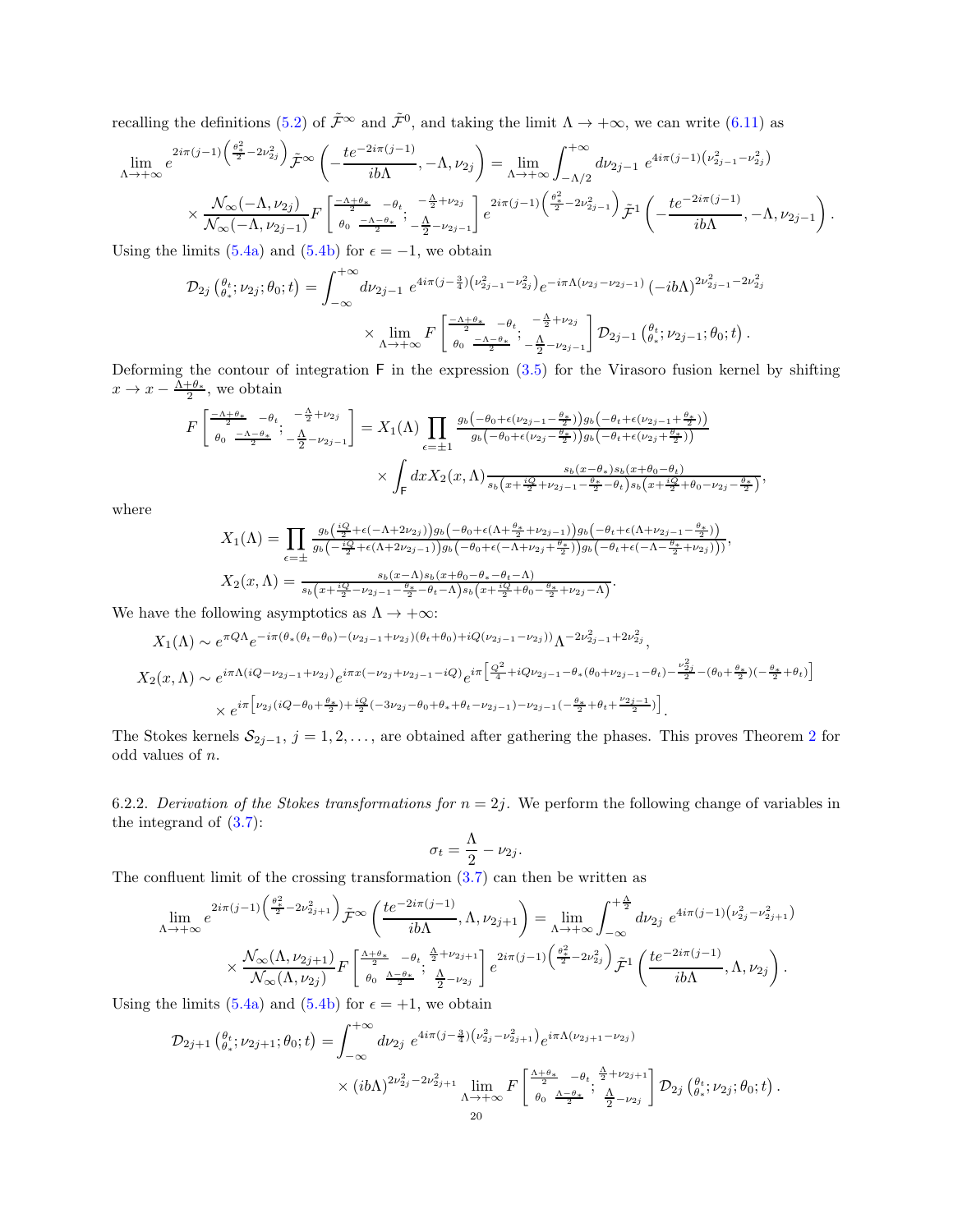<span id="page-20-0"></span>The evaluation of the confluent limit of the Virasoro fusion kernel  $F$  is similar to the evaluation presented in subsection [6.2.1.](#page-18-3) In the end, one arrives at the Stokes kernel  $S_{2i}$  $S_{2i}$  $S_{2i}$ , which proves Theorem 2 also for even values of n.

### 7. The BPZ limit

In this section, we verify explicitly that the connection formula [\(5.8\)](#page-14-5) of Theorem [1](#page-14-1) reduces to the connection formula [\(2.20\)](#page-6-3) of the confluent BPZ equation in the BPZ limit. We also verify that the Stokes transformation [\(5.12\)](#page-15-2) of Theorem [2](#page-15-1) reduces to the Stokes formula [\(2.16\)](#page-5-3).

We will make the following assumption on the BPZ limit of the confluent conformal blocks of the first kind  $\mathcal{B}(t)$ .

**Assumption 7.1** (BPZ limit of  $B(t)$ ). We assume that the following BPZ limit holds:

<span id="page-20-2"></span>
$$
\lim_{\theta_t \to \frac{iQ}{2} + \frac{ib}{2}} \begin{pmatrix} \lim_{\sigma \to \theta_0 - \theta_t + \frac{iQ}{2}} & \mathcal{B}\left(\theta_*; \sigma_s; \frac{\theta_t}{\theta_0}; t\right) \\ \lim_{\sigma \to \theta_0 + \theta_t - \frac{iQ}{2}} & \mathcal{B}\left(\theta_*; \sigma_s; \frac{\theta_t}{\theta_0}; t\right) \end{pmatrix} = \boldsymbol{B}(t),\tag{7.1}
$$

where  $\mathbf{B}(t)$  is the degenerate confluent block of the first kind defined in [\(2.8\)](#page-5-2).

The limits in  $(7.1)$  can be verified numerically to high order by expanding both sides in power series of t, but we are not aware of an analytic proof.

<span id="page-20-1"></span>7.1. **BPZ limit of**  $C_n$ **.** We first compute the BPZ limit of the right-hand side of equation [\(5.8\)](#page-14-5).

<span id="page-20-6"></span>**Proposition 7.2** (BPZ limit of  $C_n$ ). Define  $\nu_{\pm} = -\frac{\theta_*}{2} \pm \frac{ib}{2}$ . The following limit holds:

<span id="page-20-3"></span>
$$
\lim_{\theta_t \to \frac{iQ}{2} + \frac{ib}{2}} \begin{pmatrix} \lim_{\nu \to \nu_-} \int_0^{+\infty} d\sigma_s \mathcal{C}_n \left[ \theta_* \frac{\theta_t}{\theta_0}; \frac{\nu}{\sigma_s} \right] \mathcal{B} \left( \theta_*; \sigma_s; \frac{\theta_t}{\theta_0}; t \right) \\ \lim_{\nu \to \nu_+} \int_0^{+\infty} d\sigma_s \mathcal{C}_n \left[ \theta_* \frac{\theta_t}{\theta_0}; \frac{\nu}{\sigma_s} \right] \mathcal{B} \left( \theta_*; \sigma_s; \frac{\theta_t}{\theta_0}; t \right) \end{pmatrix} = C_n \mathbf{B}(t), \qquad n = 1, 2, \dots, \tag{7.2}
$$

where  $\mathbf{B}(t)$  is the solution basis for the confluent BPZ equation defined in [\(2.8\)](#page-5-2).

*Proof.* The function  $P^{(n)}$  defined in [\(5.6\)](#page-14-6) can be split into two parts as follows:

$$
P^{(n)}\left[ \begin{smallmatrix} \theta_t & \nu \\ \theta_* & \theta_0 \end{smallmatrix}; \begin{smallmatrix} \nu \\ \sigma_s \end{smallmatrix} \right] = P_1(\nu, \theta_t, \theta_*) P_2^{(n)}\left[ \begin{smallmatrix} \theta_t & \nu \\ \theta_* & \theta_0 \end{smallmatrix}; \begin{smallmatrix} \sigma \\ \sigma_s \end{smallmatrix} \right],
$$

where

<span id="page-20-7"></span>
$$
P_1(\nu, \theta_t, \theta_*) = \frac{1}{g_b(-\theta_t + \nu + \frac{\theta_*}{2})g_b(-\theta_t - \nu - \frac{\theta_*}{2})},
$$
\n(7.3)

and

<span id="page-20-5"></span>
$$
P_2^{(n)}\begin{bmatrix} \theta_t & \mu \\ \theta_* & \theta_0 \end{bmatrix} \frac{1}{\sigma_s} = \left(e^{2i\pi\left(\left\lfloor \frac{n}{2} \right\rfloor - \frac{1}{2}\right)}b\right)^{\Delta(\theta_0) + \Delta(\theta_t) - \Delta(\sigma_s) + \frac{\theta_*^2}{2} - 2\nu^2} \prod_{\epsilon=\pm} \frac{g_b(\epsilon \sigma_s - \theta_*)g_b(\epsilon \sigma_s - \theta_0 - \theta_t)g_b(\epsilon \sigma_s + \theta_0 - \theta_t)}{g_b\left(-\frac{iQ}{2} + 2\epsilon \sigma_s\right)g_b(\nu - \frac{\theta_*}{2} + \epsilon \theta_0)}.\tag{7.4}
$$

Using this notation, recalling the definition [\(5.5\)](#page-13-3) of  $\mathcal{C}_n$ , and adopting the short-hand notation  $\mathcal{B}(t) \equiv$  $\mathcal{B}(\theta_*; \sigma_s; \theta_t^{\theta_*}; t)$ , we can write the integral on the left-hand side of [\(7.2\)](#page-20-3) as follows:

$$
\int_0^{+\infty} d\sigma_s \mathcal{C}_n \left[ \theta_* \frac{\theta_t}{\theta_0} \mathbf{F}_{\sigma_s} \right] \mathcal{B}(t) = P_1(\nu, \theta_t, \theta_*) \int_{\mathbb{R}_+} d\sigma_s \int_C dx \ P_2^{(n)} \left[ \theta_* \frac{\theta_t}{\theta_0} \mathbf{F}_{\sigma_s} \right] I^{(n)} \left[ \frac{x}{\theta_*} \frac{\theta_t}{\theta_0} \mathbf{F}_{\sigma_s} \right] \mathcal{B}(t). \tag{7.5}
$$

Before presenting a detailed evaluation of the BPZ limit of [\(7.5\)](#page-20-4), we briefly describe the main idea of the argument. Recall that  $0 < b < 1$ . The special functions  $s_b(z)$  and  $g_b(z)$  defined in [\(A.1\)](#page-28-4) and [\(A.2\)](#page-28-5) possess semi-infinite sequences of poles, whose locations are given by  $(A.9)$  and  $(A.5)$ , respectively. The prefactor  $P_1(\nu, \theta_t, \theta_*)$  in [\(7.5\)](#page-20-4) satisfies

<span id="page-20-4"></span>
$$
P_1(\nu_\pm, \theta_t, \theta_*) = \frac{1}{g_b \left(-\frac{ib}{2} - \theta_t\right) g_b \left(\frac{ib}{2} - \theta_t\right)},\tag{7.6}
$$

thus, by [\(A.5\)](#page-28-6),  $P_1(\nu_{\pm}, \theta_t, \theta_*)$  has a double zero at  $\theta_t = \frac{iQ}{2} + \frac{ib}{2}$ . In the BPZ limit, the contours of integration C and  $\mathbb{R}_+$  in [\(7.5\)](#page-20-4) are pinched between pairs of moving poles; a similar mechanism was de-scribed in [\[10,](#page-29-17) [11,](#page-29-13) [15\]](#page-29-18). For example, the pinching of the integration contour  $\mathbb{R}_+$  is due to the factor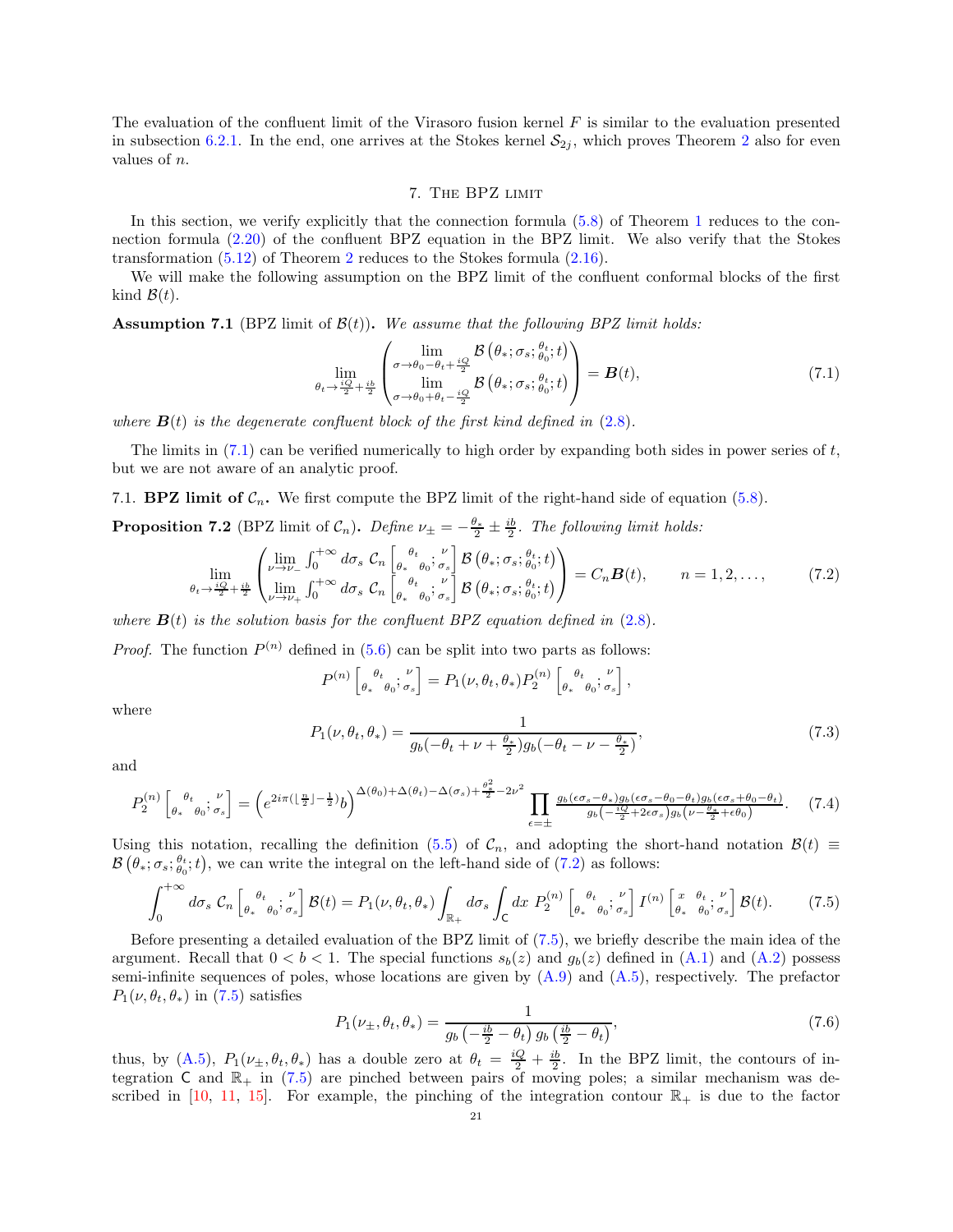$g_b(\sigma_s - \theta_0 - \theta_t) g_b(-\sigma_s + \theta_0 - \theta_t)$  in [\(7.4\)](#page-20-5). Indeed, this factor has two poles which cross  $\mathbb{R}_+$  in the limit  $\theta_t \to \frac{iQ}{2} + \frac{ib}{2}$ : the pole of  $g_b(\sigma_s - \theta_0 - \theta_t)$  located at  $\sigma_s = \theta_0 + \theta_t - \frac{iQ}{2}$  crosses  $\mathbb{R}_+$  and collides with the pole  $\sigma_s = \theta_0 - \theta_t + \frac{iQ}{2} + ib \text{ of } g_b(-\sigma_s + \theta_0 - \theta_t),$  and the pole of  $g_b(-\sigma_s + \theta_0 - \theta_t)$  located at  $\sigma_s = \theta_0 - \theta_t + \frac{iQ}{2}$ crosses  $\mathbb{R}_+$  and collides with the pole  $\sigma_s = \theta_0 + \theta_t - \frac{iQ}{2} - ib$  of  $g_b(\sigma_s - \theta_0 - \theta_t)$ , see Figure [2b.](#page-21-0) Therefore, before taking the limit, we deform the contour  $\mathbb{R}_+$  to a new contour  $\mathbb{R}'_+$  as shown in Figure [2b](#page-21-0) and pick up two residue contributions from the two poles; these contributions are easily computed with the help of [\(A.6\)](#page-28-7). A similar mechanism occurs for the integral over x. In the end, after performing the deformations of both C and  $\mathbb{R}_+$ , we are able to express the double integral on the right-hand side of [\(7.5\)](#page-20-4) as a sum of three types of terms: terms which are regular at  $\theta_t = \frac{iQ}{2} + \frac{ib}{2}$ , terms which have a simple pole at  $\theta_t = \frac{iQ}{2} + \frac{ib}{2}$ , and terms which have a double pole at  $\theta_t = \frac{iQ}{2} + \frac{ib}{2}$ . Since the prefactor  $P_1$  has a double zero at  $\theta_t = \frac{iQ}{2} + \frac{ib}{2}$ . only those terms that have a double pole will yield a nonzero contribution to [\(7.5\)](#page-20-4) in the limit  $\theta_t \to \frac{iQ}{2} + \frac{ib}{2}$ . Computing this contribution explicitly and using that  $\mathcal{B}(t) \to \mathbf{B}(t)$  in the BPZ limit by Assumption [5.1,](#page-13-4) the proposition will follow.

<span id="page-21-0"></span>

FIGURE 2. Schematic illustration of the deformations of the contours  $C'$  and  $\mathbb{R}_+$ .

We consider the two components of equation [\(7.2\)](#page-20-3) involving the limits  $\nu \to \nu_+$  and  $\nu \to \nu_-$  separately. The case  $\nu \to \nu_+$ . We first deform the contour C in [\(7.5\)](#page-20-4) into a suitable contour C' such that no pole in x crosses  $\mathsf{C}'$  in the limit  $\nu \to \nu_+$ . For  $\nu = \nu_+$ , we have

$$
I^{(n)}\begin{bmatrix} x & \theta_t & \nu_+ \\ \theta_* & \theta_0 & \sigma_s \end{bmatrix} = e^{\frac{\pi x}{2}(-1)^n(b+Q-2i\theta_t)} \frac{s_b\left(x+\frac{ib}{2}-\theta_t\right)}{s_b\left(x+\frac{iQ}{2}\right)} \times \prod_{j=\pm 1} \frac{s_b\left(x+\frac{ib}{2}+j\theta_0-\theta_*\right)}{s_b\left(x+\frac{ib}{2}+\frac{iQ}{2}-\theta_t-\theta_*+j\sigma_s\right)}.
$$

In the limit  $\theta_t \to \frac{iQ}{2} + \frac{ib}{2}$ , the pole of  $s_b(x + \frac{ib}{2} - \theta_t)$  located at  $x = -\frac{iQ}{2} - \frac{ib}{2} + \theta_t$  crosses the contour of integration C' and collides with the pole of  $s_b(x+\frac{iQ}{2})^{-1}$  located at  $x=0$ . Therefore, we choose to deform the contour  $C'$  as shown in Figure [2a,](#page-21-0) so that the integral over  $C'$  becomes an integral over  $C''$  plus a residue at  $x = \theta_t - \frac{iQ}{2} - \frac{ib}{2}$ . Moreover, as described above, we deform the integration contour  $\mathbb{R}_+$  as in Figure [2b.](#page-21-0)  $2 - \frac{1}{2}$   $2 + \frac{1}{2}$  and the contour deformations described in Figure [2,](#page-21-0) we find that the BPZ limit of [\(7.5\)](#page-20-4) is given by

$$
\lim_{\theta_t \to \frac{iQ}{2} + \frac{ib}{2} \nu \to \nu_+} \int_0^{+\infty} d\sigma_s \mathcal{C}_n \left[ \underset{\theta_*}{\overset{\theta_t}{\vphantom{\Big|}}_{\theta_0}} \right] \mathcal{B}(t) = T_1 + T_2 + T_3 + T_4,\tag{7.7}
$$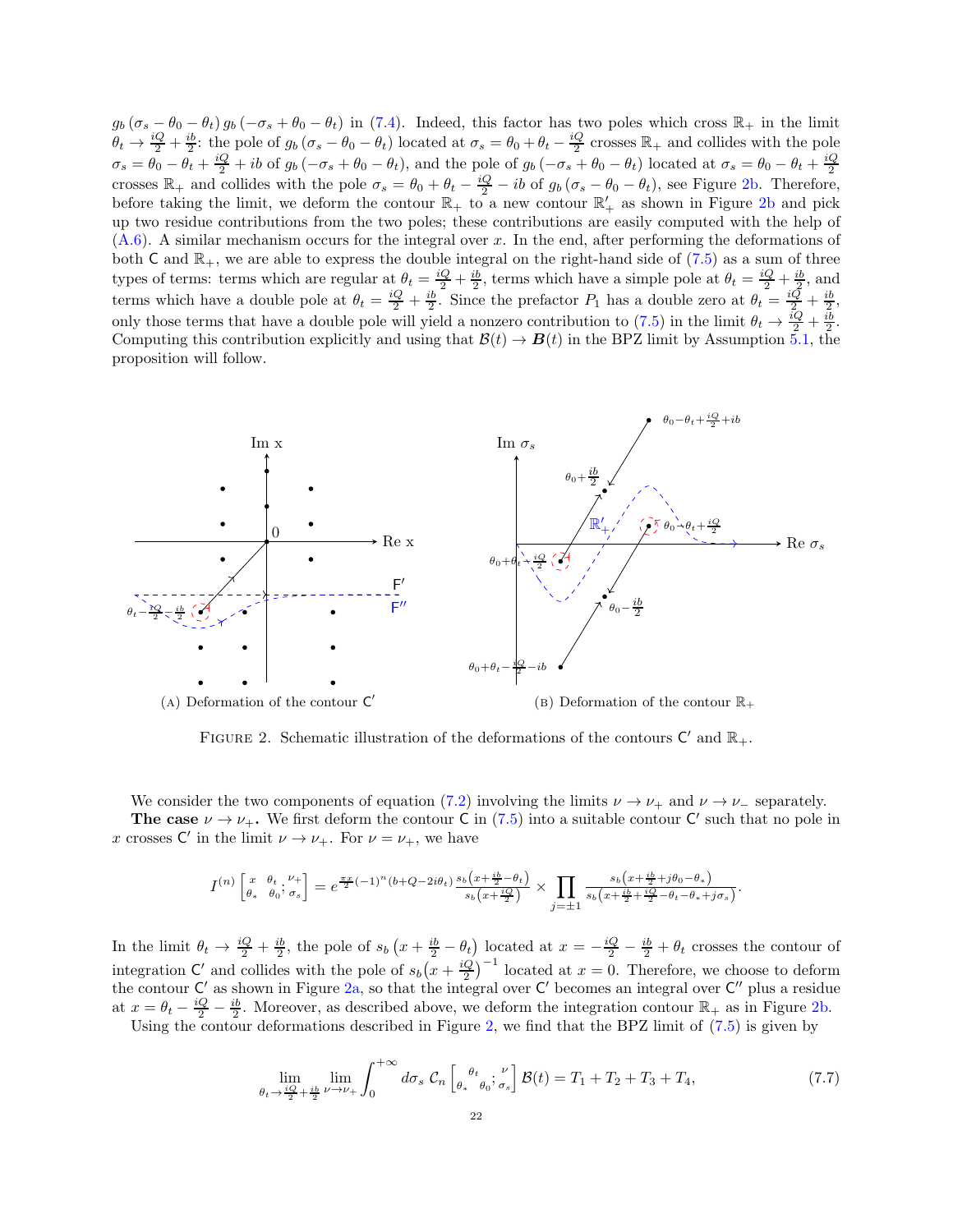where  $T_1, T_2, T_3, T_4$  are given by

$$
T_1 = \lim_{\theta_t \to \frac{iQ}{2} + \frac{ib}{2}} P_1(\nu_+, \theta_t, \theta_*) \int_{\mathbb{R}_+'} d\sigma_s \int_{\mathbb{C}''} dx P_2^{(n)} \left[ \underset{\theta_*}{\theta_*} \underset{\theta_0}{\theta_0}; \underset{\sigma_s}{\sigma_s} \right] I^{(n)} \left[ \underset{\theta_*}{\theta_*} \underset{\theta_0}{\theta_0}; \underset{\sigma_s}{\theta_*} \right] \mathcal{B}(t),
$$
  
\n
$$
T_2 = -2i\pi \lim_{\theta_t \to \frac{iQ}{2} + \frac{ib}{2}} P_1(\nu_+, \theta_t, \theta_*) \sum_{\epsilon = \pm 1} \int_{\mathbb{C}''} dx \epsilon \underset{\sigma_s = \theta_0 + \epsilon(\theta_t - \frac{iQ}{2})}{\text{Res}} \left\{ P_2^{(n)} \left[ \underset{\theta_*}{\theta_*} \underset{\theta_0}{\theta_0}; \underset{\sigma_s}{\theta_*} \right] I^{(n)} \left[ \underset{\theta_*}{\theta_*} \underset{\theta_0}{\theta_*}; \underset{\sigma_s}{\theta_*} \right] \mathcal{B}(t) \right\},
$$
  
\n
$$
T_3 = -2i\pi \lim_{\theta_t \to \frac{iQ}{2} + \frac{ib}{2}} P_1(\nu_+, \theta_t, \theta_*) \int_{\mathbb{R}_+'} d\sigma_s P_2^{(n)} \left[ \underset{\theta_*}{\theta_*} \underset{\theta_0}{\theta_*}; \underset{\sigma_s}{\theta_*} \right] \underset{x = \theta_t - \frac{iQ}{2} - \frac{ib}{2}}{\text{Res}} I^{(n)} \left[ \underset{\theta_*}{\theta_*} \underset{\theta_0}{\theta_*}; \underset{\sigma_s}{\theta_*} \right] \mathcal{B}(t),
$$
  
\n
$$
T_4 = -4\pi^2 \lim_{\theta_t \to \frac{iQ}{2} + \frac{ib}{2}} P_1(\nu_+, \theta_t, \theta_*) \sum_{\epsilon = \pm 1} \epsilon \underset{\sigma_s = \theta_0 + \epsilon(\theta_t - \frac{iQ}{2})}{\text{Res}} \left\{ P_2^{(n)} \left[ \underset{\theta_*}{\theta_*} \underset{\theta_0}{\theta_*}; \underset{\sigma_s}{\theta_*} \right] \underset{x = \
$$

The contours  $\mathsf{C}''$  and  $\mathbb{R}'_+$  are not pinched in the limit  $\theta_t \to \frac{iQ}{2} + \frac{ib}{2}$ . Therefore the double integral in  $T_1$  is regular at  $\theta_t = \frac{iQ}{2} + \frac{ib}{2}$ ; in view of the double zero of  $P_1(\nu_+, \theta_t, \theta_*)$ , it follows that  $T_1 = 0$ . On the other hand, we have

$$
-2i\pi \underset{\sigma_s = \theta_0 + \epsilon(\theta_t - \frac{iQ}{2})}{\text{Res}} P_2^{(n)} \left[ \underset{\theta_*}{\theta_t} \underset{\theta_0}{\theta_t}; \frac{\sigma_s}{\nu_+} \right] = g_b \left( \frac{iQ}{2} - 2\theta_t \right) C_{\epsilon}, \qquad \epsilon = \pm 1,
$$
\n(7.8)

where  $C_{\epsilon}$  is regular in the limit  $\theta_t \to \frac{iQ}{2} + \frac{ib}{2}$ . Consequently, the pole of the right-hand side of [\(7.8\)](#page-22-0) at  $\theta_t = \frac{iQ}{2} + \frac{ib}{2}$  is only simple, so again, thanks to the double zero of  $P_1(\nu_+, \theta_t, \theta_*)$ , we have  $T_2 = 0$ . The term  $T_3$  also vanishes because of a similar argument. Indeed, a calculation yields

$$
-2i\pi \underset{x=\theta_t-\frac{iQ}{2}-\frac{ib}{2}}{\operatorname{Res}}\;I^{(n)}\left[^{\begin{array}{cc}x & \theta_t, \; \nu_+\\ \theta_* & \theta_0, \; \sigma_s\end{array}}\right]=e^{(-1)^{n+1}\frac{i\pi}{4}\left((b+Q)^2+4\theta_t^2\right)}\frac{1}{s_b\left(-\frac{i b}{2}+\theta_t\right)}\prod_{j=\pm}\frac{s_b\left(-\frac{iQ}{2}+j\theta_0-\theta_*+\theta_t\right)}{s_b(-\theta_*+j\sigma_s)},
$$

and the pole of this expression at  $\theta_t = \frac{iQ}{2} + \frac{ib}{2}$  is only simple.

It only remains to compute  $T_4$ . Let us write

<span id="page-22-1"></span><span id="page-22-0"></span>
$$
T_4 = \lim_{\theta_t \to \frac{iQ}{2} + \frac{ib}{2}} P_1(\nu_+, \theta_t, \theta_*) \sum_{\epsilon = \pm 1} X_{\epsilon} \mathcal{B},
$$

where  $X_{\epsilon}$  is defined for  $\epsilon = \pm 1$  by

$$
X_{\epsilon} = -4\pi^2 \epsilon \operatorname{Res}_{\sigma_s = \theta_0 + \epsilon(\theta_t - \frac{iQ}{2})} \left\{ P_2^{(n)} \left[ \theta_*^{\theta_t} \theta_0; \frac{\nu_+}{\sigma_s} \right]_{x = \theta_t - \frac{iQ}{2} - \frac{ib}{2}} I^{(n)} \left[ \theta_*^{\theta_t} \theta_0; \frac{\nu_+}{\sigma_s} \right] \right\}.
$$

A tedious but straightforward computation shows that

$$
X_{\epsilon} = g_{b} \left( \frac{ib}{2} - \theta_{t} \right) g_{b} \left( \frac{iQ}{2} - 2\theta_{t} \right) \frac{g_{b} \left( \frac{iQ}{2} \right) e^{\frac{i\pi}{4} (-1)^{n+1} \left( (b+Q)^{2} + 4\theta_{t}^{2} \right)}}{g_{b} \left( -\frac{ib}{2} + \theta_{t} \right)} \left( b e^{2i\pi \left( \left( \frac{n}{2} \right) - \frac{1}{2} \right)} \right)^{\frac{b^{2}}{2} + ib\theta_{*} + \left( \frac{Q}{2} + \epsilon i\theta_{0} \right) (Q+2i\theta_{t})}
$$
\n
$$
\times \frac{g_{b} \left( -\frac{iQ}{2} + \epsilon 2\theta_{0} \right) g_{b} \left( -\frac{iQ}{2} + \epsilon \theta_{0} + \theta_{*} + \theta_{t} \right)}{g_{b} \left( -\frac{3iQ}{2} + 2\epsilon \theta_{0} + 2\theta_{t} \right) g_{b} \left( \frac{iQ}{2} + \epsilon \theta_{0} + \theta_{*} - \theta_{t} \right)} \prod_{j=\pm 1} \frac{g_{b} \left( -\frac{iQ}{2} + j\theta_{0} - \theta_{*} + \theta_{t} \right)}{g_{b} \left( \frac{ib}{2} + j\theta_{0} - \theta_{*} \right)}, \qquad \epsilon = \pm 1. \tag{7.9}
$$

Due to the first two factors on the right-hand side of [\(7.9\)](#page-22-1),  $X_{\epsilon}$  has a double pole at  $\theta_t = \frac{iQ}{2} + \frac{ib}{2}$ . This pole is canceled by the double zero of  $P_1(\nu_+,\theta_t,\theta_*)$  and a computation yields, for  $\epsilon = \pm 1$ ,

$$
\mathcal{R}_{\epsilon} := \lim_{\theta_t \to \frac{iQ}{2} + \frac{ib}{2}} P_1(\nu_+, \theta_t, \theta_*) X_{\epsilon} = b^{-\frac{1}{2} - ib(\epsilon \theta_0 - \theta_*)} e^{2\pi b \left(\left\lfloor \frac{n}{2} \right\rfloor - \frac{1}{2}\right) \left(\frac{ib}{2} - \frac{iQ}{2} + \epsilon \theta_0 - \theta_*\right)} \frac{g_b\left(-\frac{iQ}{2} + 2\epsilon \theta_0\right)}{g_b\left(ib - \frac{iQ}{2} + 2\epsilon \theta_0\right)} \frac{g_b\left(\frac{ib}{2} + \theta_* + \epsilon \theta_0\right)}{g_b\left(-\frac{ib}{2} + \theta_* + \epsilon \theta_0\right)}.
$$

Using the identity  $(A.4)$  satisfied by the function  $g_b(z)$ , we find

$$
\mathcal{R}_{\epsilon} = e^{-2i\pi \left(\left\lfloor \frac{n}{2} \right\rfloor - \frac{1}{2}\right) \left(\frac{1}{2} + ib(\epsilon \theta_0 - \theta_*)\right)} \frac{\Gamma\left(-2ib\epsilon\theta_0\right)}{\Gamma\left(\frac{1}{2} - ib(\epsilon\theta_0 + \theta_*)\right)}, \qquad \epsilon = \pm 1. \tag{7.10}
$$

We conclude that

$$
\mathcal{R}_{+} = K_{-+}^{(n)}(\theta_{*}, -\theta_{0}), \quad \mathcal{R}_{-} = K_{-+}^{(n)}(\theta_{*}, \theta_{0}), \tag{7.11}
$$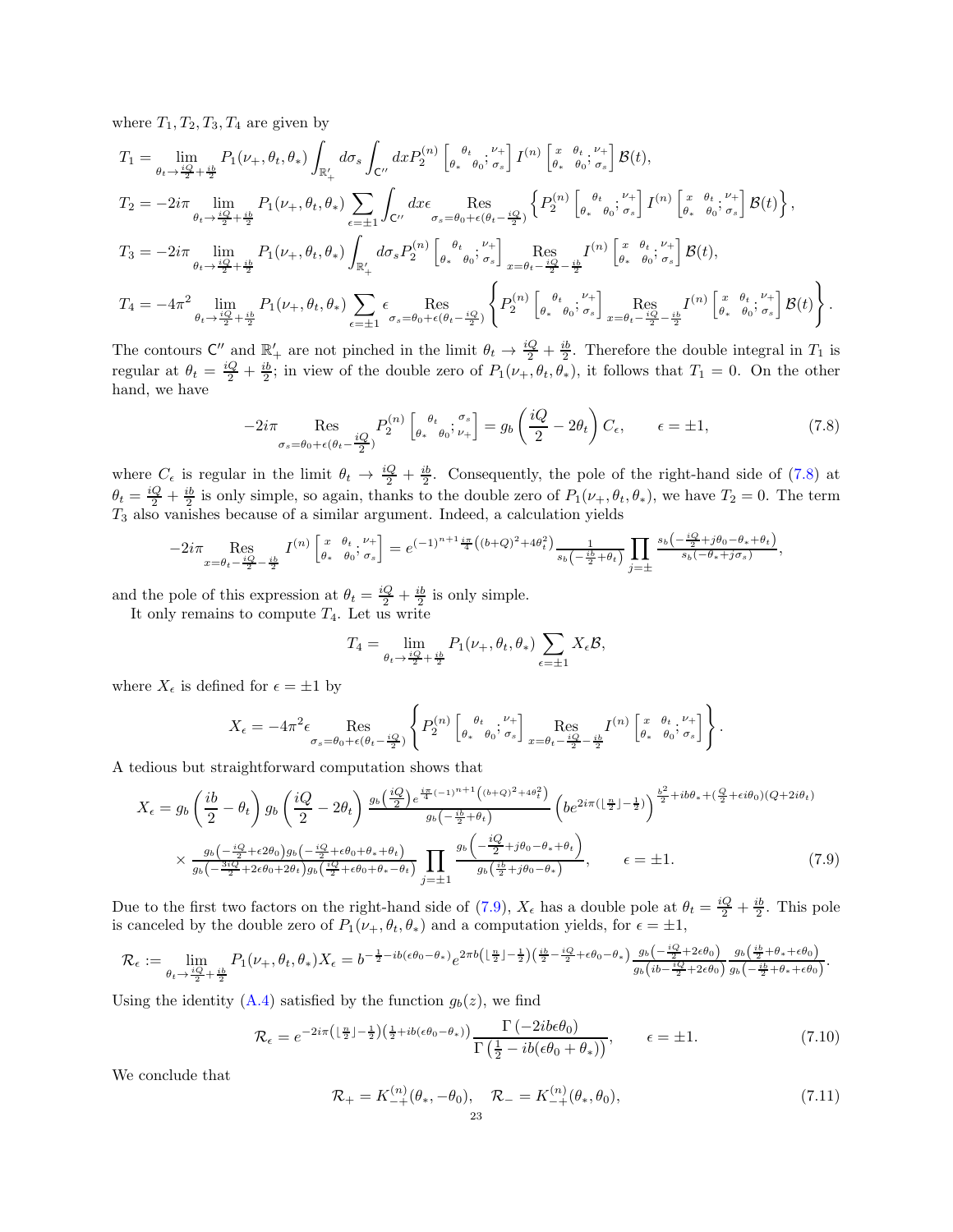where  $K_{-+}^{(n)}(\theta_*, \theta_0)$  is defined in [\(2.22\)](#page-6-5). Using the BPZ limit  $\mathcal{B}(t) \to \mathcal{B}(t) = (B_+(t), B_-(t))$  given in [\(7.1\)](#page-20-2), it is concluded that

$$
\lim_{\theta_t \to \frac{iQ}{2} + \frac{ib}{2}} \lim_{\nu \to \nu_+} \int_0^{+\infty} d\sigma_s \, \mathcal{C}_n \left[ \, \int_{\theta_*}^{\theta_t} \theta_0; \, \int_{\sigma_s}^{\nu} \right] \mathcal{B} \left( \theta_*; \, \sigma_s; \, \theta_0; t \right) = T_4 = \mathcal{R}_- B_+(t) + \mathcal{R}_+ B_-(t) \n= K_{-+}^{(n)}(\theta_*, \theta_0) B_+(t) + K_{-+}^{(n)}(\theta_*, -\theta_0) B_-(t).
$$
\n(7.12)

In view of the expression [\(2.21\)](#page-6-2) for  $C_n$ , the right-hand side equals the second component of  $C_n\mathbf{B}(t)$ . This completes the proof of the second component of [\(7.2\)](#page-20-3).

The case  $\nu \to \nu_-\text{. A similar mechanism occurs in this case. For } \nu = \nu_-\text{, we have}$ 

$$
I^{(n)}\begin{bmatrix} x & \theta_t & \mu_t \\ \theta_* & \theta_0 & \sigma_s \end{bmatrix} = e^{\frac{\pi x}{2}(-1)^n(-b+Q-2i\theta_t)} \frac{s_b(x-\frac{ib}{2}-\theta_t)}{s_b(x+\frac{iQ}{2})} \times \prod_{j=\pm 1} \frac{s_b(x-\frac{ib}{2}+j\theta_0-\theta_*)}{s_b(x-\frac{ib}{2}+\frac{iQ}{2}-\theta_t-\theta_*+j\sigma_s)}.
$$

In the limit  $\theta_t \to \frac{iQ}{2} + \frac{ib}{2}$ , the poles of  $s_b (x - \frac{ib}{2} - \theta_t)$  located at  $x_1 := \theta_t + \frac{ib}{2} - \frac{iQ}{2}$  and  $x_2 := \theta_t + \frac{ib}{2} - \frac{iQ}{2} - ib$ cross the contour of integration and collide with the poles of  $s_b(x+\frac{iQ}{2})^{-1}$  located at  $x = +ib$  and  $x = 0$ , respectively. Deforming the contour  $C'$  into  $C''$  in a similar manner as before, and noting that the analogs of  $T_1, T_2$ , and  $T_3$  vanish also in this case, we arrive at

$$
\lim_{\theta_t \to \frac{iQ}{2} + \frac{ib}{2} \nu \to \nu_-} \int_0^{+\infty} d\sigma_s \mathcal{C}_n \left[ \underset{\theta_*}{\theta_*} \underset{\theta_0}{\theta_0} ; \underset{\sigma_s}{\sigma_s} \right] \mathcal{B}(t) = -4\pi^2 \lim_{\theta_t \to \frac{iQ}{2} + \frac{ib}{2}} P_1(\nu_-, \theta_t, \theta_*)
$$
\n
$$
\times \sum_{\epsilon = \pm 1} \epsilon \underset{\sigma_s = \theta_0 + \epsilon(\theta_t - \frac{iQ}{2})}{\text{Res}} \left\{ P_2^{(n)} \left[ \underset{\theta_*}{\theta_*} \underset{\theta_0}{\theta_0} ; \underset{\sigma_s}{\sigma_s} \right] \sum_{j=1,2} \underset{x = x_j}{\text{Res}} I^{(n)} \left[ \underset{\theta_*}{\overset{x}{\theta_*}} \underset{\theta_0}{\overset{v}{\theta_*}} ; \underset{\sigma_s}{\overset{v}{\sigma_s}} \right] \mathcal{B}(t) \right\}.
$$
\n(7.13)

The residues at  $x_1$  and  $x_2$  can be computed using the property  $(A.8)$  of the function  $s_b(z)$ . We obtain

$$
X_1 := -2i\pi \operatorname{Res}_{x=x_1} I^{(n)} \begin{bmatrix} x & \theta_t & \nu_- \\ \theta_* & \theta_0 & \sigma_s \end{bmatrix} = e^{(-1)^{n+1}i\pi \left(\theta_t^2 + \frac{1}{4b^2}\right)} \frac{\operatorname{sech}\left(\pi b\theta_t\right)}{2s_b \left(\theta_t - \frac{ib}{2}\right)} \prod_{j=\pm 1} \frac{s_b \left(-\frac{iQ}{2} + \theta_t - \theta_* + j\theta_0\right)}{s_b \left(-\theta_* + j\sigma_s\right)},
$$
  
\n
$$
X_2 := -2i\pi \operatorname{Res}_{x=x_2} I^{(n)} \begin{bmatrix} x & \theta_t & \nu_- \\ \theta_* & \theta_0 & \sigma_s \end{bmatrix} = e^{(-1)^{n+1}i\pi \left(\frac{Q}{2} - \frac{b}{2} - i\theta_t\right) \left(\frac{Q}{2} + \frac{b}{2} + i\theta_t\right)} \frac{\operatorname{sec}\left(\frac{\pi b}{2}(b+Q)\right)}{2s_b \left(\theta_t - \frac{ib}{2}\right)} \prod_{j=\pm 1} \frac{s_b \left(-ib - \frac{iQ}{2} + \theta_t - \theta_* + j\theta_0\right)}{s_b \left(-ib - \theta_* + j\sigma_s\right)}.
$$

Defining  $R_{j,\epsilon}$  for  $j = 1, 2$  and  $\epsilon = \pm 1$  by

$$
R_{j,\epsilon} = -2i\pi \lim_{\theta_t \to \frac{iQ}{2} + \frac{ib}{2}} P_1(\nu_-, \theta_t, \theta_*) \epsilon \operatorname{Res}_{\sigma_s = \theta_0 + \epsilon(\theta_t - \frac{iQ}{2})} \left\{ P_2^{(n)} \begin{bmatrix} \theta_t & \nu_- \\ \theta_* & \theta_0 \end{bmatrix} X_j \right\},\,
$$

a long computation yields, for  $\epsilon = \pm 1$ ,

$$
R_{1,\epsilon} = -e^{2i\pi \left(\left\lfloor \frac{n}{2} \right\rfloor - \frac{1}{2}\right)\left(-\frac{1}{2} - ib(\theta_{*} + \epsilon\theta_{0})\right)}e^{(-1)^{n}i\pi bQ} \csc\left(\pi b^{2}\right) \cosh(\pi b(\theta_{*} + \epsilon\theta_{0})) \frac{\Gamma(-2ib\epsilon\theta_{0})}{\Gamma\left(\frac{1}{2} - ib(\epsilon\theta_{0} - \theta_{*})\right)},
$$
  
\n
$$
R_{2,\epsilon} = -e^{2i\pi \left(\left\lfloor \frac{n}{2} \right\rfloor - \frac{1}{2}\right)\left(-\frac{1}{2} - ib(\theta_{*} + \epsilon\theta_{0})\right)}\csc\left(\pi b^{2}\right) \cosh(\pi b(ib + \theta_{*} + \epsilon\theta_{0})) \frac{\Gamma(-2ib\epsilon\theta_{0})}{\Gamma\left(\frac{1}{2} - ib(\epsilon\theta_{0} - \theta_{*})\right)}.
$$

It follows that

$$
R_+ := R_{1,+} + R_{2,+} = K_{++}^{(n)}(\theta_*, -\theta_0), \qquad R_- := R_{1,-} + R_{2,-} = K_{++}^{(n)}(\theta_*, \theta_0),
$$

where  $K_{++}^{(n)}(\theta_*, \theta_0)$  is defined in [\(2.22\)](#page-6-5). We conclude that

$$
\lim_{\theta_t \to \frac{iQ}{2} + \frac{ib}{2}} \lim_{\nu \to \nu_-} \int_0^{+\infty} d\sigma_s \, \mathcal{C}_n \left[ \, \underset{\theta_*}{\overset{\theta_t}{\theta_0}}; \underset{\theta_0}{\overset{\nu}{\sigma_s}} \right] \mathcal{B}(t) = K_{++}^{(n)}(\theta_*, \theta_0) B_+(t) + K_{++}^{(n)}(\theta_*, -\theta_0) B_-(t).
$$

Recalling the expression [\(2.21\)](#page-6-2) for  $C_n$ , this completes the proof also of the first component of [\(7.2\)](#page-20-3).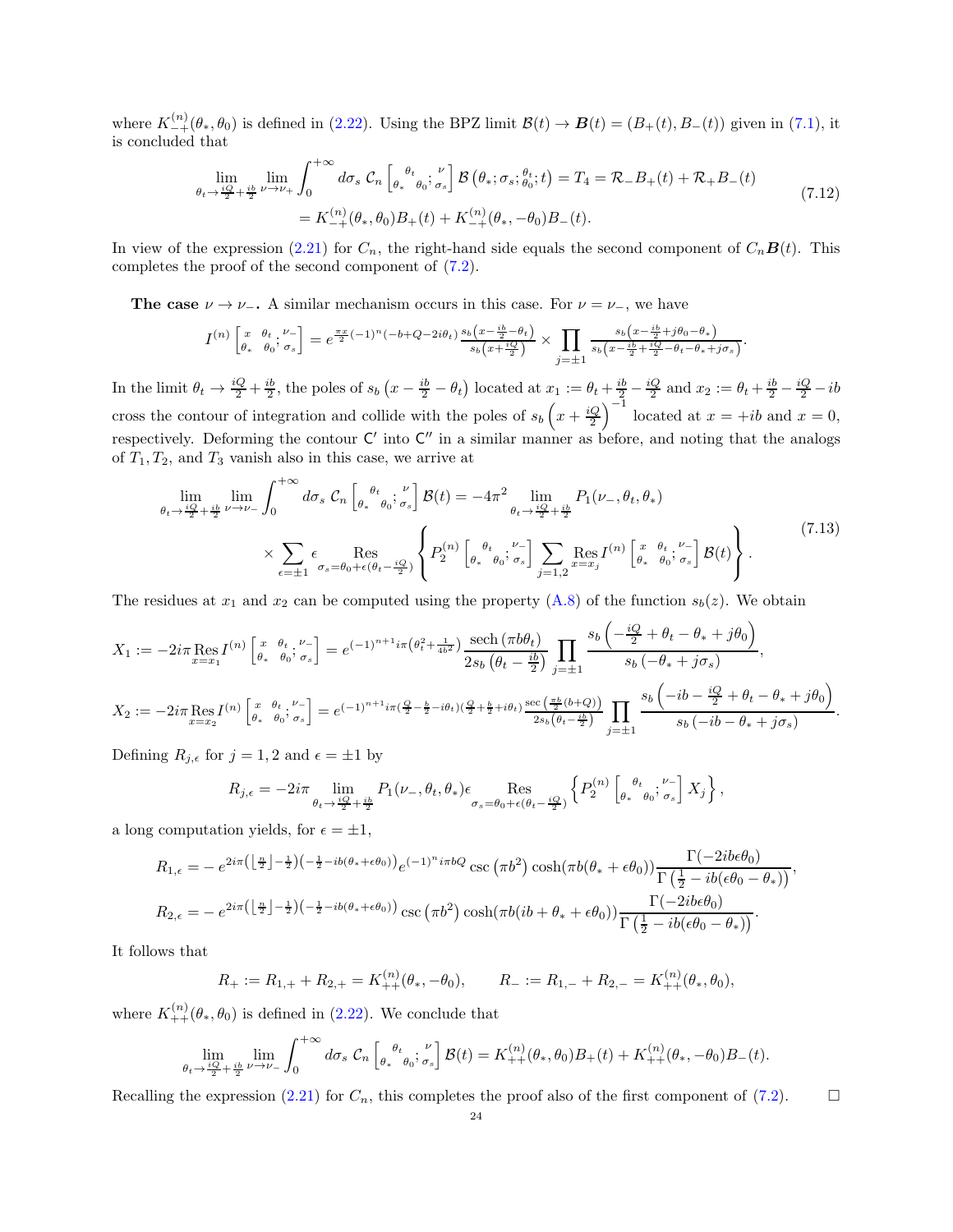<span id="page-24-0"></span>7.2. **BPZ limit of**  $\mathcal{D}_n(t)$ . Our next proposition shows that the confluent conformal blocks of the second kind  $\mathcal{D}_n$  reduce to the degenerate confluent conformal blocks of the second kind  $\mathcal{D}_n$  in the BPZ limit.

<span id="page-24-2"></span>**Proposition 7.3** (BPZ limit of  $\mathcal{D}_n(t)$ ). Define  $\nu_{\pm} = -\frac{\theta_*}{2} \pm \frac{ib}{2}$ . The following BPZ limit holds:

$$
\lim_{\theta_t \to \frac{iQ}{2} + \frac{ib}{2}} \begin{pmatrix} \lim_{\nu \to \nu_-} \mathcal{D}_n \left( \theta_i^t; \nu; \theta_0; t \right) \\ \lim_{\nu \to \nu_+} \mathcal{D}_n \left( \theta_i^t; \nu; \theta_0; t \right) \end{pmatrix} = \mathbf{D}_n(t), \qquad n = 1, 2, \dots,
$$
\n(7.14)

where  $\mathcal{D}_n\left(\theta_t;\nu;\theta_0;t\right)$  is defined in [\(5.8\)](#page-14-5) and  $\mathbf{D}_n(t)$  given in [\(2.14\)](#page-5-0) is the solution of the confluent BPZ equation in the Stokes sector  $\Omega_n$ .

*Proof.* The proposition follows immediately from Proposition [7.2](#page-20-6) and the identities [\(5.8\)](#page-14-5) and [\(2.20\)](#page-6-3).  $\Box$ 

**Remark 7.4.** It can also be argued directly that  $\mathcal{D}_n(t) \to \mathcal{D}_n(t)$  in the BPZ limit as follows. First, it is easy to verify that the prefactor  $e^{2i\pi(j-1)(\theta_x^2/2-2\nu^2)}$  in [\(5.4\)](#page-13-7) reduces to the prefactor  $(e^{i\pi b^2}e^{2\pi b\theta_*\sigma_3})^{j-1}$  in [\(2.35\)](#page-8-7) in the BPZ limit. Second, using the convergent series expansions for the four-point conformal blocks, it can be verified numerically to high precision that the following limits hold:

$$
\lim_{\theta_t \to \frac{iQ}{2} + \frac{ib}{2}} \begin{pmatrix} \lim_{\sigma_t \to \theta_1 + \frac{ib}{2}} z^{-2\Delta(\theta_t)} \mathcal{F} \begin{pmatrix} \theta_{\infty} & \theta_t \\ \theta_0 & \theta_1 \end{pmatrix}; 1 - \frac{1}{z} \end{pmatrix} \newline \lim_{\theta_t \to \frac{iQ}{2} + \frac{ib}{2}} \lim_{\theta_0 \to \theta_1 - \frac{ib}{2}} z^{-2\Delta(\theta_t)} \mathcal{F} \begin{pmatrix} \theta_{\infty} & \theta_t \\ \theta_0 & \theta_1 \end{pmatrix}; 1 - \frac{1}{z} \end{pmatrix} = \mathbf{F}^1(z),
$$
\n
$$
\lim_{\theta_t \to \frac{iQ}{2} + \frac{ib}{2}} \begin{pmatrix} \lim_{\sigma_u \to \theta_{\infty} - \frac{ib}{2}} z^{-2\Delta(\theta_t)} \mathcal{F} \begin{pmatrix} \theta_1 & \theta_t \\ \theta_0 & \theta_{\infty} \end{pmatrix}; \frac{1}{z} \end{pmatrix} \newline = \mathbf{F}^{\infty}(z).
$$
\n(7.15)

<span id="page-24-3"></span>Performing the change of variables

$$
\theta_1=\frac{\Lambda-\theta_*}{2},\quad \theta_\infty=\frac{\Lambda-\theta_*}{2},\quad \sigma_t=\frac{\Lambda}{2}-\nu,\quad \sigma_u=\frac{\Lambda}{2}+\nu,
$$

the limits [\(7.15\)](#page-24-3) imply that

$$
\lim_{\theta_t \to \frac{iQ}{2} + \frac{ib}{2}} \begin{pmatrix} \lim_{\nu \to \nu_-} \tilde{\mathcal{F}}^p(z, \Lambda, \nu) \\ \lim_{\nu \to \nu_+} \tilde{\mathcal{F}}^p(z, \Lambda, \nu) \end{pmatrix} = \tilde{\mathbf{F}}^p(z, \Lambda)
$$
\n(7.16)

for  $p = 1, \infty$ ; in other words, that  $\tilde{\mathcal{F}}^1 \to \tilde{\mathbf{F}}^1$  and  $\tilde{\mathcal{F}}^{\infty} \to \tilde{\mathbf{F}}^{\infty}$  in the BPZ limit. Comparing [\(2.35\)](#page-8-7) and [\(5.4\)](#page-13-7), we see that these limits imply the limit  $\mathcal{D}_n(t) \to \mathcal{D}_n(t)$ .

<span id="page-24-1"></span>7.3. BPZ limit of the Stokes transformations. Our next proposition provides the BPZ limit of the right-hand side of [\(5.12\)](#page-15-2) in any odd Stokes sector.

<span id="page-24-6"></span>**Proposition 7.5** (BPZ limit of  $S_n$  for n odd). For any integer  $j \ge 1$  and any  $t \in \Omega_{2j-1}$ , it holds that

<span id="page-24-5"></span>
$$
\lim_{\theta_t \to \frac{iQ}{2} + \frac{ib}{2}} \begin{pmatrix} \lim_{\nu_{2j} \to \nu_{-}} \int_{-\infty}^{+\infty} d\nu_{2j-1} \, S_{2j-1} \left[ \frac{\theta_t}{\theta_s} \frac{\nu_{2j}}{\theta_o} \frac{\nu_{2j-1}}{\nu_{2j-1}} \right] \mathcal{D}_{2j-1} \left( \frac{\theta_t}{\theta_s} \frac{\nu_{2j-1}}{\nu_{2j-1}} \frac{\theta_o}{\theta_o} \frac{\nu_{2j}}{\nu_{2j-1}} \frac{\nu_{2j}}{\nu_{2j-1}} \frac{\nu_{2j}}{\nu_{2j-1}} \frac{\nu_{2j}}{\nu_{2j-1}} \frac{\nu_{2j}}{\nu_{2j-1}} \frac{\nu_{2j}}{\nu_{2j-1}} \frac{\nu_{2j}}{\nu_{2j-1}} \frac{\nu_{2j}}{\nu_{2j-1}} \frac{\nu_{2j}}{\nu_{2j-1}} \frac{\nu_{2j}}{\nu_{2j-1}} \frac{\nu_{2j}}{\nu_{2j-1}} \frac{\nu_{2j}}{\nu_{2j}} \frac{\nu_{2j}}{\nu_{2j}} \frac{\nu_{2j}}{\nu_{2j}} \frac{\nu_{2j}}{\nu_{2j}} \frac{\nu_{2j}}{\nu_{2j}} \frac{\nu_{2j}}{\nu_{2j}} \frac{\nu_{2j}}{\nu_{2j}} \frac{\nu_{2j}}{\nu_{2j}} \frac{\nu_{2j}}{\nu_{2j}} \frac{\nu_{2j}}{\nu_{2j}} \frac{\nu_{2j}}{\nu_{2j}} \frac{\nu_{2j}}{\nu_{2j}} \frac{\nu_{2j}}{\nu_{2j}} \frac{\nu_{2j}}{\nu_{2j}} \frac{\nu_{2j}}{\nu_{2j}} \frac{\nu_{2j}}{\nu_{2j}} \frac{\nu_{2j}}{\nu_{2j}} \frac{\nu_{2j}}{\nu_{2j}} \frac{\nu_{2j}}{\nu_{2j}} \frac{\nu_{2j}}{\nu_{2j}} \frac{\nu_{2j}}{\nu_{2j}} \frac{\nu_{2j}}{\nu_{2j}} \frac{\nu_{2j}}{\nu_{2j}} \frac{\nu_{2j}}{\nu_{2j}} \frac{\nu_{2j}}{\nu_{2j}} \frac{\nu_{2j}}{\nu_{2j}} \frac{\nu_{2j}}{\nu_{2j}} \frac{\nu_{2j}}{\nu_{2j}} \frac{\nu_{2j}}{\nu_{2j}} \frac{\nu_{
$$

where  $S_{2j-1}$  are the odd Stokes matrices of the confluent BPZ equation given by (see [\(2.17\)](#page-5-4) and [\(2.19\)](#page-6-0))

<span id="page-24-4"></span>
$$
S_{2j-1} = e^{2\pi b(j-1)\theta_*\sigma_3} S_1 e^{-2\pi b(j-1)\theta_*\sigma_3} = \begin{pmatrix} 1 & 0 \\ -\frac{2i\pi e^{-4\pi b(j-1)\theta_*}}{\Gamma(\frac{1}{2}+ib(\theta_0-\theta_*))\Gamma(\frac{1}{2}-ib(\theta_0+\theta_*))} & 1 \end{pmatrix}, \qquad j = 1, 2, \dots, (7.18)
$$

and  $\mathbf{D}_{2j-1}(t)$  are the degenerate confluent conformal blocks of the second kind in the odd Stokes sectors defined in  $(2.14)$ .

Proof. The proof is of the same complexity as the proof of Proposition [7.2](#page-20-6) and we will only describe the main steps. We consider the Stokes kernel [\(5.9\)](#page-14-2) for the value  $n = 2j - 1$  and split the prefactor [\(5.10\)](#page-14-7) into two parts:

$$
\mathcal{P}_{2j-1}\left[ \begin{matrix} \theta_t & \nu_{2j} \\ \theta_* & \theta_0 \end{matrix}; \nu_{2j-1} \right] := P_1(\nu_{2j}, \theta_t, \theta_*) \mathcal{P}'_{2j-1}\left[ \begin{matrix} \theta_t & \nu_{2j} \\ \theta_* & \theta_0 \end{matrix}; \nu_{2j-1} \right],
$$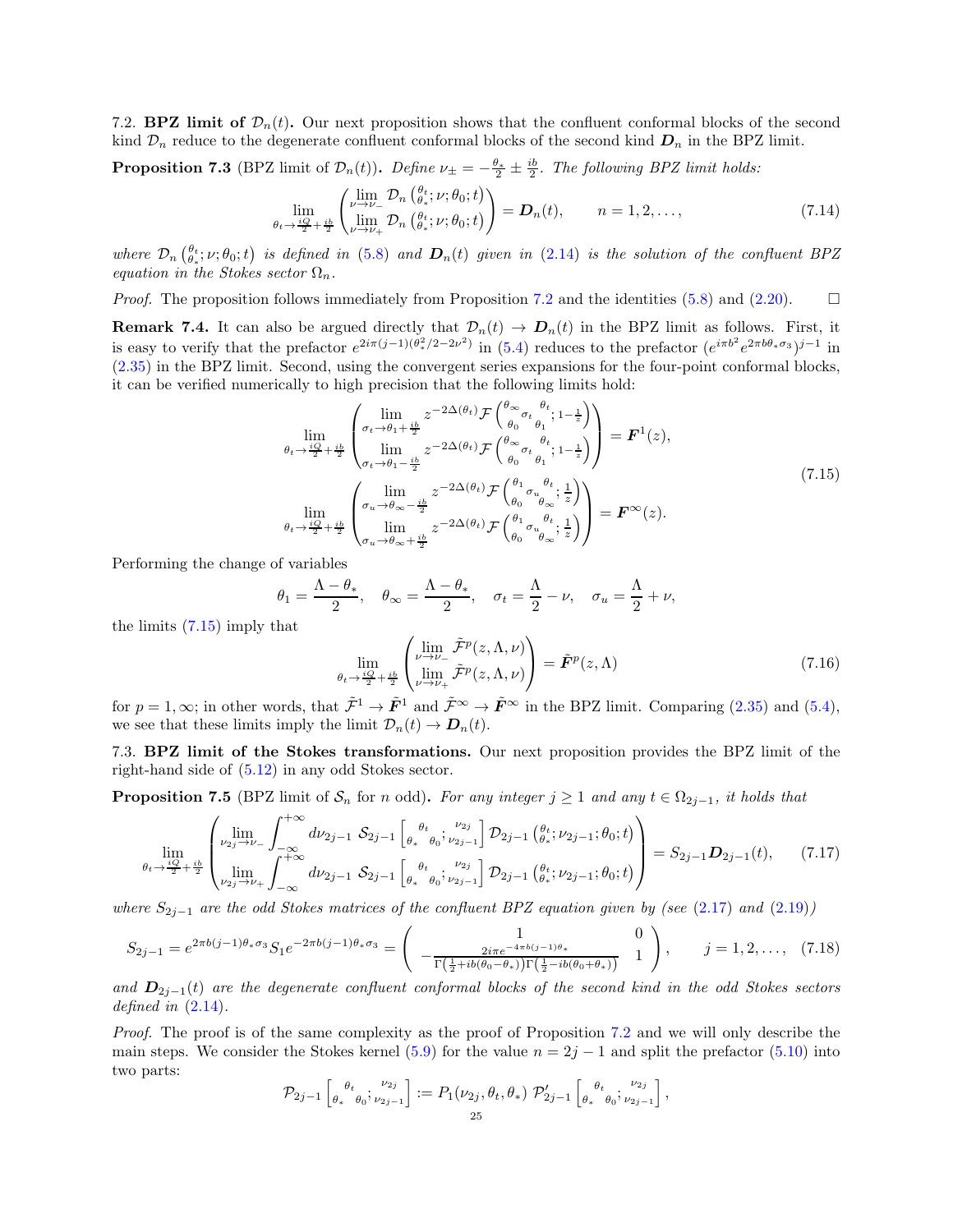where  $P_1(\nu, \theta_t, \theta_*)$  is given in [\(7.3\)](#page-20-7) and  $\mathcal{P}'_{2j-1}$  is defined by

$$
\mathcal{P}'_{2j-1} \left[ \begin{matrix} \theta_t & \nu_{2j} \\ \theta_* & \theta_0 \end{matrix}; \nu_{2j-1} \right] = e^{i\pi \left( \nu_{2j-1} \theta_0 + \nu_{2j} \theta_t + \frac{iQ}{2} (\theta_* + \nu_{2j} - \nu_{2j-1}) + \frac{\theta_*}{2} (\theta_0 - \theta_t) \right)} \left( e^{2i\pi (j-1)} b \right)^{2\nu_{2j-1}^2 - 2\nu_{2j}^2}
$$
\n
$$
\times e^{i\pi \left( \frac{Q^2}{4} - \frac{iQ}{2} (\theta_0 - \theta_t) - \frac{\theta_*}{2} (\nu_{2j-1} - \nu_{2j} - \frac{\theta_*}{2}) - \theta_0 \theta_t - \frac{\nu_{2j}^2 + \nu_{2j-1}^2}{2} \right)}
$$
\n
$$
\times \prod_{\epsilon = \pm 1} \frac{g_b \left( -\theta_0 + \epsilon (\nu_{2j-1} - \frac{\theta_*}{2}) \right) g_b \left( -\theta_t + \epsilon (\nu_{2j-1} + \frac{\theta_*}{2}) \right)}{g_b \left( -\theta_0 + \epsilon (\nu_{2j} - \frac{\theta_*}{2}) \right)},
$$
\n(7.19)

In the BPZ limit, the integration contours  $\mathbb R$  and  $S$  are pinched by colliding poles. The pinching of the contour R is caused by the factor  $\prod_{\epsilon=\pm 1} g_b \left( -\theta_t + \epsilon (\nu_{2j-1} + \frac{\theta_*}{2}) \right)$ . Indeed, this factor has two poles which cross R in the limit  $\theta_t \to \frac{iQ}{2} + \frac{ib}{2}$ : the pole of  $g_b(\nu_{2j-1} + \frac{\theta_*}{2} - \theta_t)$  located at  $\nu_{2j-1} = -\frac{\theta_*}{2} - \frac{iQ}{2} + \theta_t$ , as well as the pole of  $g_b(-\nu_{2j-1}-\frac{\theta_*}{2}-\theta_t)$  located at  $\nu_{2j-1}=-\frac{\theta_*}{2}+\frac{iQ}{2}-\theta_t$ . Therefore, we deform R into a new contour  $\mathbb{R}'$  so that the integral over  $\mathbb R$  turns into an integral over  $\mathbb{R}'$  plus two contributions originating from the residues at  $\nu_{2j-1} = -\frac{\theta_*}{2} \pm (\frac{iQ}{2} - \theta_t)$ . Let us first consider the case  $\nu_{2j} \rightarrow \nu_+ = -\frac{\theta_*}{2} + \frac{ib}{2}$ .

The case  $\nu_{2j} \rightarrow \nu_{+}$ . The contour S in [\(5.9\)](#page-14-2) can be deformed into a suitable contour S' such that no pole in x crosses S' in the limit  $\nu_{2j} \to \nu_+$ . For  $\nu_{2j} = \nu_+$ , we have

$$
\mathcal{I}_{2j-1}\left[\begin{matrix} x & \theta_t & \nu_+ \\ \theta_* & \theta_0 & \nu_{2j-1} \end{matrix}\right] = e^{i\pi x \left(\nu_{2j-1} + \frac{\theta_*}{2} - iQ - \frac{ib}{2}\right)} \frac{s_b(x+\theta_0-\theta_t)}{s_b(x+\theta_0-\frac{ib}{2}+\frac{iQ}{2})} \frac{s_b(x-\theta_*)}{s_b(x+\nu_{2j-1}-\frac{\theta_*}{2}+\frac{iQ}{2}-\theta_t)}.
$$

In the limit  $\theta_t \to \frac{iQ}{2} + \frac{ib}{2}$ , the pole of  $s_b(x + \theta_0 - \theta_t)$  at  $x = -\frac{iQ}{2} + \theta_t - \theta_0$  crosses the contour of integration S' and collides with the pole of  $s_b(x + \theta_0 - \frac{ib}{2} + \frac{iQ}{2})^{-1}$  at  $x = \frac{ib}{2} - \theta_0$ . Hence, similarly to what has been described in Figure [2,](#page-21-0) we deform the contour  $S'$  downward past the moving pole so that the integral over S' turns into a sum of an integral over  $S''$  and a residue contribution from  $x = -\frac{iQ}{2} + \theta_t - \theta_0$ . We find

$$
\lim_{\theta_t \to \frac{iQ}{2} + \frac{ib}{2} \nu_{2j} \to \nu_{+}} \int_{-\infty}^{+\infty} d\nu_{2j-1} \mathcal{S}_{2j-1} \left[ \frac{\theta_t}{\theta_s} \frac{\nu_{2j}}{\theta_2 \nu_{2j-1}} \right] \mathcal{D}_{2j-1} \left( \frac{\theta_t}{\theta_s}; \nu_{2j-1}; \theta_0; t \right) = -4\pi^2 \lim_{\theta_t \to \frac{iQ}{2} + \frac{ib}{2}} P_1(\nu_+, \theta_t, \theta_*)
$$
\n
$$
\times \sum_{\epsilon = \pm 1} \epsilon \underset{\nu_{2j-1} = -\frac{\theta_*}{2} + \epsilon(\theta_t - \frac{iQ}{2})}{\text{Res}} \left\{ P'_{2j-1} \left[ \frac{\theta_t}{\theta_s} \frac{\nu_+}{\theta_0}; \frac{\nu_+}{\nu_{2j-1}} \right] \underset{x = \theta_t - \frac{iQ}{2} - \theta_0}{\text{Res}} \mathcal{I}_{2j-1} \left[ \frac{x}{\theta_s} \frac{\theta_t}{\theta_0}; \frac{\nu_+}{\nu_{2j-1}} \right] \mathcal{D}_{2j-1} \left( \frac{\theta_t}{\theta_s}; \nu_{2j-1}; \theta_0; t \right) \right\}. \tag{7.20}
$$

After long but straightforward computations, we obtain

$$
\zeta_{+} := -4\pi^{2} \operatorname{Res}_{\nu_{2j-1} = -\frac{\theta_{2}}{2} + \theta_{t} - \frac{iQ}{2}} \left\{ \mathcal{P}_{2j-1}^{\prime} \left[ \theta_{*}^{\theta_{t}} \theta_{0}^{\theta_{t}} \psi_{2j-1}^{\theta_{t}} \right]_{x = \theta_{t} - \frac{iQ}{2} - \theta_{0}}^{\theta_{t} - \frac{iQ}{2} - \theta_{1}} \left[ \theta_{*}^{\theta_{t}} \theta_{0}^{\theta_{t}} \psi_{2j-1}^{\theta_{t}} \right] \right\} \n= b^{\left(\theta_{t} - \frac{ib}{2} - \frac{iQ}{2}\right) \left(ib - iQ - 2\theta_{*} + 2\theta_{t}\right)} e^{i\pi \left(-\theta_{t} + \frac{ib}{2} + \frac{iQ}{2}\right) \left(\theta_{0} + (4j - 3)\theta_{*} + (\frac{7}{2} - 4j)\theta_{t} - ib(2j - \frac{7}{4}) - iQ(\frac{3}{4} - 2j)\right)} \n\times g_{b} \left( \frac{iQ}{2} - 2\theta_{t} \right) g_{b} \left( \frac{ib}{2} - \theta_{t} \right) \frac{g_{b} \left(\frac{iQ}{2}\right)}{g_{b} \left(\theta_{t} - \frac{ib}{2}\right)} \prod_{\epsilon = \pm 1} \frac{g_{b} \left(-\theta_{0} + \epsilon(\frac{iQ}{2} + \theta_{*} - \theta_{t})\right)}{g_{b} \left(-\theta_{0} + \epsilon(\theta_{*} - \frac{ib}{2})\right)}.
$$

As shown by the first pair of  $g_b$ -functions,  $\zeta_+$  has a double pole at  $\theta_t = \frac{iQ}{2} + \frac{ib}{2}$ , so after multiplication by  $P_1(\nu_{+},\theta_t,\theta_*)$ , this yields a finite and nonzero result in the limit  $\theta_t \to \frac{iQ}{2} + \frac{ib}{2}$ . In fact, a calculation gives

<span id="page-25-0"></span>
$$
\lim_{\theta_t \to \frac{iQ}{2} + \frac{ib}{2}} \zeta + P_1(\nu_+, \theta_t, \theta_*) = 1,
$$
\n(7.21)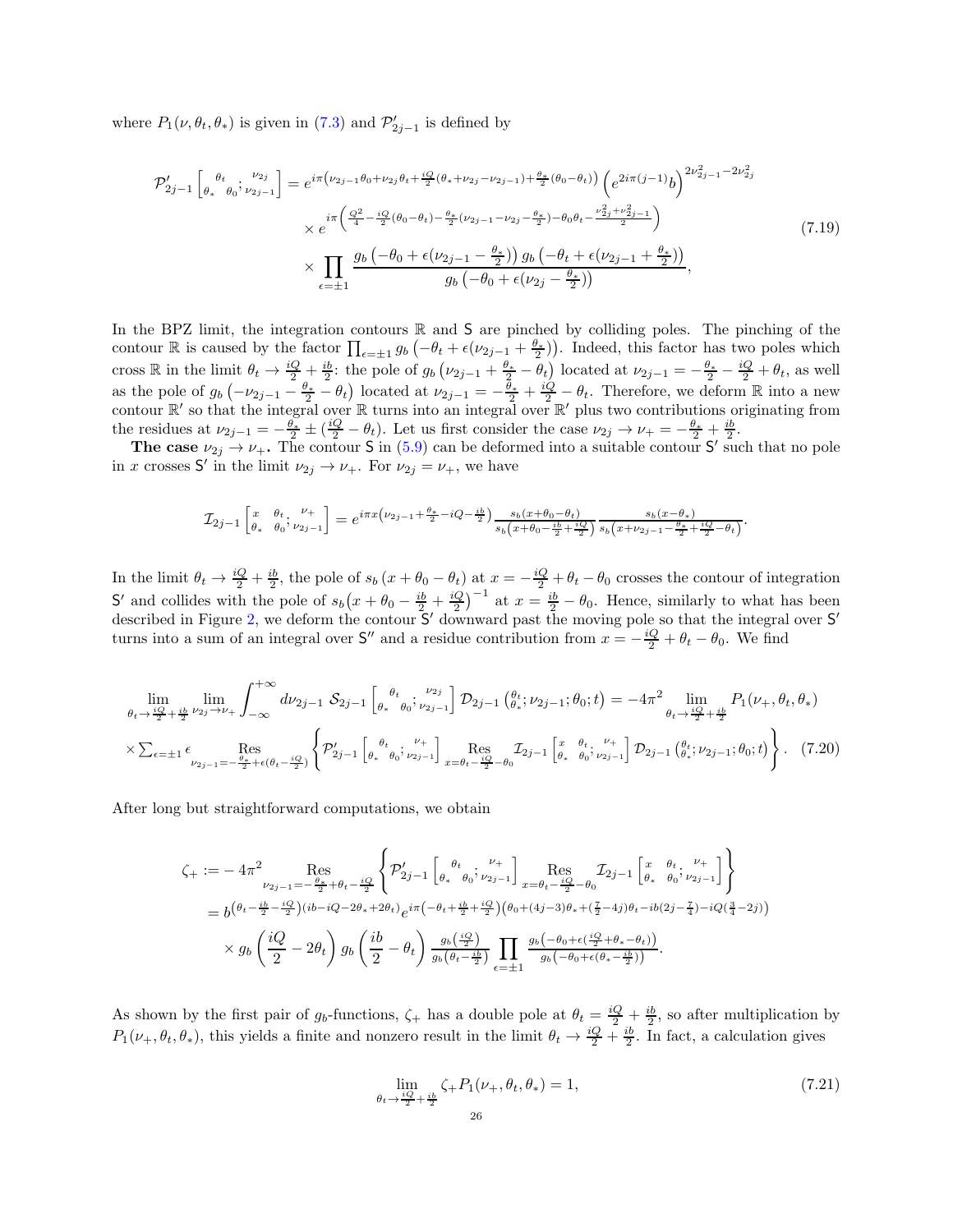which agrees with the  $(2, 2)$  entry of the Stokes matrix  $S_{2j-1}$  in [\(7.18\)](#page-24-4). The other residue reads

$$
\zeta_{-} := 4\pi^{2} \operatorname{Res}_{\nu_{2j-1} = -\frac{\theta_{*}}{2} - \theta_{t} + \frac{iQ}{2}} \left\{ \mathcal{P}_{2j-1}^{\prime} \left[ \begin{matrix} \theta_{t} & \nu_{+} \\ \theta_{*} & \theta_{0} \end{matrix}; \begin{matrix} \mu_{2j-1} \\ \nu_{2j-1} \end{matrix} \right]_{x = \theta_{t} - \frac{iQ}{2} - \theta_{0}}^{x} \mathcal{I}_{2j-1} \left[ \begin{matrix} x & \theta_{t} & \nu_{+} \\ \theta_{*} & \theta_{0} \end{matrix}; \begin{matrix} \nu_{2j-1} \\ \nu_{2j-1} \end{matrix} \right] \right\}
$$
\n
$$
\times e^{\left(\frac{1}{8}\pi \left(i b^{2} (8j - 7) - 4b (\theta_{0} - 3\theta_{*} + 4\theta_{*} j + iQ) + (Q + 2i\theta_{t})(-4(\theta_{0} + 5\theta_{*}) - 22\theta_{t} + 16j(\theta_{*} + \theta_{t}) + i(11 - 8j)Q) \right) \right)}
$$
\n
$$
\times g_{b} \left( \frac{iQ}{2} - 2\theta_{t} \right) g_{b} \left( \frac{ib}{2} - \theta_{t} \right) \frac{g_{b} \left(\frac{iQ}{2} \right)}{g_{b} \left(\theta_{t} - \frac{ib}{2} \right)} \frac{g_{b} \left(-\frac{iQ}{2} - \theta_{0} - \theta_{*} + \theta_{t} \right)}{g_{b} \left(\frac{iQ}{2} + \theta_{0} + \theta_{*} - \theta_{t} \right)} \prod_{\epsilon = \pm 1} \frac{g_{b} \left(-\frac{iQ}{2} + \epsilon\theta_{0} + \theta_{*} + \theta_{t} \right)}{g_{b} \left(-\theta_{0} + \epsilon(\theta_{*} - \frac{ib}{2}) \right)}.
$$

The same  $g_b$ -factors appear as before; thus  $\zeta$  also has a double pole at  $\theta_t = \frac{iQ}{2} + \frac{ib}{2}$  and we compute

$$
\lim_{\theta_t \to \frac{iQ}{2} + \frac{ib}{2}} \zeta - P_1(\nu_+, \theta_t, \theta_*) = -ib^{2ib\theta_*} e^{-4\pi b \theta_* (j-1)} \frac{g_b(\frac{ib}{2} + \theta_0 + \theta_*) g_b(\frac{ib}{2} - \theta_0 + \theta_*)}{g_b(-\frac{ib}{2} + \theta_0 + \theta_*) g_b(-\frac{ib}{2} - \theta_0 + \theta_*)}.
$$
(7.22)

Using the property  $(A.4)$  of the  $g_b$ -function, we finally find

$$
\lim_{\theta_t \to \frac{iQ}{2} + \frac{ib}{2}} \zeta = P_1(\nu_+, \theta_t, \theta_*) = -\frac{2i\pi e^{-4\pi b\theta_*(j-1)}}{\Gamma(\frac{1}{2} + ib(\theta_0 - \theta_*))\Gamma(\frac{1}{2} - ib(\theta_0 + \theta_*))},\tag{7.23}
$$

which agrees with the  $(2, 1)$  entry of the Stokes matrix  $S_{2j-1}$ . Since we have shown in Proposition [7.3](#page-24-2) that the BPZ limit of  $\mathcal{D}_{2j-1}(t)$  is equal to  $\mathcal{D}_{2j-1}(t)$ , this completes the proof of the second component of [\(7.17\)](#page-24-5).

The case  $\nu_{2j} \rightarrow \nu_{-}$ . For  $\nu = \nu_{-}$ , we have

$$
\mathcal{I}_{2j-1}\left[\begin{matrix} x & \theta_t & \nu_- \\ \theta_* & \theta_0 & \nu_{2j-1} \end{matrix}\right] = e^{i\pi x \left(\nu_{2j-1} + \frac{\theta_*}{2} + \frac{ib}{2} - iQ\right)} \frac{s_b(x+\theta_0-\theta_t)}{s_b(x+\theta_0 + \frac{ib}{2} + \frac{iQ}{2})} \frac{s_b(x-\theta_*)}{s_b(x+\frac{iQ}{2} + \nu_{2j-1} - \frac{\theta_*}{2} - \theta_t)}.
$$

In the limit  $\theta_t \to \frac{iQ}{2} + \frac{ib}{2}$ , the poles of  $s_b(x + \theta_0 - \theta_t)$  located at  $x_1 := -\theta_0 - \frac{iQ}{2} + \theta_t$  and  $x_2 := -\theta_0 - \frac{iQ}{2} + \theta_t - ib$ cross the contour of integration and collide with the poles of  $s_b(x+\frac{ib}{2}+\frac{iQ}{2}+\theta_0)$  at  $x = +\frac{ib}{2}-\theta_0$  and  $x = -\frac{ib}{2} - \theta_0$ , respectively. We deform the contour S and pick up residues contributions from  $x = x_1$  and  $x = x_2$ . We find the following analog of  $(7.20)$ :

$$
\lim_{\theta_t \to \frac{iQ}{2} + \frac{ib}{2}} \int_{-\infty}^{+\infty} d\nu_{2j-1} S_{2j-1} \left[ \frac{\theta_t}{\theta_s} \frac{\nu_{2j}}{\nu_{2j-1}} \right] \mathcal{D}_{2j-1} \left( \frac{\theta_t}{\theta_s}; \nu_{2j-1}; \theta_0; t \right) = -4\pi^2 \lim_{\theta_t \to \frac{iQ}{2} + \frac{ib}{2}} \mathcal{P}_1(\nu_-, \theta_t, \theta_*)
$$
\n
$$
\times \sum_{\epsilon = \pm 1} \epsilon \underset{\nu_{2j-1} = -\frac{\theta_*}{2} + \epsilon(\theta_t - \frac{iQ}{2})}{\text{Res}} \left\{ \mathcal{P}'_{2j-1} \left[ \frac{\theta_t}{\theta_s} \frac{\nu_-}{\theta_0}; \frac{\nu_-}{\nu_{2j-1}} \right] \sum_{i=1,2} \underset{x=x_i}{\text{Res}} \left( \mathcal{I}_{2j-1} \left[ \frac{x}{\theta_s} \frac{\theta_t}{\theta_0}; \frac{\nu_-}{\nu_{2j-1}} \right] \right) \mathcal{D}_{2j-1} \left( \frac{\theta_t}{\theta_s}; \nu_{2j-1}; \theta_0; t \right) \right\}.
$$

Letting  $X_j$ ,  $j = 1, 2$ , denote the two residue contributions

$$
X_j = -2i\pi \underset{x=x_j}{\text{Res}} \mathcal{I}_{2j-1} \left[ \begin{matrix} x & \theta_t & \nu_- \\ \theta_* & \theta_0 & \nu_{2j-1} \end{matrix} \right], \qquad j = 1, 2,
$$

we obtain

$$
X_1 = e^{i\pi \left(\frac{ib}{2} - iQ + \nu_{2j-1} + \frac{\theta_*}{2}\right)\left(\theta_t - \theta_0 - \frac{iQ}{2}\right)\frac{\text{sech}\left(\pi b\theta_t\right)}{2} s_b\left(\theta_t - \frac{ib}{2}\right)s_b\left(\nu_{2j-1} - \theta_0 - \frac{\theta_*}{2}\right)},
$$
\n
$$
X_2 = e^{i\pi \left(\frac{ib}{2} - iQ + \nu_{2j-1} + \frac{\theta_*}{2}\right)\left(\theta_t - \theta_0 - ib - \frac{iQ}{2}\right)\frac{\text{sech}\left(\pi b\left(-\frac{ib}{2} - \frac{iQ}{2}\right)\right)}{2} s_b\left(\theta_t - \frac{ib}{2}\right)s_b\left(\nu_{2j-1} - \theta_0 - \theta_*\right)}.
$$

Defining  $R_{j,+}$  and  $R_{j,-}$  for  $j=1,2$  by

$$
R_{j,\pm} = \mp 2i\pi \lim_{\theta_t \to \frac{iQ}{2} + \frac{ib}{2}} P_1(\nu_-, \theta_t, \theta_*) \underset{\nu_{2j-1} = -\frac{\theta_*}{2} + \theta_t \mp \frac{iQ}{2}}{\text{Res}} \left\{ \mathcal{P}'_{2j-1} \left[ \begin{matrix} \theta_t & \nu_- \\ \theta_* & \theta_0 \end{matrix}; \begin{matrix} \nu_- \\ \nu_{2j-1} \end{matrix} \right] X_j \right\},
$$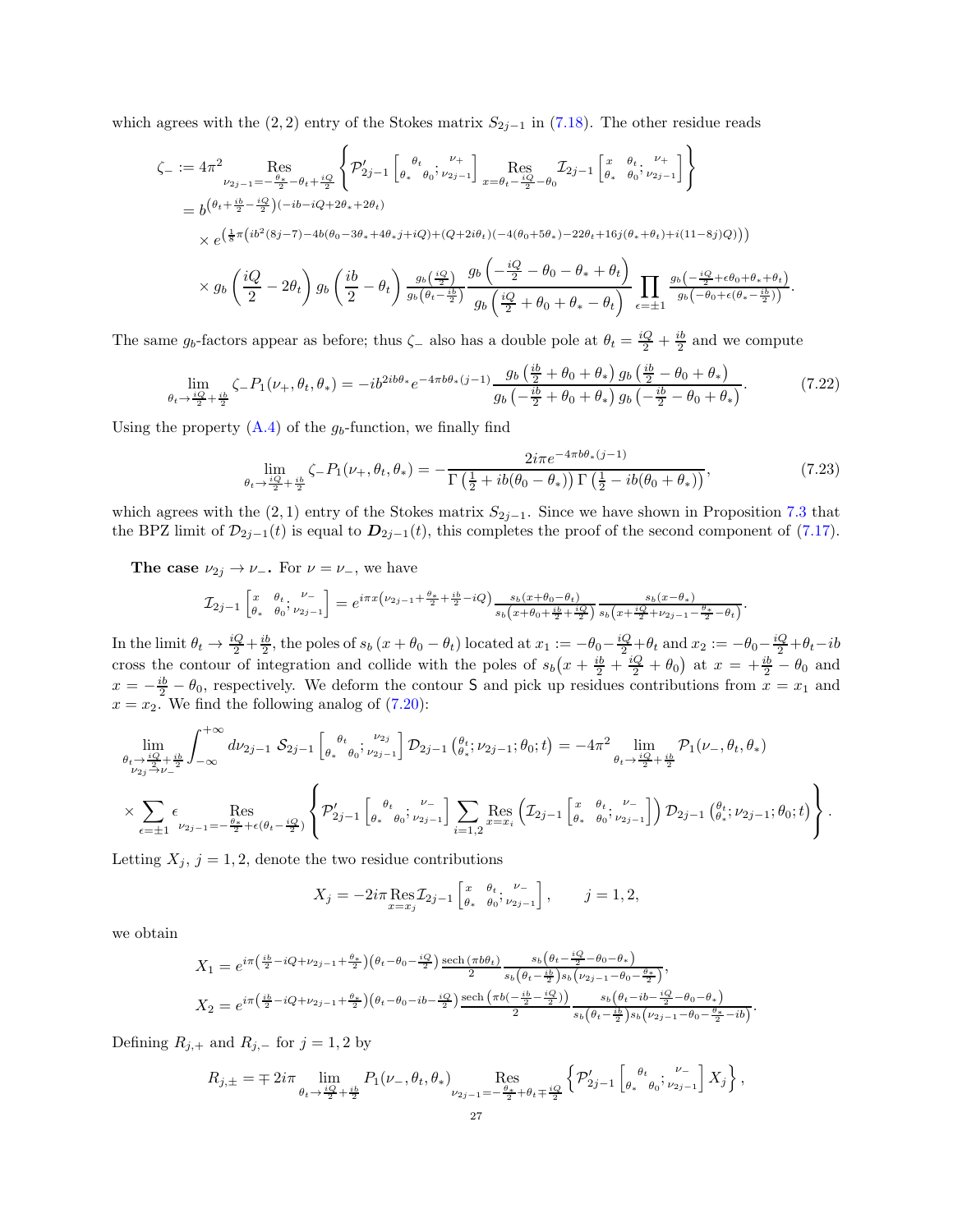long computations yield

$$
R_{1,+} = -R_{2,+} = e^{i\pi b^2} e^{\pi b(\theta_0 + (4j-3)\theta_*)} \frac{\csc(\pi b^2)}{2} \frac{\Gamma(\frac{1}{2} + ib(\theta_0 - \theta_*))}{\Gamma(\frac{1}{2} + ib(\theta_0 + \theta_*))},
$$
  
\n
$$
R_{1,-} = -ie^{i\pi b^2} e^{\pi b(\theta_0 + \theta_*)} \csc(\pi b^2) \cosh(\pi b(\theta_0 + \theta_*)),
$$
  
\n
$$
R_{2,-} = ie^{\pi b(\theta_0 + \theta_*)} \csc(\pi b^2) \cosh(\pi b(\theta_0 + \theta_* + ib)).
$$

Since  $R_{1,-} + R_{2,-} = 1$  and  $R_{1,+} + R_{2,+} = 0$ , we recover the first row of the Stokes matrix  $S_{2,j-1}$ . The proof is complete.  $\Box$ 

The next proposition provides the BPZ limit of the right-hand side of [\(5.12\)](#page-15-2) in any even Stokes sector. The proof involves a different set of colliding poles, but is otherwise similar to the proof of Proposition [7.5;](#page-24-6) it will therefore be omitted.

<span id="page-27-2"></span>**Proposition 7.6** (BPZ limit of  $S_n$  for n even). For any integer  $j \ge 1$  and any  $t \in \Omega_{2j}$ , it holds that

$$
\lim_{\theta_t \to \frac{iQ}{2} + \frac{ib}{2}} \left( \lim_{\nu_{2j+1} \to \nu_{+}} \int_{-\infty}^{+\infty} d\nu_{2j} \, S_{2j} \left[ \underset{\theta_{*}}{\underset{\theta_{*}}{\theta_{0}} \theta_{0}}; \frac{\nu_{2j+1}}{\nu_{2j}} \right] \mathcal{D}_{2j} \left( \underset{\theta_{*}}{\underset{\theta_{*}}{\theta_{t}} \nu_{2j}}; \theta_{0}; t \right) \right) = S_{2j} \mathcal{D}_{2j}(t), \tag{7.24}
$$

where  $S_{2j}$  are the even Stokes matrices of the confluent BPZ equation given by (see [\(2.17\)](#page-5-4) and [\(2.19\)](#page-6-0))

$$
S_{2j} = e^{2\pi b(j-1)\theta_*\sigma_3} S_2 e^{-2\pi b(j-1)\theta_*\sigma_3} = \begin{pmatrix} 1 & -\frac{2i\pi e^{2\pi b(2j-1)\theta_*}}{\Gamma(\frac{1}{2}-ib(\theta_0-\theta_*))\Gamma(\frac{1}{2}+ib(\theta_0+\theta_*))} \\ 0 & 1 \end{pmatrix}, \quad j = 1, 2, \dots, \tag{7.25}
$$

and  $\mathbf{D}_{2j}(t)$  are the degenerate confluent conformal blocks of the second kind in the even Stokes sectors defined  $in (2.14).$  $in (2.14).$  $in (2.14).$ 

<span id="page-27-0"></span>7.4. Summary. The results of this section can be summarized as follows.

Corollary 7.7. In the BPZ limit, the connection formula [\(5.8\)](#page-14-5) of Theorem [1](#page-14-1) and the Stokes transformation [\(5.12\)](#page-15-2) of Theorem [2](#page-15-1) reduce to the connection formula [\(2.20\)](#page-6-3) and the Stokes formula [\(2.16\)](#page-5-3) for the confluent BPZ equation, respectively. Schematically, this can be expressed as

$$
\begin{aligned} \mathcal{D}_n(t) &= \mathcal{C}_n \mathcal{B}(t) & \mathcal{D}_{n+1}(t) &= \mathcal{S}_n \mathcal{D}_n(t) \\ & \downarrow_{B P Z \ limit} & \downarrow_{B P Z \ limit} \\ \mathcal{D}_n(t) &= C_n \mathcal{B}(t) & \mathcal{D}_{n+1}(t) &= S_n \mathcal{D}_n(t) \end{aligned}
$$

<span id="page-27-1"></span>*Proof.* See Propositions [7.2-](#page-20-6)[7.6.](#page-27-2)

#### 8. Conclusions and perspectives

In this article we have constructed the confluent conformal blocks of the second kind. We also constructed the Stokes transformations which map such blocks in one Stokes sector to another. Both the confluent conformal blocks and the Stokes transformations were found by taking suitable confluent limits of the crossing transformations of the four-point Virasoro conformal blocks. We explicitly verified that in the BPZ limit the constructed blocks and the associated Stokes transformations reduce to solutions of the confluent BPZ equation and its Stokes matrices, respectively.

An interesting problem is to combine the holomorphic and anti-holomorphic confluent conformal blocks with an integration measure to construct confluent Liouville correlation functions. Such a construction should be possible by applying the confluence procedure that we have described to the Liouville correlations functions built from the  $s<sub>-</sub>$ ,  $t<sub>-</sub>$ , and u-channel conformal blocks. The result is expected to be invariant under the generalized fusion and Stokes transformations that we have constructed in this article. Hence this generalized crossing symmetry would be translated into orthogonality relations satisfied by the confluent fusion and Stokes kernels. Moreover, there exist close connections between quantum Teichmuller theory and Liouville theory [\[19,](#page-29-19) [20\]](#page-29-20). The collision of holes in Teichmuller theory was studied in [\[6](#page-29-21), [7](#page-29-22)]. It would be interesting to understand the connections between the above two subjects after taking the confluent limit.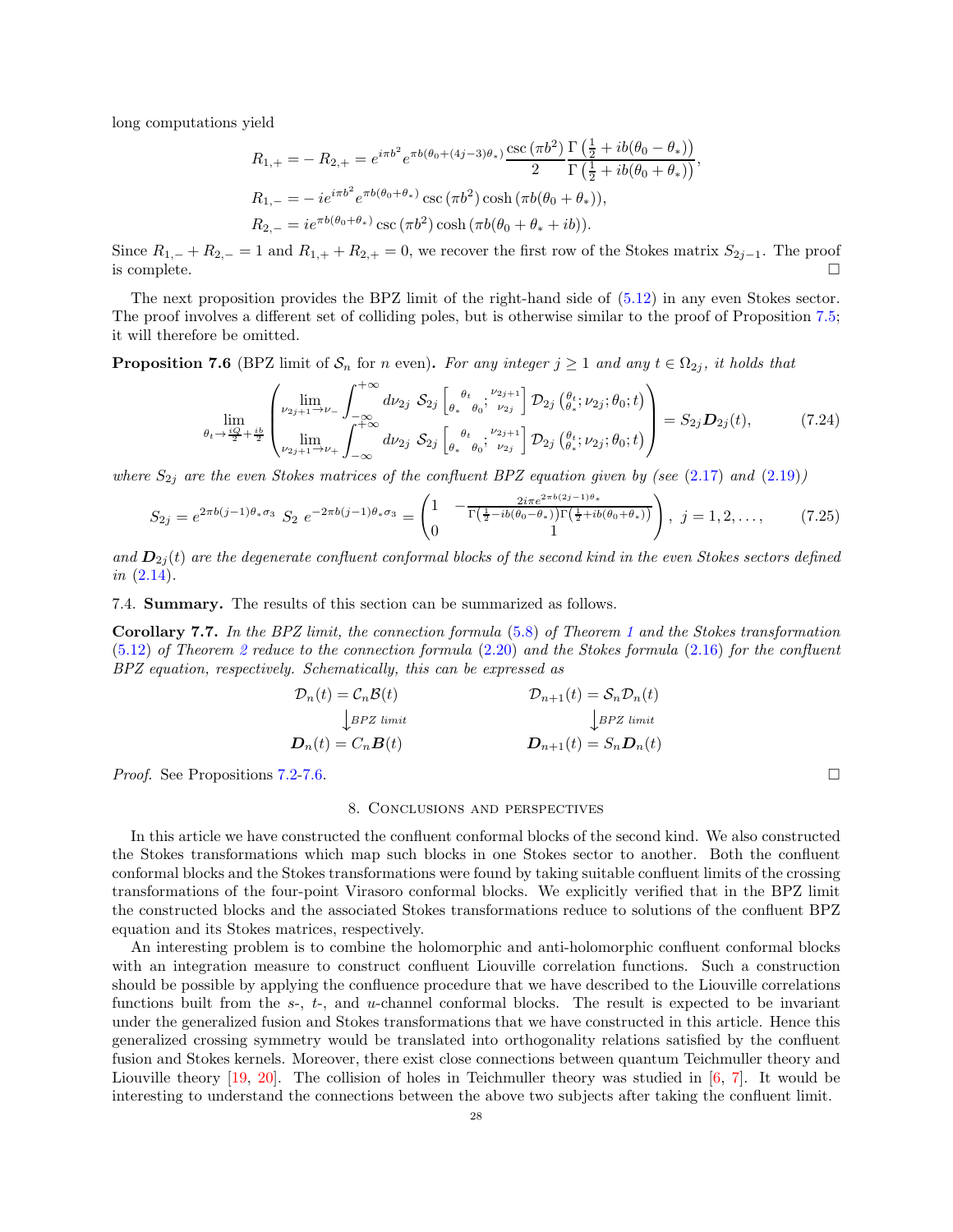<span id="page-28-0"></span>Finally, the approach that we have developed can in principle be adopted to construct also confluent conformal blocks with irregular singularities of rank  $r > 1$ .

# Appendix A. Two special functions

Equation [\(3.5\)](#page-11-2) expresses the Virasoro fusion kernel in terms of two special functions  $s_b(z)$  and  $g_b(z)$ . These functions are defined by

<span id="page-28-4"></span>
$$
s_b(z) = \exp\left[i\int_0^\infty \frac{dy}{y} \left(\frac{\sin 2yz}{2\sinh b^{-1}y \sinh by} - \frac{z}{y}\right)\right], \qquad |\text{Im } z| < \frac{Q}{2},\tag{A.1}
$$

and

<span id="page-28-5"></span>
$$
g_b(z) = \exp\left\{ \int_0^\infty \frac{dt}{t} \left[ \frac{e^{2izt} - 1}{4 \sinh bt \sinh b^{-1}t} + \frac{1}{4} z^2 \left( e^{-2bt} + e^{-\frac{2t}{b}} \right) - \frac{iz}{2t} \right] \right\}.
$$
 (A.2)

They are related to the functions G and E defined in [\[23](#page-29-23), Eq.  $(A.3)$ ] and [\[23,](#page-29-23) Eq.  $(A.43)$ ] as follows:

$$
s_b(z) = G(b, b^{-1}; z), \qquad g_b(z) = \frac{1}{E(b, b^{-1}; -z)}.
$$
\n(A.3)

Both  $s_b$  and  $g_b$  are obviously invariant under the exchange of b and  $b^{-1}$ . In what follows, we list some further properties of these functions which follow from  $(A.3)$  and the results of  $[23]$ .

The function  $g_b(z)$  satisfies the difference equations

<span id="page-28-8"></span>
$$
\frac{g_b\left(z+\frac{ib}{2}\right)}{g_b\left(z-\frac{ib}{2}\right)} = \frac{b^{-ibz}\sqrt{2\pi}}{\Gamma\left(\frac{1}{2}-ibz\right)}, \qquad \frac{g_b\left(z+\frac{i}{2b}\right)}{g_b\left(z-\frac{i}{2b}\right)} = \frac{b^{-\frac{iz}{b}}\sqrt{2\pi}}{\Gamma\left(\frac{1}{2}-\frac{iz}{b}\right)}.
$$
\n(A.4)

It has no zeros, but it has simple poles located at

<span id="page-28-6"></span>
$$
z_{k,l} = -\frac{iQ}{2} - ikb - ilb^{-1}, \qquad k, l = 1, 2, ....
$$
 (A.5)

Moreover,

<span id="page-28-10"></span><span id="page-28-7"></span>
$$
\operatorname{Res}_{z=-\frac{iQ}{2}} g_b(z) = \frac{i}{2\pi} g_b\left(\frac{iQ}{2}\right). \tag{A.6}
$$

As  $z \to \infty$  with Re( $z$ )  $\geq 0$ ,  $g_b$  satisfies<sup>[3](#page-28-11)</sup> (see [\[5,](#page-29-24) Eq. (A.23)])

<span id="page-28-2"></span>
$$
\log g_b\left(iz - \frac{iQ}{2}\right) = -\frac{1}{2}z^2\log z + \frac{3}{4}z^2 + \frac{Q}{2}z\log z - \frac{Q}{2}z - \frac{Q^2 + 1}{12}\log z + \mathcal{O}(z^0). \tag{A.7}
$$

The function  $s_b$  is related to  $g_b$  by  $s_b(z) = \frac{g_b(z)}{g_b(-z)}$ . It satisfies the difference equations

<span id="page-28-9"></span>
$$
\frac{s_b(z+\frac{ib}{2})}{s_b(z-\frac{ib}{2})} = 2\cosh\pi bz, \qquad \frac{s_b(z+\frac{i}{2b})}{s_b(z-\frac{i}{2b})} = 2\cosh\frac{\pi z}{b},\tag{A.8}
$$

and it extends to a meromorphic function of  $z \in \mathbb{C}$  with simple poles and zeros located at

$$
z_{k,l} = -\frac{iQ}{2} - ikb - ilb^{-1}, \qquad k, l = 1, 2, ..., \qquad \text{(poles)},
$$
  

$$
z_{k,l} = \frac{iQ}{2} + ikb + ilb^{-1}, \qquad k, l = 1, 2, ..., \qquad \text{(zeros)}.
$$
 (A.9)

<span id="page-28-1"></span>The residue at  $z = -iQ/2$  is given by

$$
\operatorname{Res}_{z=-\frac{iQ}{2}} s_b(z) = \frac{i}{2\pi},\tag{A.10}
$$

and the following asymptotic formulas hold as  $z \to \infty$ :

<span id="page-28-3"></span>
$$
s_b(z) \sim \begin{cases} e^{-\frac{i\pi}{2} \left(z^2 + \frac{1}{12} (b^2 + b^{-2})\right)}, & |z| \to \infty, \ |\arg z| < \frac{\pi}{2}, \\ e^{\frac{i\pi}{2} \left(z^2 + \frac{1}{12} (b^2 + b^{-2})\right)}, & |z| \to \infty, \ |\arg z| > \frac{\pi}{2}. \end{cases} \tag{A.11}
$$

Acknowledgement J.R. would like to thank Oleg Lisovy for illuminating discussions at early stages of this project and acknowledges support from the European Research Council, Grant Agreement No. 682537.

<span id="page-28-11"></span><sup>3</sup>Comparing the definition of  $g_b(z)$  with [\[5,](#page-29-24) Eq. (A.3)], we have  $g_b(iz - \frac{iQ}{2}) = \Gamma_b(z)$ .